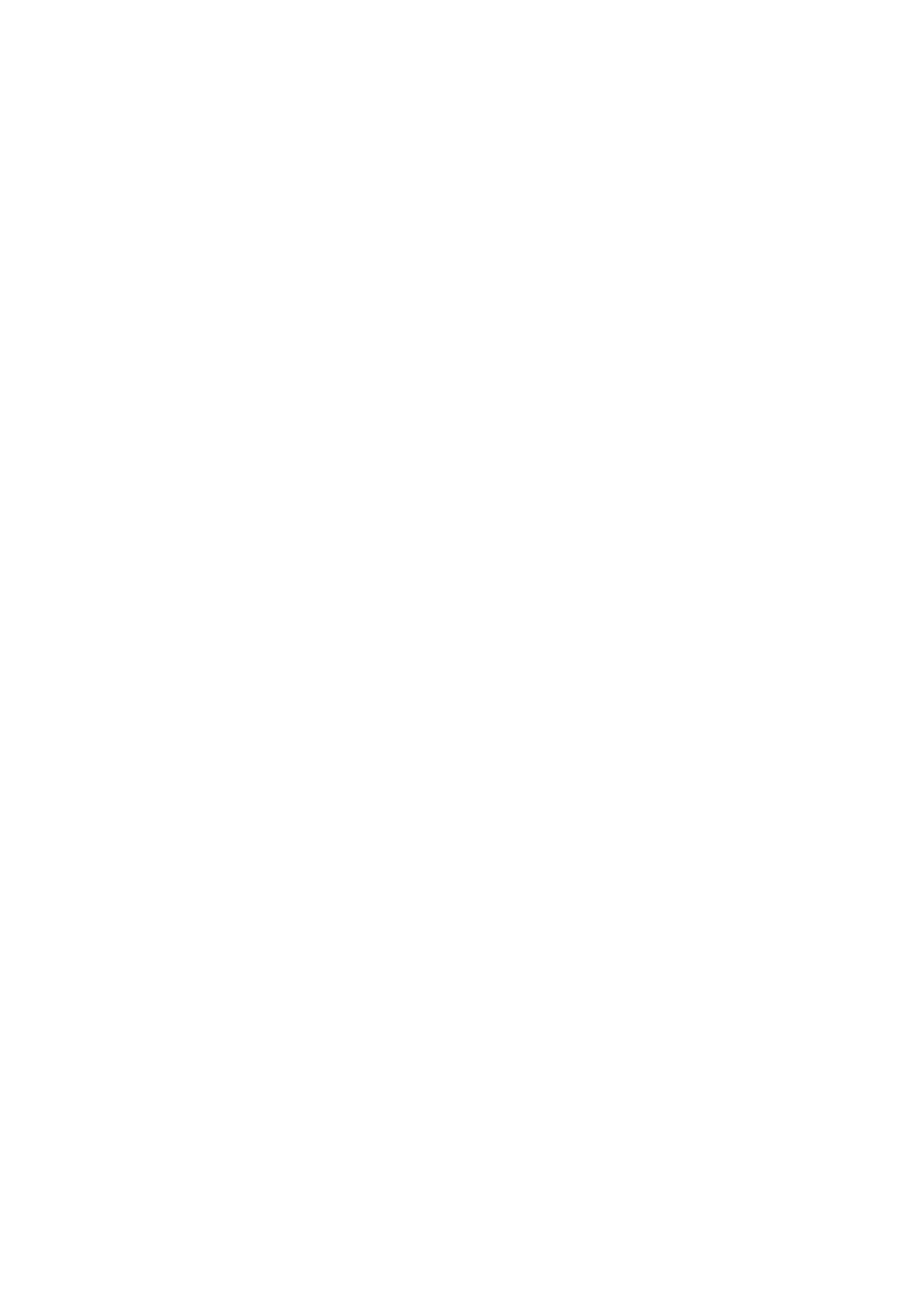# **Contents**

| <b>Section</b> |                                                                         | Page |
|----------------|-------------------------------------------------------------------------|------|
| 1              | <b>Executive summary</b>                                                |      |
| $\overline{2}$ | Understanding the current and future communications market              | 7    |
| 3              | Overarching strategy, strategic purposes and approaches                 | 17   |
| 4              | Draft priorities for 2013/14                                            | 29   |
| 5              | Other work areas for 2013/14                                            | 43   |
| 6              | Programmatic work and services to stakeholders                          | 55   |
| 7              | Potential longer-term priorities and work areas                         | 60   |
| 8              | Delivering our duties and value for money                               | 63   |
| 9              | Ofcom's approach to regulation and recent simplification<br>initiatives | 65   |
|                |                                                                         |      |

# Annex

# Page

| Responding to this consultation   |    |
|-----------------------------------|----|
| Ofcom's consultation principles   | 74 |
| Consultation response cover sheet | 75 |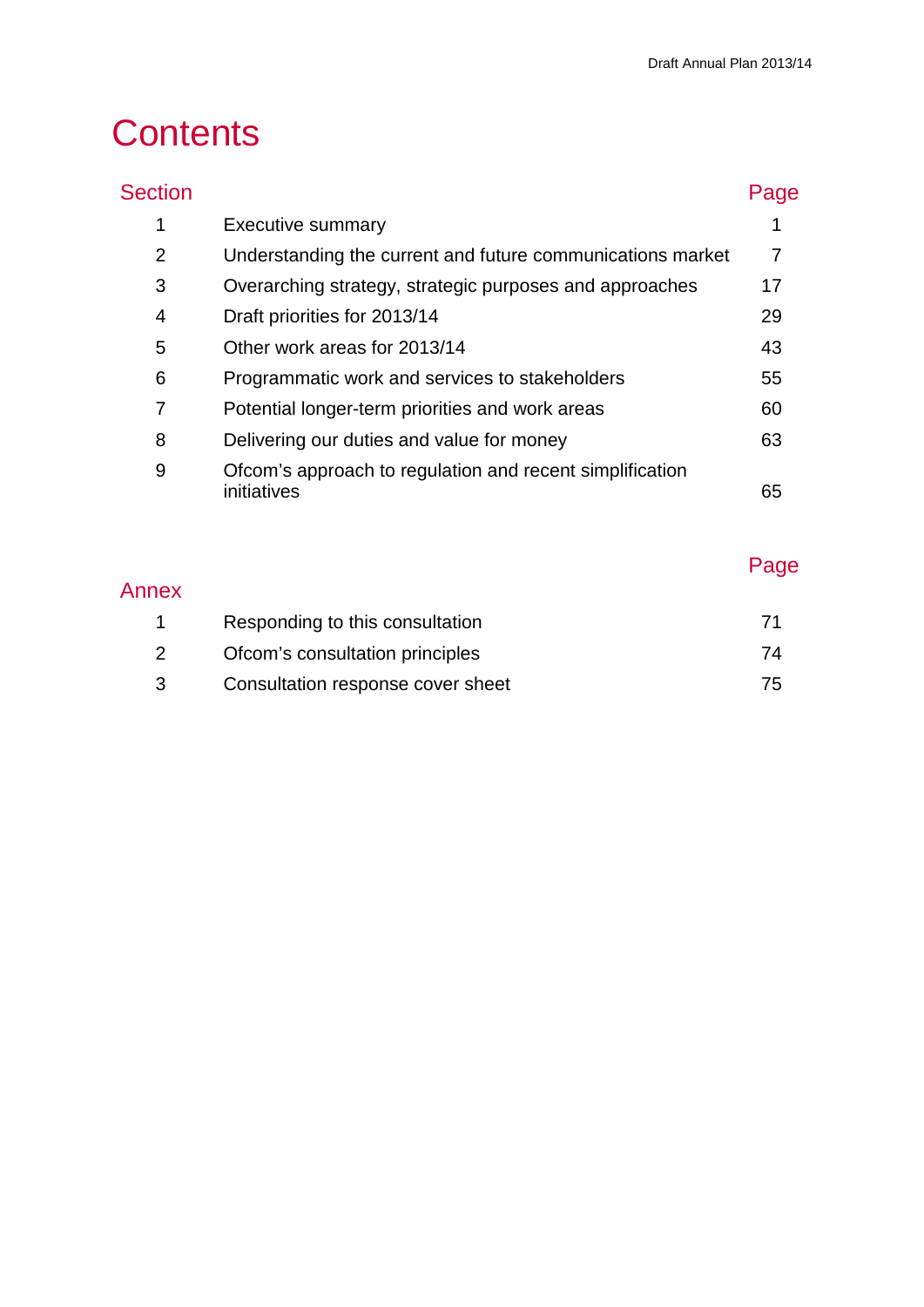# **Section 1**

# <span id="page-3-0"></span>**Executive summary**

# **Ofcom's Draft Annual Plan sets out our work programme for 2013/14**

- 1.1 This Draft Annual Plan presents Ofcom's strategic purposes, proposed priorities and work programme for the twelve months from 1 April 2013 to 31 March 2014.
- 1.2 We encourage those with an interest in Ofcom's work to respond to this consultation by 22 February 2013. Your views will help us inform our Final Annual Plan statement for 2013/14 which will be published in time for the start of the next financial year in April 2013.

# **Our strategic purposes guide our draft priorities for the year ahead**

- 1.3 Ofcom's principal duties are to further the interests of citizens in relation to communications matters and to further the interests of consumers in relevant markets, where appropriate by promoting competition. In post, our primary duty is to secure the provision of a universal postal service. Where we are carrying out our functions in relation to postal services, we are required to give priority to this primary duty in post if it appears to us that it conflicts with our principal duties.
- 1.4 We have defined an overarching strategy setting out those elements we think are key to delivering consumer and citizen benefits in light of these duties:

## **Ofcom's strategy**

We will work for consumers and citizens by promoting effective competition, informed choice and the opportunity to participate in a wide range of communications services, including post. We will secure the optimal use of spectrum, through market mechanisms where possible and regulatory action where necessary. We will provide proportionate protection for consumers and help maintain audiences' confidence in broadcast content. We will contribute to public policy defined by Parliament, including high quality public service broadcasting and plurality of media ownership.

To achieve these aims, we will be consultative, transparent and proportionate. We will be informed through high quality research and information, which we will share widely. We will be mindful of the diversity of the UK and its nations. We will aim to be innovative, responsive and effective in everything we do.

- [1](#page-3-1).5 In addition to this strategy statement, Ofcom's regulatory principles<sup>1</sup> continue to remain relevant, including:
	- Ofcom will operate with a bias against intervention, but with a willingness to intervene firmly, promptly and effectively where required;

<span id="page-3-1"></span> <sup>1</sup> <http://www.ofcom.org.uk/about/what-is-ofcom/statutory-duties-and-regulatory-principles/>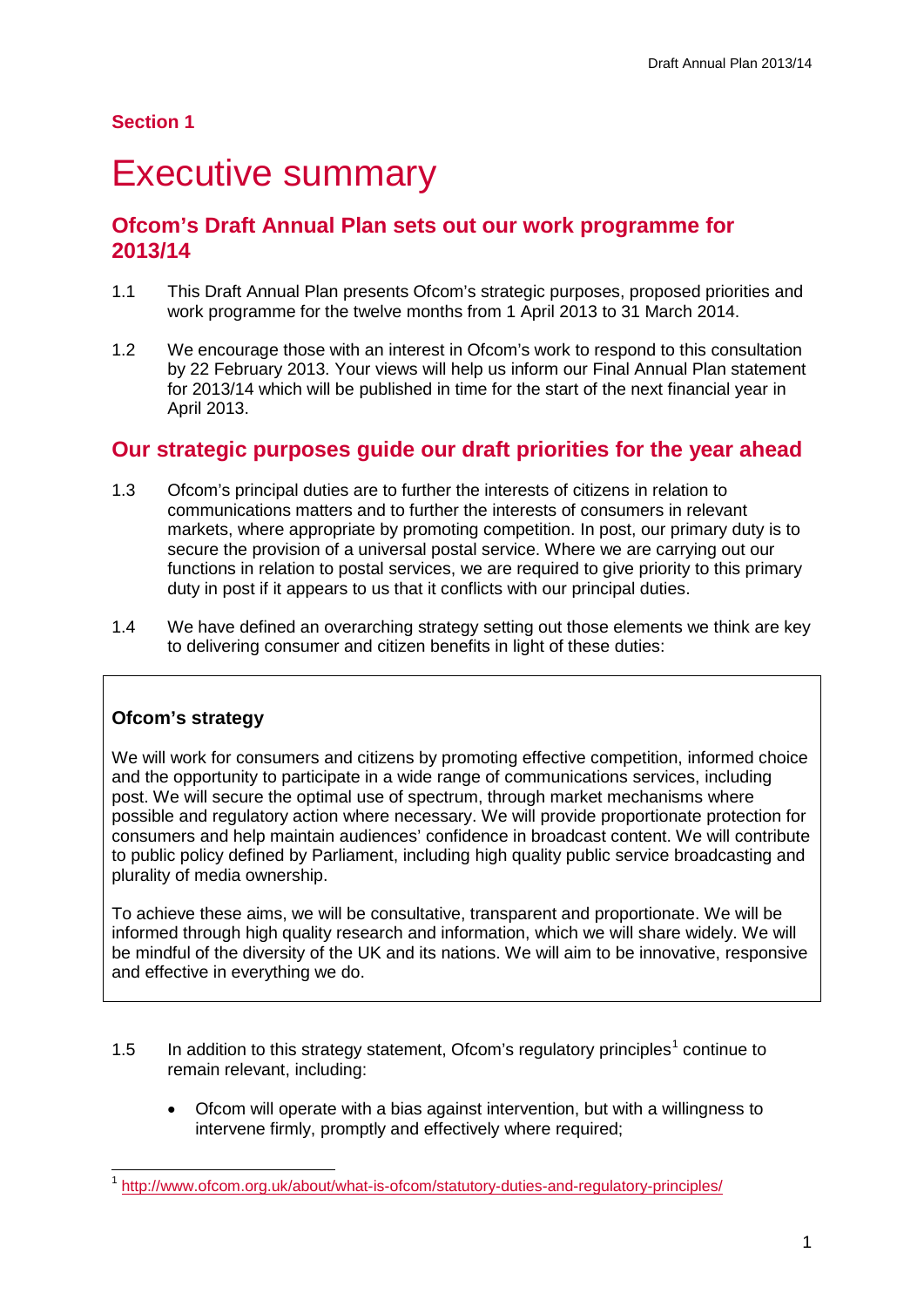- Ofcom will strive to ensure that its interventions will be evidence-based, proportionate, consistent, accountable and transparent in both deliberation and outcome; and
- Ofcom will always seek the least intrusive regulatory mechanisms to achieve its policy objectives.
- 1.6 This year, we have refined our strategic purposes, first established in 2011/12, to reflect our strategy and frame our programme of work over the coming years.



- 1.7 Ofcom also has a wider strategy in relation to citizens supporting public policy is not the only way that we discharge our duties in this area. Specific actions and interventions in the citizen interest will continue to be spread across all of our strategic purposes rather than falling solely under our role of contributing to and implementing public policy defined by Parliament.
- 1.8 Ofcom's work programme for 2013/14 is underpinned by these strategic purposes and informed by:
	- last year's priorities and our progress against these;
	- wider market developments, including the changing consumer use of communications services;
	- legislative changes to our duties; and
	- areas where Ofcom provides technical and industry expertise to advise government.

# **We have delivered a number of priorities from 2012/13 and made significant progress on many others**

- 1.9 There are a number of priorities which featured in the Annual Plan 2013/14 which we have already delivered or will have done by the end of the 2012/13 financial year. These include:
	- **Deliver the Government's spectrum guarantees for the London 2012 Olympic Games and Paralympic Games** – Ofcom successfully delivered the Olympics and Paralympics spectrum guarantees with minimal disturbance to users or viewers.
	- **Auctioning of the 800 MHz and 2.6 GHz spectrum bands**  Ofcom has recently initiated the application process for the upcoming 4G auction which will take place over a number of weeks from January 2013. This represents the most important spectrum release for meeting consumer demand for wireless services in recent times. These two bands add up to 250 MHz of additional mobile spectrum, compared to 333 MHz in use today.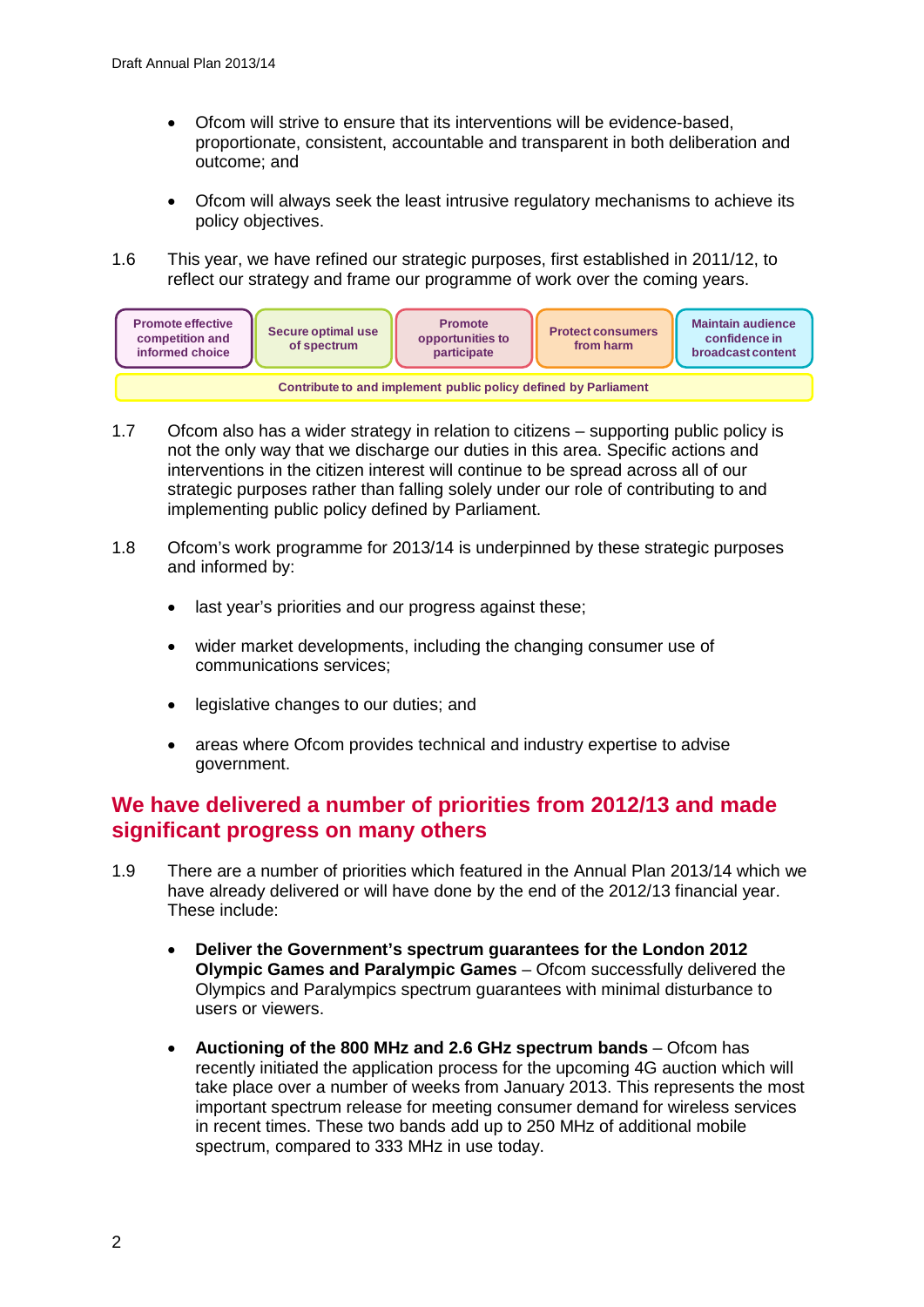- **Determine the needs of postal users** in October Ofcom published a consultation document on the reasonable needs of users in relation to the market for the provision of postal services in the United Kingdom, with a full statement to follow by the end of 2012/13.
- **Ensure effective competition in business connectivity and voice telephony markets –** in June 2012 Ofcom consulted on proposals to promote competition in the provision of leased lines in the UK. In spring 2013, we will publish our final decision. In 2012 we also started our review of the market for fixed voice call origination and termination and will publish consultation proposals early in 2013. We aim to conclude this review by September 2013.
- Assess the provision of communications services in the nations in Q4 2012/13 we will publish a report studying the economic geography of communications services in the UK and each of the nations.
- **Ongoing advice to the Government on the measurement of media plurality and contributing to the Leveson Inquiry** – Ofcom submitted two reports to the Secretary of State advising on approaches to the measurement of media plurality. We also gave evidence and provided advice to the Leveson enquiry on issues including models of media regulation. Under our media plurality duties we also completed a public interest test on Global Radio's purchase of GMG Radio.
- 1.10 There are a number of items where we have made significant progress but which have carried over into the forthcoming financial year:
	- timely spectrum clearance in 800 MHz and 2.6 GHz to enable new awards while mitigating co-existence issues;
	- promote effective choice for consumers by ensuring that clear information on service price and quality is available:
	- develop and implement policies that will improve the ease of switching between communications providers;
	- secure the provision of the universal postal service; and
	- implement Digital Economy Act 2010 provisions on online copyright infringement.

# **The communications sector continues to develop rapidly and challenge our approach to regulation**

- 1.11 Communications are at the heart of all of our lives and they play an important economic and cultural role. The communications sector enables participation and social cohesion in UK society. Furthermore the sector makes a substantive direct contribution to the economy (in 2011 the UK communications industry revenue stood at £53.3bn<sup>[2](#page-5-0)</sup>) and indirectly aids UK growth through increased business productivity, improved access to markets and enhanced speed and quality of information flows.
- 1.12 Consumer behaviour and new technologies are driving change in the market and Ofcom needs to ensure that its work reflects and responds to these developments, including:

<span id="page-5-0"></span> <sup>2</sup> *Ofcom Communications Market Review 2012*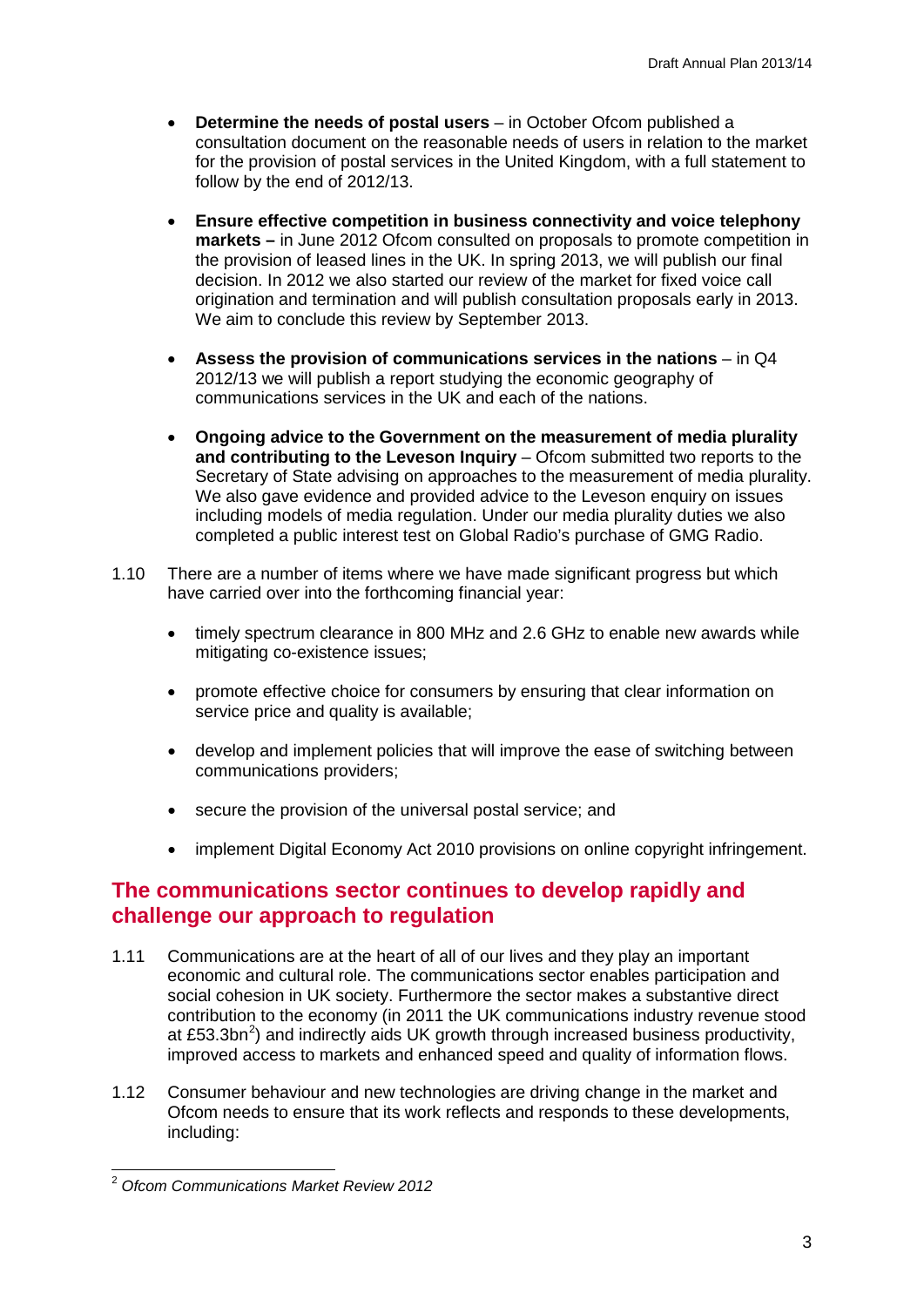- **The continued growth in superfast broadband availability and adoption** in March 2012 BT and Virgin Media's superfast broadband services were available to around 65% of UK homes. This was seven percentage points higher than a year previously, mainly as a result of BT's ongoing fibre-to-the-cabinet rollout. At the end of March 2012 there were 1.4 million UK superfast broadband connections; 6.6% of all connections.
- **The increase in take-up of connected devices** smartphone ownership rose to 39% of UK adults in Q1 2012, up 12 percentage points on 2011. Tablet ownership rose to 11% of UK households, up 9pp year on year, and already now stands at 19% whereas connected TV ownership stands at 5% of TV homes.
- **The increasing demand for mobile data**  as a result of the proliferation of connected devices and changing consumer behaviour, the average time spent using mobile data services was 2.1 hours a month in 2011, 25 minutes per month (24.7%) more than in 2010, while the volume of data consumed more than doubled in the 18 months to January 2012.

# **Our proposed priorities for 2013/14**

- 1.13 The priority areas in Figure 1 will be our primary focus over the next financial year. Some of our priority areas in last year's work programme will continue into 2013/14, alongside a number of new areas of work.
- 1.14 We will assess the successful delivery of our proposed priorities for 2013/14 against the positive outcomes we are seeking to secure for citizens and consumers. To achieve this, we have identified interim and final outcomes for each of our priorities (see pages 41 and 42) and we will measure our progress towards delivering these in our Annual Report.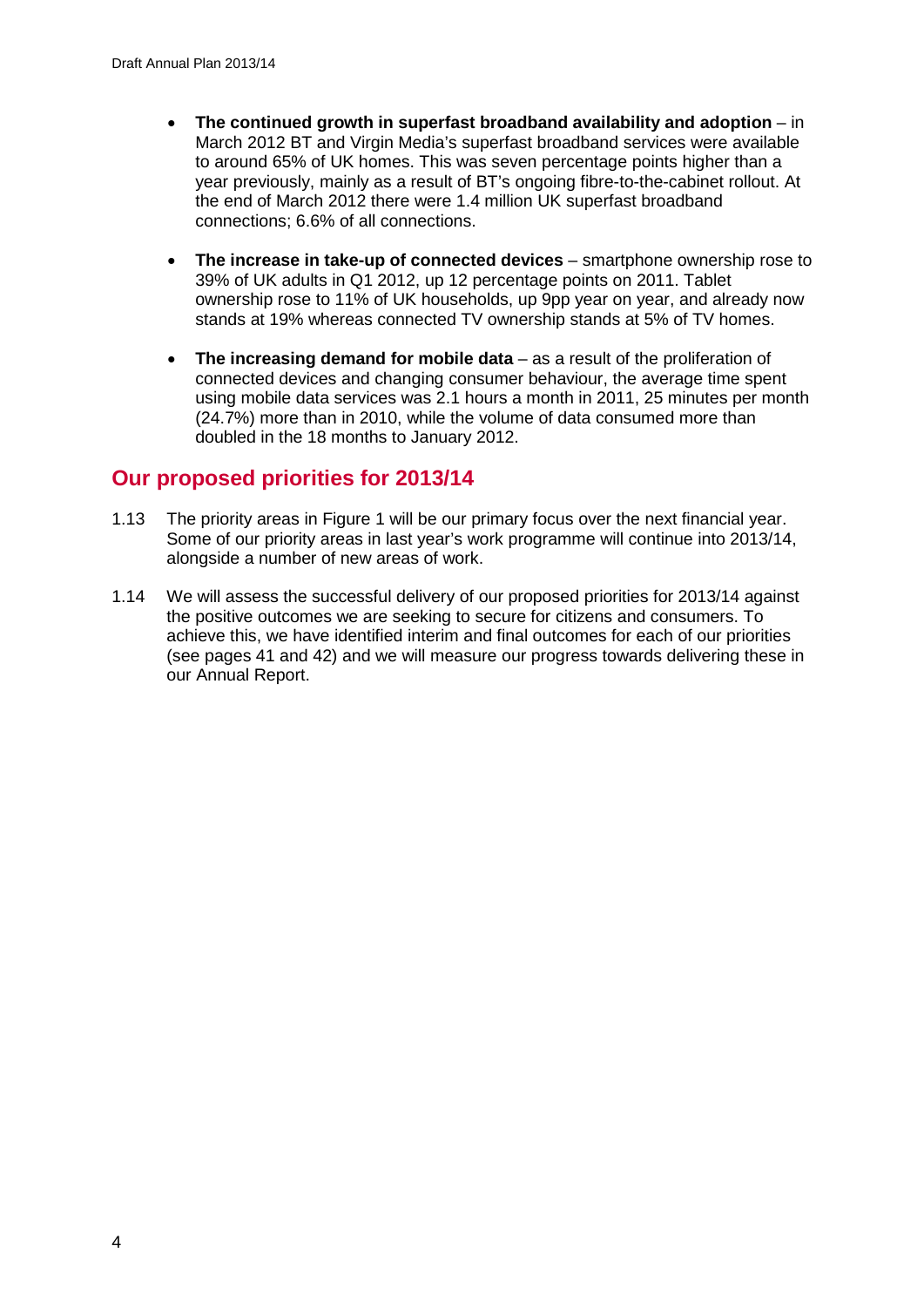

#### **Figure 1: Draft Annual Plan 2013/14 proposed priorities**

- 1.15 As well as these priorities, we will undertake a range of other work as part of our 2013/14 programme (discussed in Section 5), reflecting our statutory duties and responsibilities. We will also continue to deliver other services to stakeholders, such as licensing access to the radio spectrum (detailed in Section 6). We will deliver these services in the most efficient and effective way possible.
- 1.16 We will also continue to remain responsive to new issues, emerging concerns that affect consumers across the UK and new government requests, focusing on those areas where we can make the most difference.
- 1.17 In addition to responding to requests from the Government and to help it to implement its policies in respect of communications matters, we will also aid government in the UK nations to ensure that consumer and citizen benefits are available across and within all the nations of the UK.
- 1.18 For the first time this year we include a list of areas of potential future relevance to Ofcom. These areas comprise possible future priorities for the organisation and emerging issues on which Ofcom may be required to have a view in the future. Both are areas over which Ofcom will continue to have a watching brief, but where it is too early to undertake work within next year's Annual Plan.

# **Consultation questions**

- 1.19 We are seeking views from all our stakeholders on our proposed priorities and work programme for 2013/14. In particular, it would be helpful if you could consider the following questions:
	- What are your views on Ofcom's proposed priorities for 2013/14?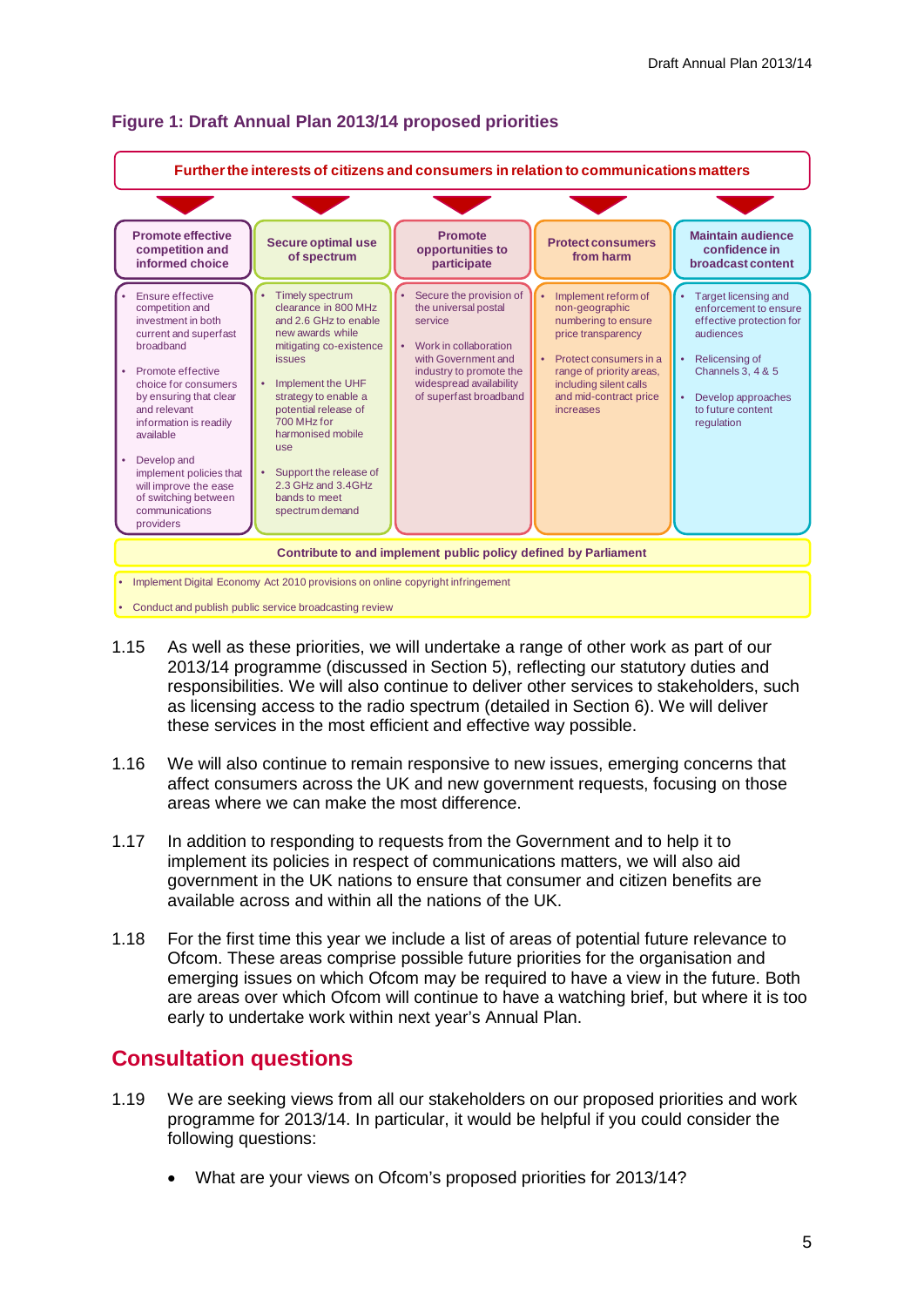- What are your views on Ofcom's proposed work areas for 2013/14?
- 1.20 See Annex 1 for details of how to respond to this consultation.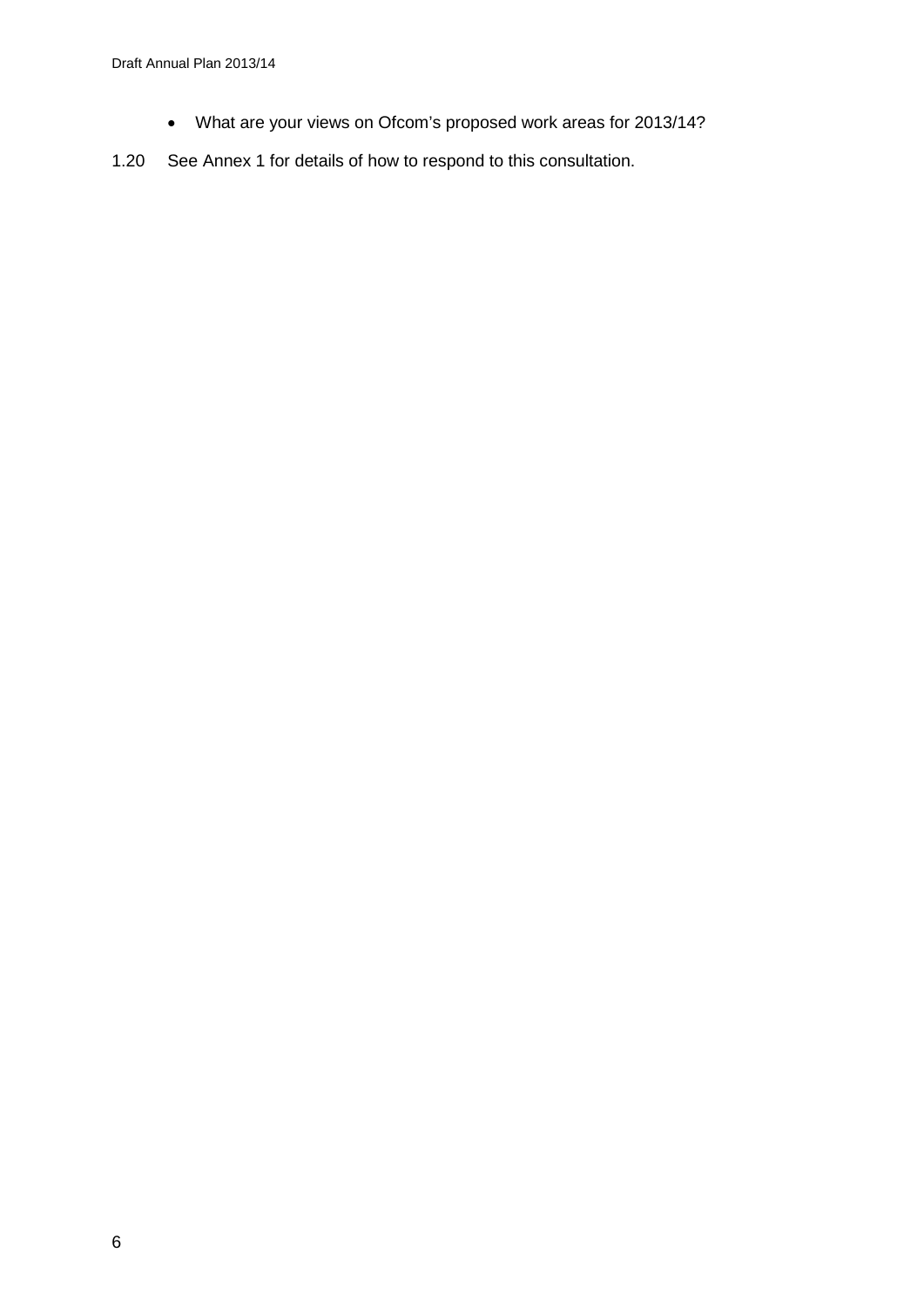# **Section 2**

# <span id="page-9-0"></span>Understanding the current and future communications market

# **Our approach is based on a detailed understanding of the communications market**

- 2.1 Ofcom regularly carries out research into the markets it regulates. This research informs the delivery of our duties and the programme of work in the Annual Plan. It also keeps us, and others, informed about new technology developments and the impact these may have on the sectors that we regulate.
- 2.2 Our research is presented across a number of reports which contribute to our planning of priorities, major work areas and programmatic work. Key publications are:
	- $\bullet$  the Communications Market Report<sup>[3](#page-9-1)</sup>, published in July 2012;
	- $\bullet$  the International Communications Market Report<sup>[4](#page-9-2)</sup>, published in December 2012;
	- $\bullet$  the Consumer Experience Report<sup>[5](#page-9-3)</sup>, to be published in January 2013;
	- the Infrastructure Report 2012 Update $^6$  $^6$ , published in November 2012; and
	- the Public Service Broadcasting (PSB) Annual Report<sup>[7](#page-9-5)</sup> 2012, published in June 2012.

# **Our research informs the Annual Plan by helping to understand how the communications sectors may develop**

- 2.3 Taken in combination, the reports above contribute to our picture of the market as a whole. The information provided within them also helps us to consider future developments in the light of current trends.
- 2.4 This section considers how consumers' use of communications services is changing, how industry is both driving and responding to those changes and the possible implications for longer term sectoral developments.

## **Consumers' use of communications services continues to evolve**

2.5 The precise future shape of the market is uncertain, although prospects for consumer outcomes look broadly positive, with underlying infrastructure, content and device

<span id="page-9-1"></span> <sup>3</sup> [http://stakeholders.ofcom.org.uk/market-data-research/market-data/communications-market](http://stakeholders.ofcom.org.uk/market-data-research/market-data/communications-market-reports/cmr12/)[reports/cmr12/](http://stakeholders.ofcom.org.uk/market-data-research/market-data/communications-market-reports/cmr12/)

<span id="page-9-2"></span>[http://stakeholders.ofcom.org.uk/market-data-research/market-data/communications-market](http://stakeholders.ofcom.org.uk/market-data-research/market-data/communications-market-reports/cmr12/international/)[reports/cmr12/international/](http://stakeholders.ofcom.org.uk/market-data-research/market-data/communications-market-reports/cmr12/international/)<br>
Feborts/cmr12/international/<br>
For http://stakeholders.ofcom.org.uk/market-data-research/market-data/consumer-experience-reports/

<span id="page-9-4"></span><span id="page-9-3"></span><sup>6</sup> http://stakeholders.ofcom.org.uk/market-data-research/other/telecoms-research/broadband-<br>speeds/infrastructure-report-2012/

<span id="page-9-5"></span>[http://stakeholders.ofcom.org.uk/broadcasting/reviews-investigations/public-service](http://stakeholders.ofcom.org.uk/broadcasting/reviews-investigations/public-service-broadcasting/annrep/)[broadcasting/annrep/](http://stakeholders.ofcom.org.uk/broadcasting/reviews-investigations/public-service-broadcasting/annrep/)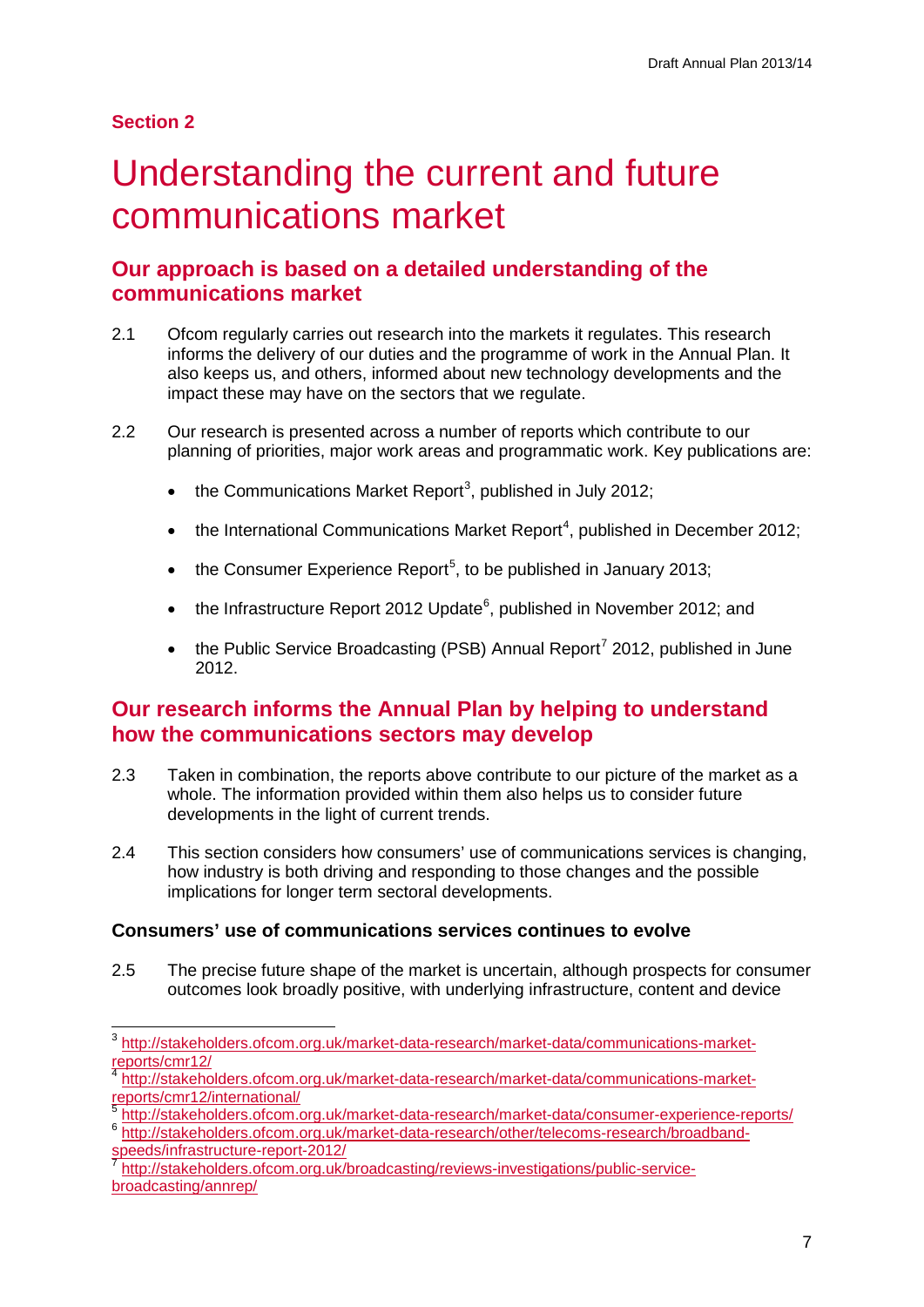trends underpinning an increasing range of choice for communications services and platforms.

- 2.6 Availability and take-up of communications services and technologies continues to grow, although growth in some areas is slowing:
	- availability of superfast broadband services increased during 2011 to an estimated 60% of homes, a seven point increase year on year. Today it stands at approximately 65%;
	- as digital switchover neared completion, digital terrestrial television availability rose to an estimated 98.5% of households (October 2012);
	- total home internet access continued to edge up to reach 80% of UK households in Q1 2012. Broadband take-up continues to increase steadily and in Q1 2012 stood at 76% of UK households. While fixed broadband take-up rose to 72% in Q1 2012, mobile broadband decreased from 17% to 13% since the previous year which is likely to be due to substitution following the rise in fixed broadband takeup and the increased use of internet on a mobile phone (up seven percentage points to 39%);
	- Take-up of connected devices has increased smartphone ownership rose to 39% of UK adults in Q1 2012, up 12 percentage points on 2011. Tablet ownership rose to 11% of UK households, up 9pp year on year. Connected TV ownership stood at 5% of TV homes by Q1 2012 and has risen to 15% in Q4;
	- Bundling has aided take-up  $-27\%$  of households now take fixed voice and broadband, whereas 19% of UK homes have a triple-play bundle of fixed voice, broadband and multichannel TV (up 3pp on 2011). Overall, take-up of bundled communication services continues to grow, with 57% of UK homes taking a bundle in Q1 2012, against 53% in 2011.
- 2.7 However, this is against a backdrop of decreasing UK communications industry revenue in nominal terms (-0.3% to £53.3bn in 2011) in the broader context of a tough economy and the commoditisation of some services reducing consumer willingness to pay.
- 2.8 The take-up of connected devices and the evolution of access technologies has stimulated demand for new services and applications. Over-the-top services are being enabled by the increasing use of IP-based distribution and devices which can access multiple networks. Consumers are increasingly demanding and using content 'on the go'. Portability of content across devices is now considered a basic expectation by some consumers, and the demand for such flexibility in use may become commonplace in future.
- 2.9 The growth in use of online communications services may affect the minimum quality of service required to engage effectively with communication services. Data from Ofcom's *Infrastructure Report 2012 Update* suggested that it may be appropriate in the near future to consider increasing the USC target. The practicality and timing of such a change must clearly take account of affordability, though the report noted that there are a number of developments in wireless and fixed-line technologies which could help reduce the costs of delivering an increased commitment.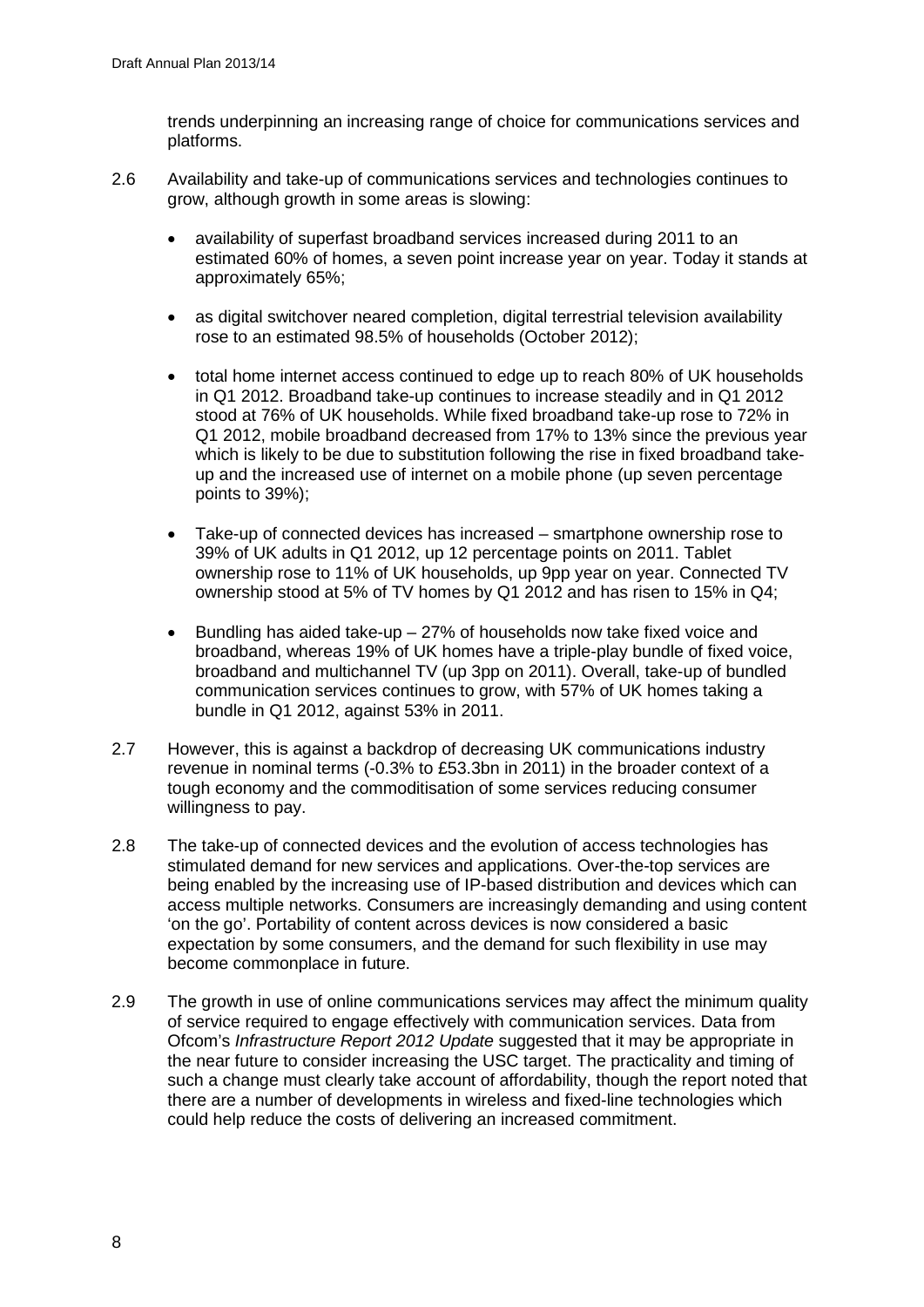- 2.10 Ofcom recently published *Communication Choices*, a segmentation report on communication methods used by UK consumers<sup>[8](#page-11-0)</sup>. This document emphasises the diversity among UK consumers and shows that traditional methods of communicating, such as post and fixed voice, still have an important role to play for certain segments of the population.
- 2.11 While there have been rapid advances in the media communications market over the past decade, differences still remain between older and younger people's take-up and use of these services. For example, television viewing among 25-34s and radio listening among 15-24s has decreased, while the proportion of 16-24s who live in homes where mobile is the sole form of telephony is more than double the UK average.
- 2.12 The means by which UK consumers can communicate has transformed over the past five years as new digital services such as smartphones and social networking grow in popularity. These developments have resulted in a rise in text-based communications over IP networks.
- 2.13 While UK adults of all ages say that they still prefer to communicate face-to-face with their friends and family, many say that technology has changed the way they communicate and that new communications methods, including text messaging and social networks, have made their lives easier. The UK is one of the leaders in text messaging amongst our comparator countries. The average person sent 199 SMS messages per month in 2011, up 17% compared with 2010.
- 2.14 In this context, mail volumes continue to fall and have declined by 25% between 2006 and 2011. This has been driven by a decline in the residential customer segment which now accounts for less than 10% of total mail volume (8.5 letters or cards received versus 3.2 sent per month) while direct mail volumes have remained broadly stable. However, post is still the preferred method of communicating for special occasions such as birthdays, with 58% of UK adults sending greetings this way.
- 2.15 Conversely, the volume of parcels delivered to households on the other hand has increased in recent years as more and more consumers buy items online and have them delivered to their homes. On average, residential consumers receive an estimated 1.3 parcels per month.
- 2.16 Regardless of communications service, it is important to note that there is in all cases a core of consumers excluded from services. Ofcom works hard to guard against involuntary exclusion of consumers by maximising the opportunity to participate. We are especially mindful of disabled consumers and other vulnerable groups in the UK.

## **Alongside changes in consumer use, the communications value chain continues to evolve and become more complex**

2.17 There are various drivers of change that influence the communications value chain – technological, strategic and structural. Taking a simplified value chain framework as a basis for analysis, this section describes current trends and how the future may evolve for each of content, services, infrastructure and devices.

<span id="page-11-0"></span> <sup>8</sup> <http://stakeholders.ofcom.org.uk/binaries/research/telecoms-research/communication-choices.pdf>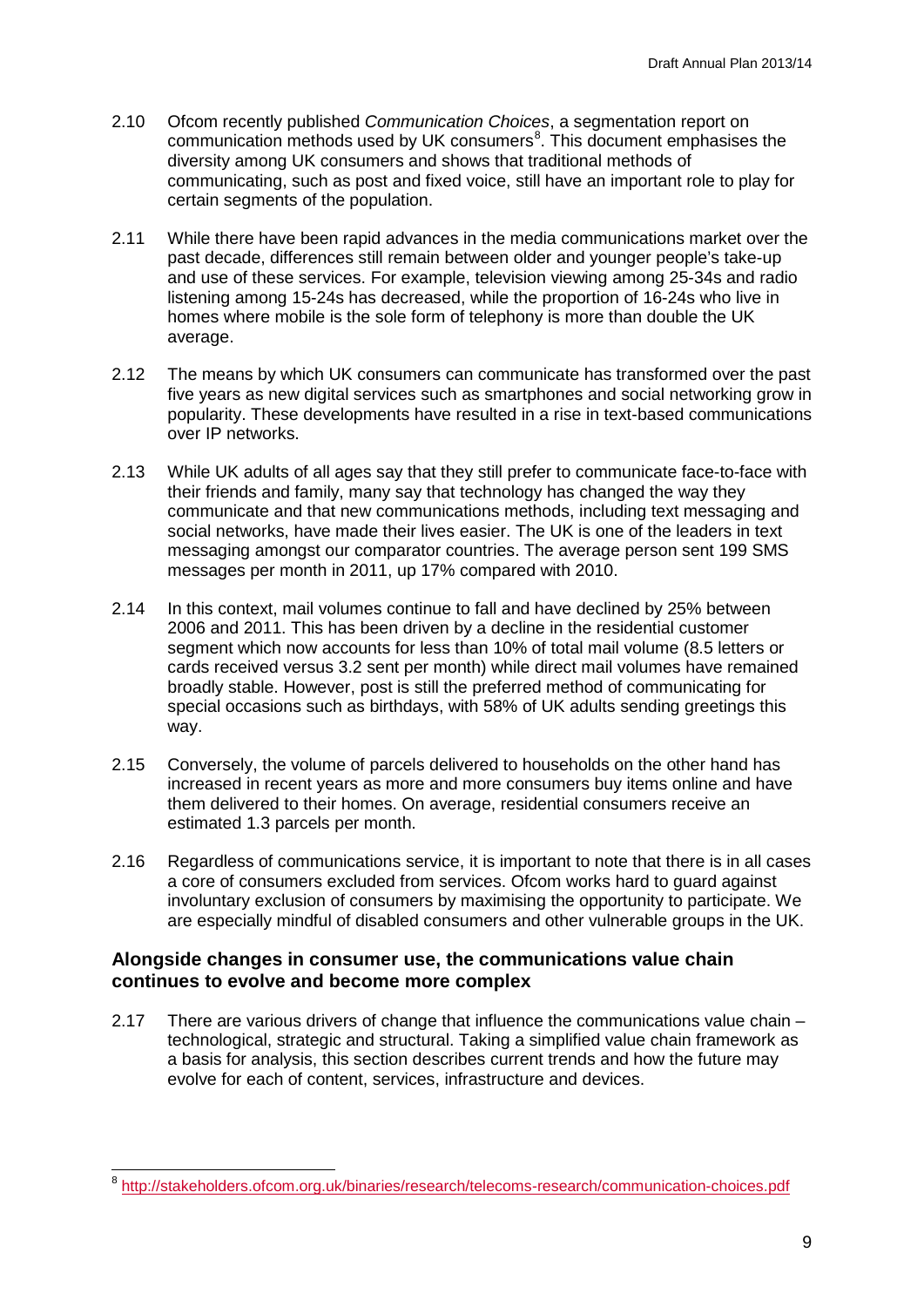

## **Figure 2: Simplified framework for describing communications sector trends and developments**

## **Infrastructure**

- 2.18 In many ways, infrastructure underpins the other elements of the value chain it enables content and service delivery and as convergence continues it is increasingly relevant to a wider range of devices. The demands placed on the UK's infrastructure are increasing as consumer demand for data grows. The changes to infrastructure necessary to meet this demand, or serving to increase it, can be split into four broad categories:
	- building new physical infrastructure, including utilising more spectrum;
	- deploying more efficient technologies in conjunction with existing infrastructure to meet growing demand;
	- moving to new network designs and topologies, including the convergence of traditionally separate core and access networks; and
	- moving to new models of service delivery, with greater use of cloud-based or distributed services and processing.

## Building new physical infrastructure

- 2.19 Investment in superfast broadband continues from BT and Virgin (who, together, have fibre networks passing over 65% of premises).The Government remains committed to its goal of ensuring that, by 2015, 90% of premises in the UK will be able to access superfast broadband services and a basic broadband service of at least 2Mbit/s will be available to virtually all premises.
- 2.20 A range of public schemes are launching as a result of this ongoing investment. Local authorities are developing their own local broadband plans and various sources of public funding are being used to support private investment into superfast broadband in areas where it would otherwise be commercially non-viable. A superfast programme has already completed in Northern Ireland, while in Cornwall over 40% of premises now have access to superfast service. It is expected that during 2013 many other projects will begin procurement.
- 2.21 Investment in mobile networks is also continuing. 4G (LTE) is now commercially available having recently launched in the UK. New spectrum in the 800 MHz and 2.6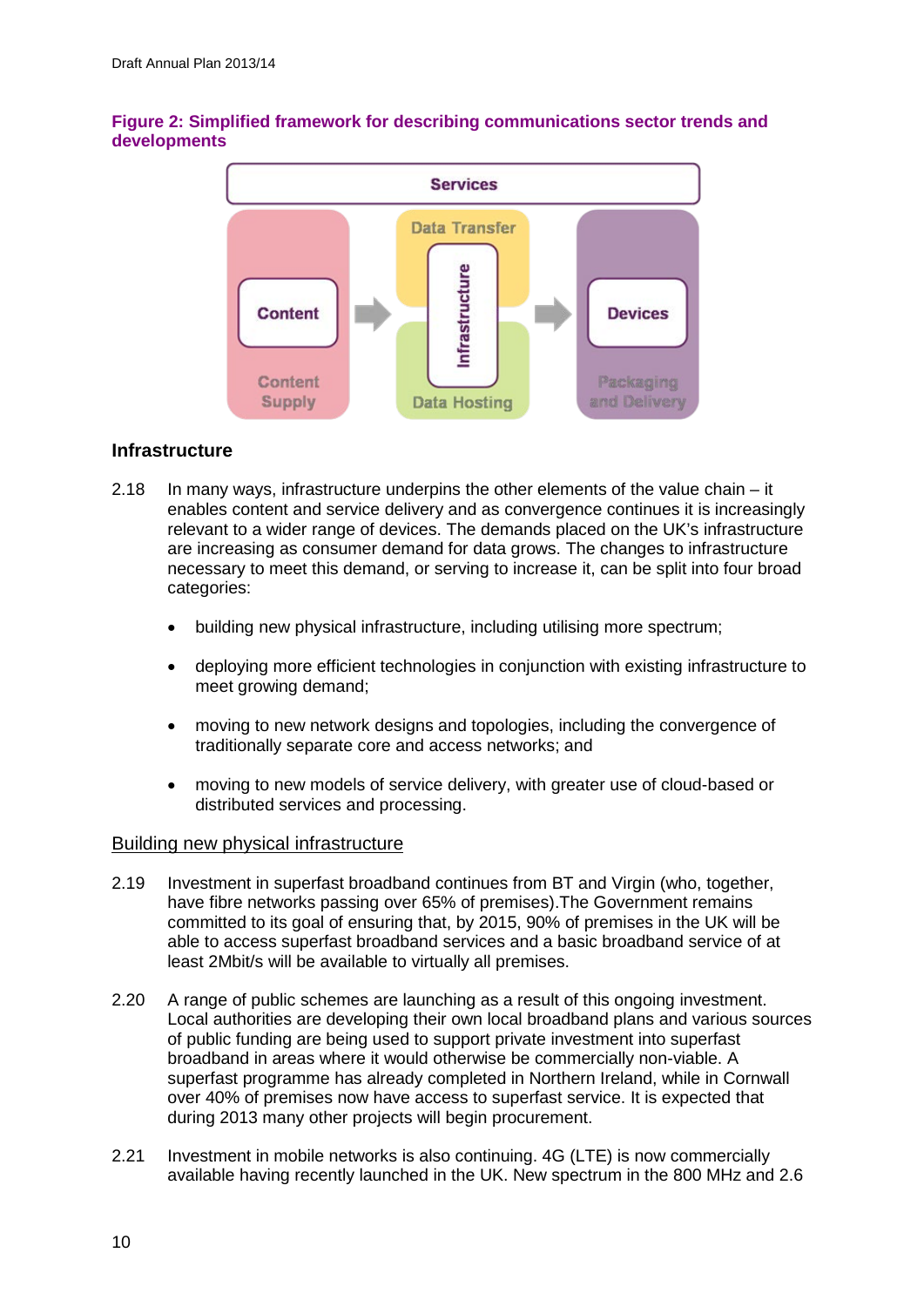GHz bands is being awarded early in 2013 to support the launch of further 4G services.

- 2.22 Furthermore, investment in WiFi services continues. In the Infrastructure Report, we asked the biggest fixed and mobile operators about the public WiFi hotspots they manage. We learned that they provide in excess of16,000 WiFi hotspots in locations such as cafes, restaurants, trains, pubs, airports and London Underground stations.
- 2.23 Demand for spectrum will continue, thanks in part to rising consumer demand for mobile data as a result of the proliferation of connected devices. We and the Government are working to make additional spectrum available. Specifically, we will be supporting the Government to meet its target to make 500 MHz of spectrum, currently used by the public sector, available for commercial use by 2020.
- 2.24 In conjunction with industry and international stakeholders, we are looking to develop a longer term roadmap for mobile spectrum. To date we have identified future potential sources of spectrum from:
	- the planned 800 MHz and 2.6 GHz spectrum awards;
	- the potential liberalisation of existing 2G and 3G mobile bands to permit LTE;
	- MoD's planned release of around 200 MHz at 2.3 GHz and 3.4 to 3.6 GHz; and
	- the potential release of harmonised spectrum at 700 MHz.
- 2.25 Investment continues in building more fixed backhaul links to support the growth in use of access networks. For example, as data use over mobile access networks continues to increase, Virgin Media has a £100m contract to provide fixed backhaul links on behalf of MBNL, a joint venture between Three and Everything Everywhere.
- 2.26 Network consolidation and convergence trends continue, with all of the UK mobile operators now participating in one of two radio access network sharing deals. We are also likely to see the continuing trend of increasing use of fibre in access networks to support multiple services including mobile, residential fixed, business telecoms and WiFi.
- 2.27 As the UK's supply of unallocated IPv4 addresses dwindles there remain a number of critical questions regarding the next steps for internet addressing. The deployment of IPv6, a successor protocol, has taken longer than many commentators would like and we understand that some network operators are looking to deploy alternative technologies to support the continuing growth in demand for new IP addresses.

## Deploying more efficient technologies in conjunction with existing infrastructure

- 2.28 Investment in physical infrastructure represents a significant capital commitment. A large proportion of the cost is fixed (civil works account for about 70% of superfast broadband network deployment costs) and are therefore out of the control of many cost saving initiatives.
- 2.29 Industry is therefore also looking to new, more efficient technologies or approaches to meet growing demand from consumers while maintaining a return on past investment. Examples include:
	- a move to LTE and LTE-Advanced in mobile;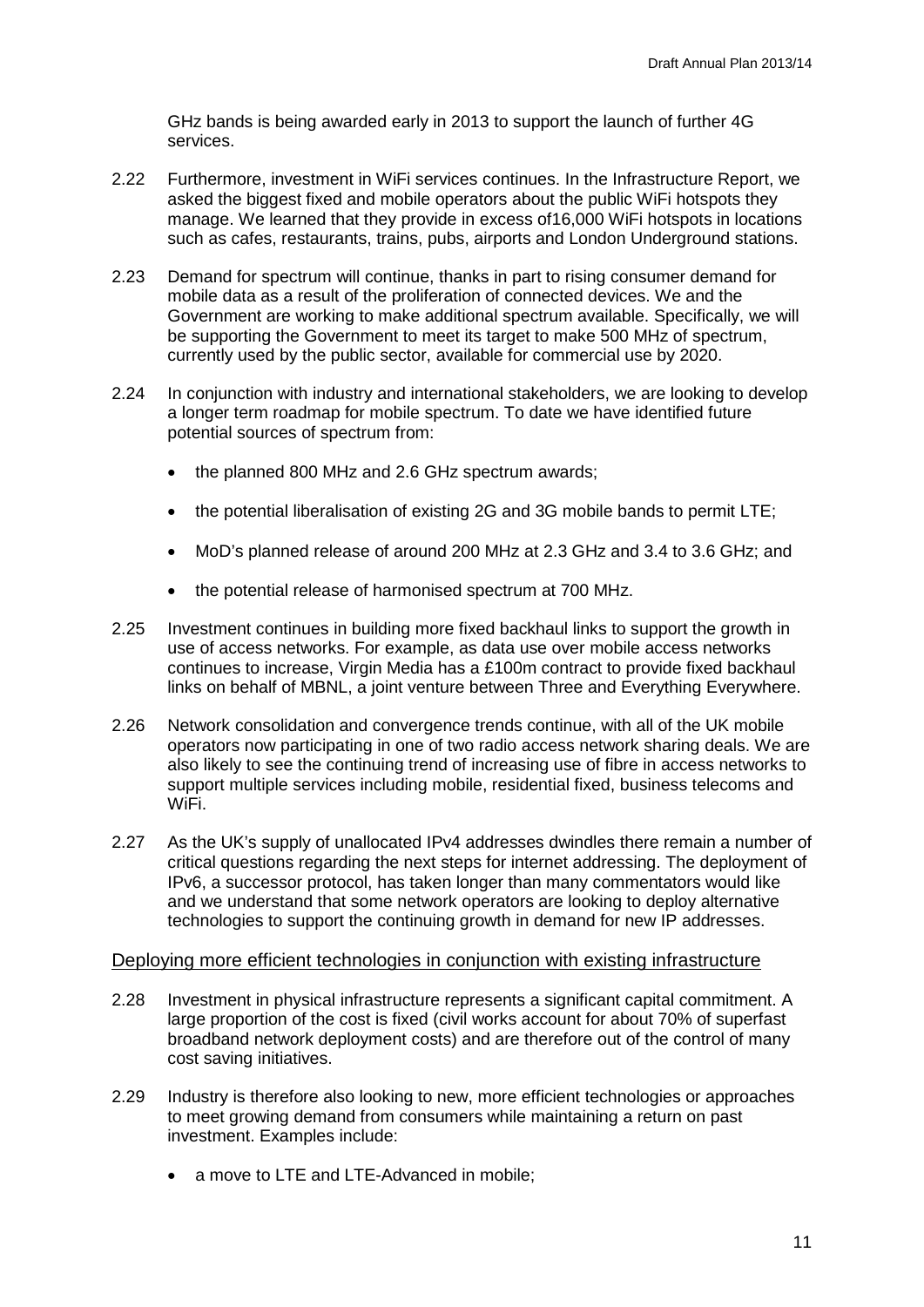- increased use of white space devices;
- deployment of DVB-T2 and MPEG 4 in DTT;
- use of vectoring and channel bonding technologies in FTTC:
- wider use of DOCSIS 3.0 in the cable network; and
- a move to new optical technologies in backhaul including 40G and 100G Ethernet.
- 2.30 Other, longer-term options for making technology more efficient are also available including the use of cognitive radio technology and WDM-PON for fibre-to-the-home deployments.

#### Moving to new network designs and topologies

- 2.31 Another way to meet increasing demand for services will be to adopt new approaches to building and managing networks and data traffic loads.
- 2.32 We are already seeing examples of this today, such as through the increasing use of WiFi offload for mobile data traffic. In our UHF strategy work, we estimated that WiFi offload accounts for approximately 40% of mobile data traffic today. At the same time, the move to more, smaller cells in wireless networks is set to continue as data demand increases.
- 2.33 There are similar developments in fixed access –the GFAST technology standard for superfast broadband, with equipment deployed at distribution points, is an example of the increasing number of network topologies and technologies available to the industry to deliver higher-quality services to end-users.
- 2.34 This trend is likely to continue we expect players to increasingly seek to use converged core and access networks and to deploy networks that draw on a range of technologies, potentially from a range of providers. Heterogeneous, self-organising and adaptive networks are all key areas for future exploration by industry.

## Moving to new models of service delivery, with greater use of cloud-based or distributed services or processing

- 2.35 Linked to the deployment of new network architectures, industry will continue to develop and deploy new approaches to the delivery of content. BT's and TalkTalk Group's use of multicast distribution is one example here, as is the increasing use of content delivery networks (CDNs)<sup>[9](#page-14-0)</sup> as evidenced by BBC's use of Akamai, Level3 and Limelight to deliver iPlayer and Olympics content.
- 2.36 Many of these initiatives revolve around developments in distributed hosting and processing – often referred to as cloud computing or cloud services. This trend is characterised by an increasing amount of storage or processing capacity moving away from the edge of networks towards the core and potentially outside national boundaries. Increasingly these technologies may raise jurisdictional implications or concerns about the location and storage of data and information.

<span id="page-14-0"></span> $9$  A content delivery network is a distributed system of servers whose aim is to serve content to endusers with in the most seamless way possible.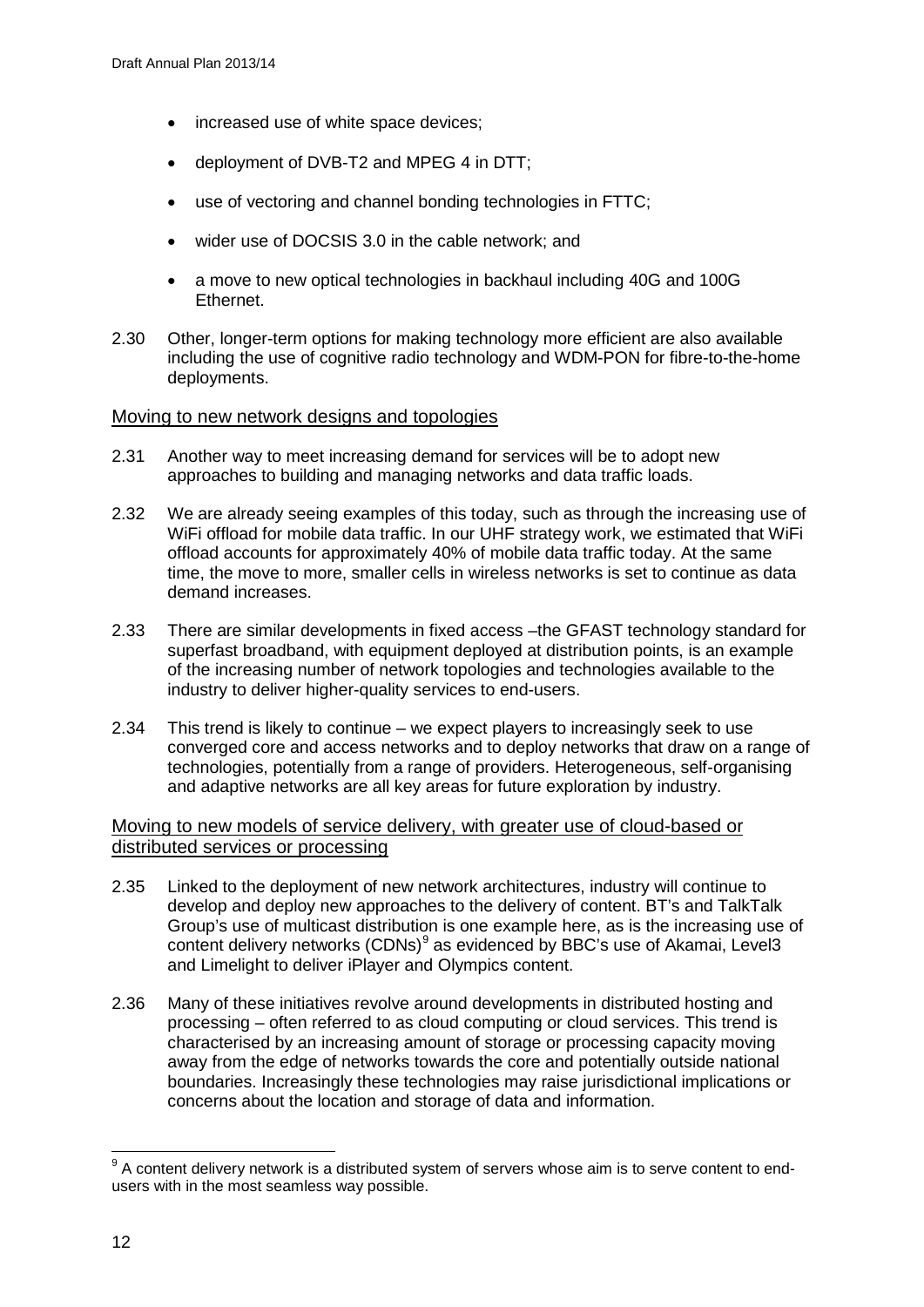2.37 However, whatever efficiencies are gained may be offset by the reliance within the network infrastructure on processes which were previously carried out at the local level now being transported to a remote server. Whether the net position is one of an efficiency gain or loss will depend on the depth at which this new technology is embedded in networks.

#### **Content**

- 2.38 Content services remain key to end-users' experience of communications services. Within this heading, there are three main areas of note:
	- linear versus non-linear content services;
	- content producers; and
	- rights-holders and copyright owners.

#### Linear versus non linear content services

- 2.39 While connected device adoption is growing rapidly, linear viewing remains resilient. Viewing as a whole to linear TV continues to remain high and stable at a little over four hours per day per person, the third highest level of scheduled linear viewing amongst comparator countries. Only Italy (253 minutes per person per day) and the US (293 minutes) watch more television than the UK.
- 2.40 Within linear viewing, public service broadcasting remains strong in the UK. The 2012 Communications Market Report states that, in 2011, the main five PSBs and their portfolio channels together attracted 73.5% of total viewing in multichannel homes, an increase of 2.1pp since 2010. The increasing share of PSBs' portfolio channels, which now accounts for 20.3% of total viewing (up 2.9pp on 2010) offsets losses in core channels.
- 2.41 Non-linear content consumption is growing slowly. Among UK adults with home internet, 37% watch online catch-up TV (Q1, 2012), a small increase of two percentage points against the same period in 2011. Despite the relatively large penetration of this service, the total percentage of all viewing for non-linear remains low and is currently complementary to the linear TV experience.
- 2.42 The PSBs have future-proofed themselves to a certain extent against the increasing share of on-demand viewing by building out their online catch-up services and syndicating these across a broad range of devices (mobile, consoles, STBs). Ofcom's recent *International Communications Market Review* states that UK internet users (23%) are the most likely globally to access TV content over the internet, which may be evidence of the ongoing success of PSB IPTV player strategies.
- 2.43 The launch of new services such as Now TV, Netflix and LoveFilm, which offer a new way of accessing content with a new payment model, have been a significant development in the market. However, so far, these too seem to be complementary to more traditional platforms.
- 2.44 Broadcasters are finding ways of embracing non-linear delivery of content which support rather than impair their business models. Adoption of PVRs, launch of backwards EPGs and the early performance of YouView (TalkTalk Group reported an installed base of 29,000 at 11 November 2012, having begun marketing the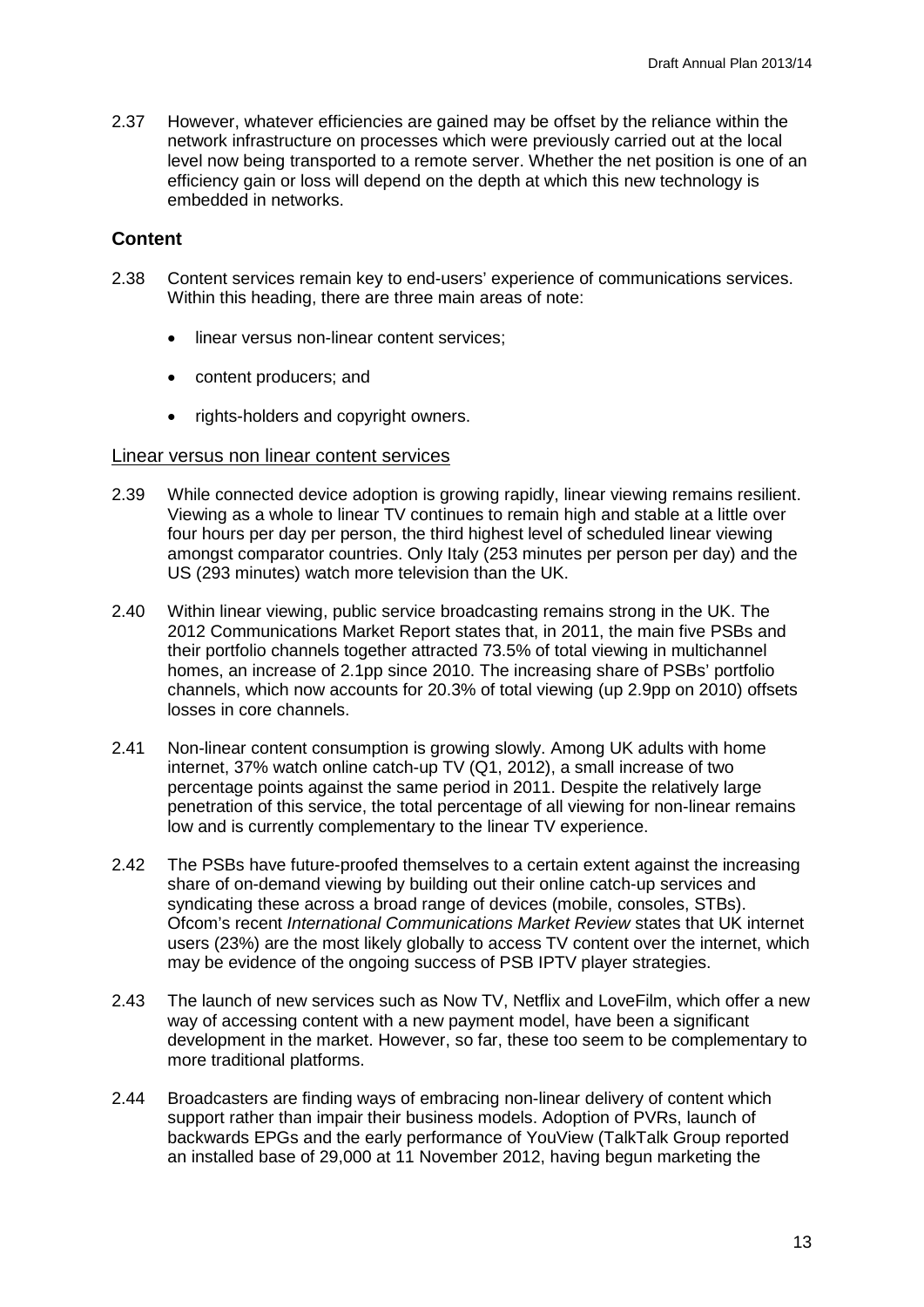platform in October, with new connections running at 1,000 per day), are examples of functionality that supports rather than challenges linear viewing.

- 2.45 We believe that linear TV will continue to remain robust because broadcasters and programme makers will continue to invest in content which draws in volume audiences to serve advertisers' needs (or, for non-commercial broadcasters, to compete with commercial rivals). Event TV and the social aspect of mass-market TV will remain powerful forces.
- 2.46 However, there are situations where this could change and consumers could move to different models including:
	- the increased take-up of connected TV models driven by exclusive content or improved accessibility and use;
	- online infringement of copyright spreading from music, film and games to traditional TV content; and
	- new forms of curation emerging combined with dynamic recommendation engines and personalised content.

## Content producers

- 2.47 Technology has simplified production and the delivery of content to end-users. This has resulted in an increase in the number and variety of content producers ranging from professional long-form commercially-supported content to short-form usergenerated material.
- 2.48 Despite this growth the vast majority of consumed content is still professionally produced and broadcast on the traditional digital platforms (DTT, satellite and cable). Although linear consumption has been eroded, non-linear consumption remains relatively small (c.10% of viewing) and is largely made up of PVR use.
- 2.49 The move to digital TV services has resulted in additional television channels catering for specific tastes and interests. Now that digitisation is virtually complete it remains to be seen to what extent audiences will fragment further, or remain relatively stable.
- 2.50 Although fragmentation is a potential risk, broadcast TV has retained the mass reach and high levels of consumption that drive its scale revenue streams. But at the margins, the fragmentation of audiences may result in certain genres becoming better-funded as they attract larger, more valuable (e.g. ABC1) audiences – to the detriment of content that fulfils PSC objectives but attracts a smaller audience (e.g. arts programming).
- 2.51 More interactive, personalised content models are being developed in order to market direct to consumers. However most advertisers will continue to use existing platforms as their most effective channel, taking advantage of their scale of consumption, brand, consumer trust and the range of back-office functions (e.g. audience reporting, billing). Newer content models will act as a complement to incumbents but are not likely to replace them.
- 2.52 The rise in the number of producers and distribution models also presents challenges to the audience protection and assurance model; especially those challenges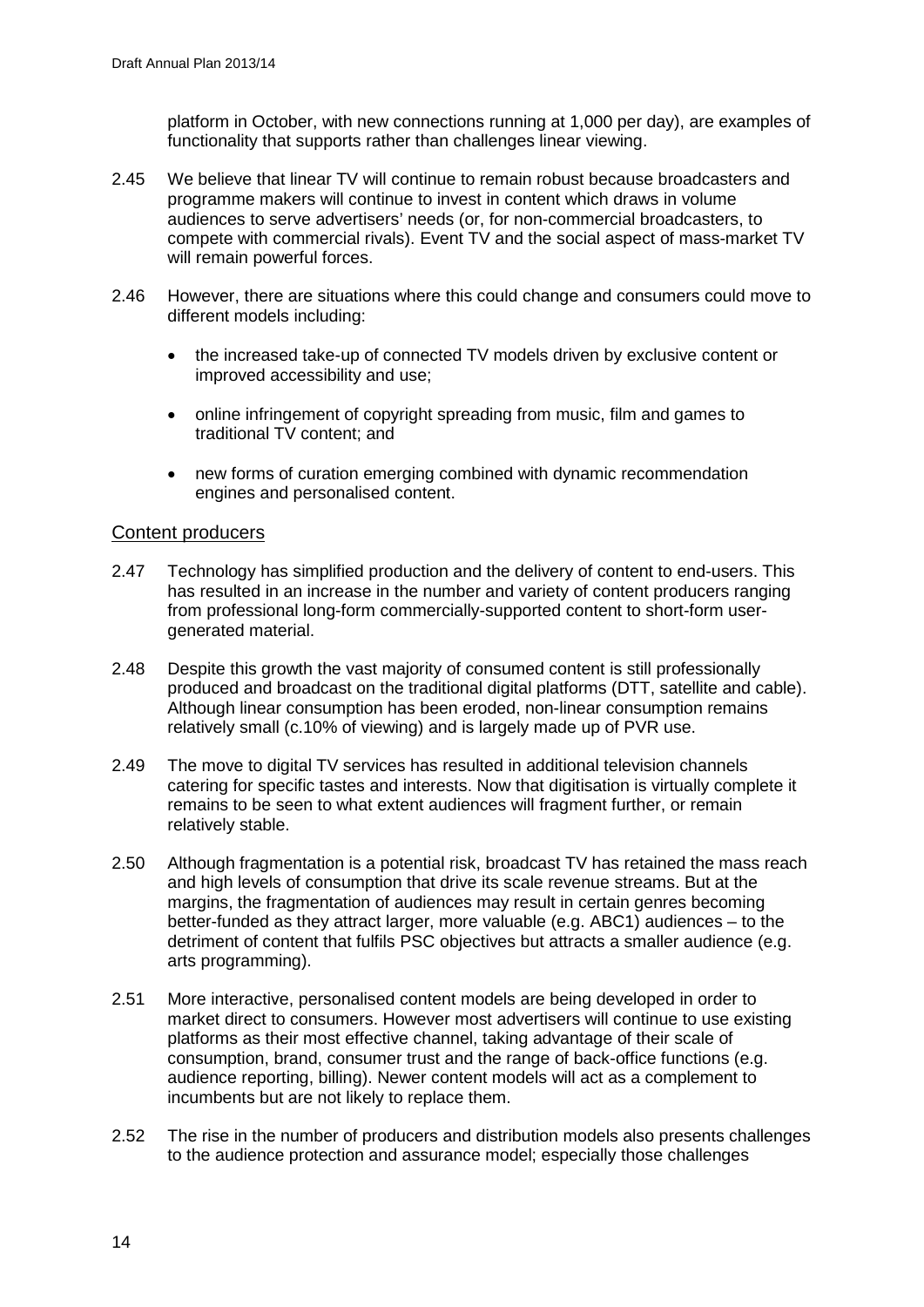presented by operators based in overseas locations with different local protection regimes.

#### Rights-holders and copyright owners

- 2.53 Content rights remain key to attracting volume audiences and will continue to be important.
- 2.54 Content platforms will be under pressure to secure these valuable assets especially when the market is open to new entrants. New entry may be further stimulated by over-the-top models of service provision where players do not have to invest in connectivity but can instead focus all their efforts, including financial resources, on service functionality and content rights acquisition.
- 2.55 Regardless of these new entrants' success in the market, they may generate competition for the market which could result in greater value for rights-holders, but may also promote innovation in the use of content rights once acquired.
- 2.56 There is continued use of legal and illegal distribution networks for online content. However, rights-holders, copyright owners, content producers and platforms continue to innovate in new business models and ways to distribute legal content to consumers.

#### **Devices**

- 2.57 The power and functionality of connected devices are making them increasingly attractive to consumers; especially their ability to access multiple networks and services. This is demonstrated in the adoption rate, cited above.
- 2.58 Alongside ownership, use has also been steadily increasing. In 2011, the average time spent using mobile data services was 2.1 hours a month. This has more than doubled in the 18 months to January 2012. The UK consumed the most mobile data per connection in 2011 – 424MB of data was downloaded per mobile connection, more than in any other comparator country.
- 2.59 As smarter more powerful devices become the norm for consumers, operating systems and device platforms are becoming a key element of the market. There has been continued consolidation in the number of operating system providers.
- 2.60 Of these operating systems, some are specifically tied to devices making them a relatively closed platform/managed service, while others support more open platforms. Consumers seem to value both business models as can be seen by the increase in penetration of these devices over the past year. However, both models may represent challenges to policy designed for more traditional platforms.
- 2.61 In the future we may see a move away from bespoke device/platform combinations (e.g. set-top boxes) towards using more common underlying operating systems across devices and classes of devices. This may drive faster upgrade cycles and also enable new players to enter into the value chain.
- 2.62 New operating systems and platforms may also pose challenges of their own. Although many consumers are using the more closed platforms, it is not yet clear that they fully appreciate the potential consequences of this should they wish to change service provider. At the same time, industry continues to develop approaches that may mitigate this risk. There are mechanisms for continued competition in the device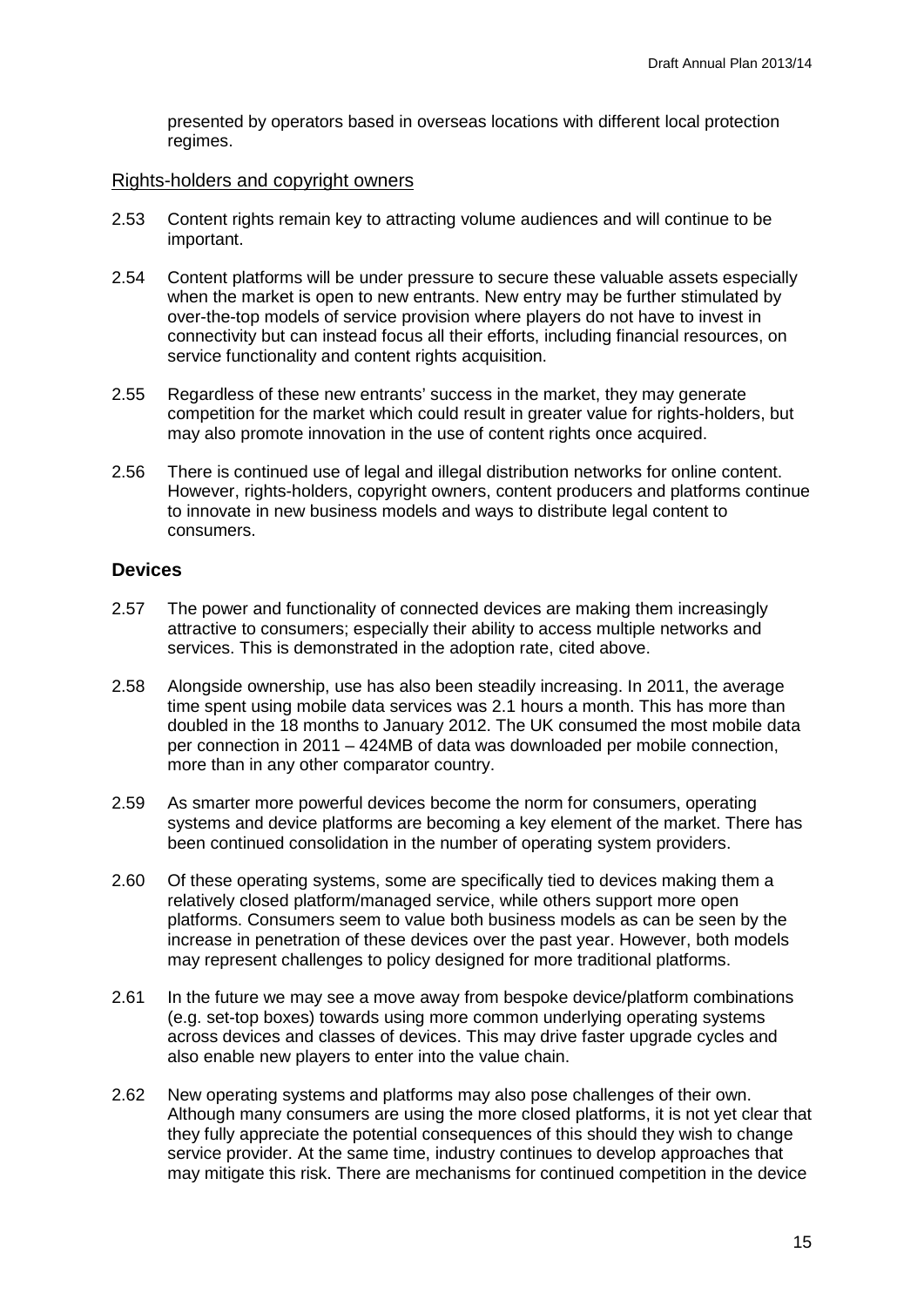market and in content delivered to devices. Examples include technologies such as HTML5, cloud-based services and interoperable systems, all of which might mitigate future consumer retention and switching concerns.

## **Services**

- 2.63 One of the most noteworthy recent trends in the value chain is the emergence of over-the-top (OTT) platforms and services alongside more traditional verticallyintegrated providers. Such services are enabled both by the changing behaviour of consumers and the technologies available to them, as described above.
- 2.64 The most successful OTT platforms are often large, international players. Examples include;
	- Skype in excess of 70 million downloads on Android devices;
	- Netflix recently surpassed 1 million UK and Ireland subscribers seven months after launch; and
	- Amazon 18 million unique visitors per month making it the eighth most popular website in the UK.
- 2.65 These new platforms are both complementing and potentially competing with traditional players and platforms such as those in satellite, DTT, cable and fixed telecoms.
- 2.66 There will continue to be a role both for OTT and vertically-integrated players. They may start to adopt each others' characteristics to gain market share, for example:
	- OTT players may seek the benefits of vertical integration;
	- both OTT and traditional platforms may compete in the same big-ticket content rights space;
	- more traditional platforms are increasingly seeking to complement their 'core' platforms and services with anytime, anywhere, on-demand propositions; and
	- all players are seeking to develop a presence on as wide a range of devices as practically and economically possible.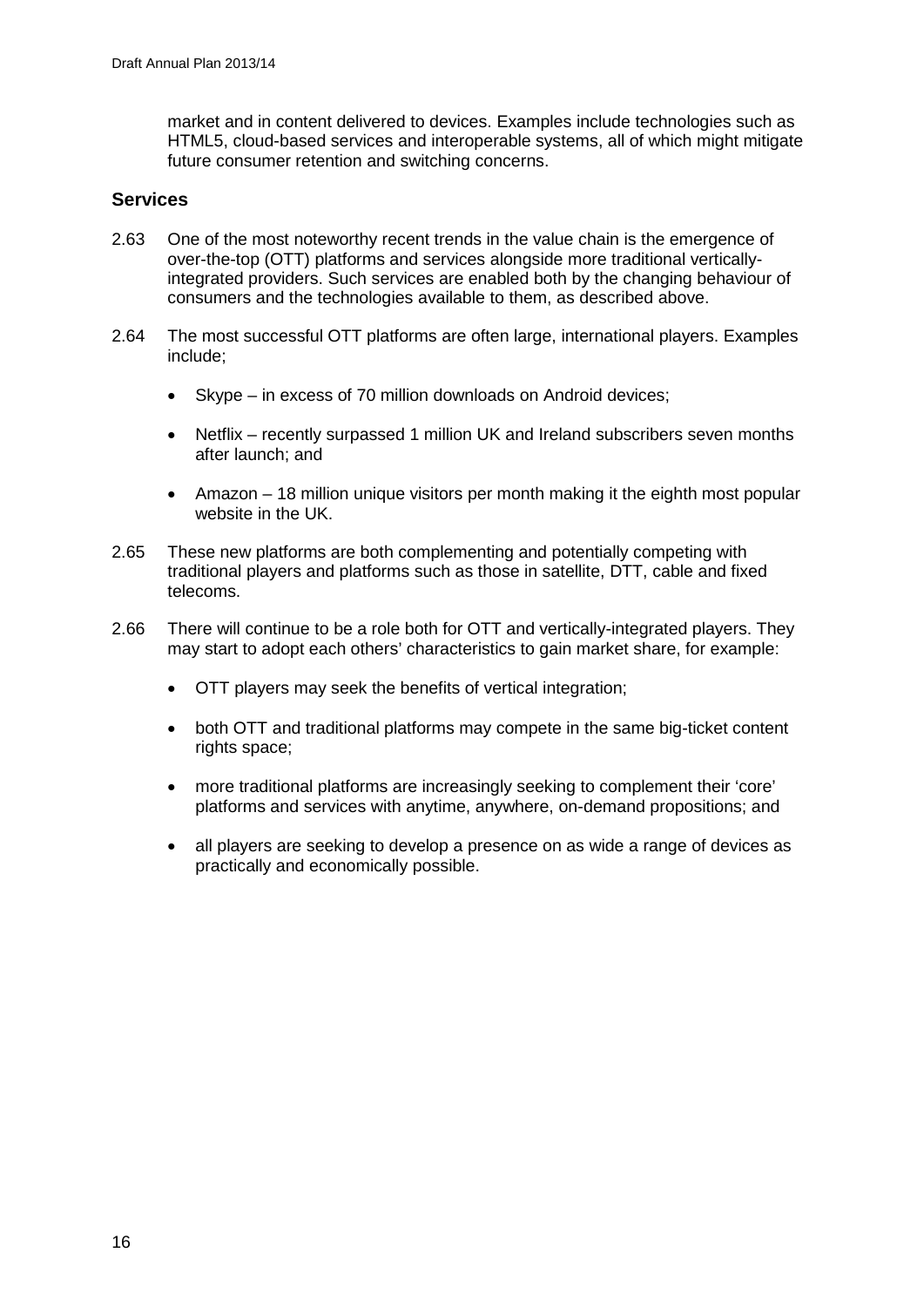# **Section 3**

# <span id="page-19-0"></span>3 Overarching strategy, strategic purposes and approaches

# **Our overarching strategy is to ensure that UK communications markets work to support consumer and citizen interests**

3.1 Ofcom's principal duties are to further the interests of citizens in relation to communications matters and to further the interests of consumers in relevant markets, where appropriate by promoting competition. In post, our primary duty is to secure the provision of a universal postal service. Where we are carrying out our functions in relation to postal services, we are required to give priority to this primary duty in post if it appears to us that it conflicts with our principal duties.

# **Ofcom's strategy**

We will work for consumers and citizens by promoting effective competition, informed choice and the opportunity to participate in a wide range of communications services, including post. We will secure the optimal use of spectrum, through market mechanisms where possible and regulatory action where necessary. We will provide proportionate protection for consumers and help maintain audiences' confidence in broadcast content. We will contribute to public policy defined by Parliament, including high quality public service broadcasting and plurality of media ownership.

To achieve these aims, we will be consultative, transparent and proportionate. We will be informed through high quality research and information, which we will share widely. We will be mindful of the diversity of the UK and its nations. We will aim to be innovative, responsive and effective in everything we do.



## **Figure 3: Ofcom's strategy**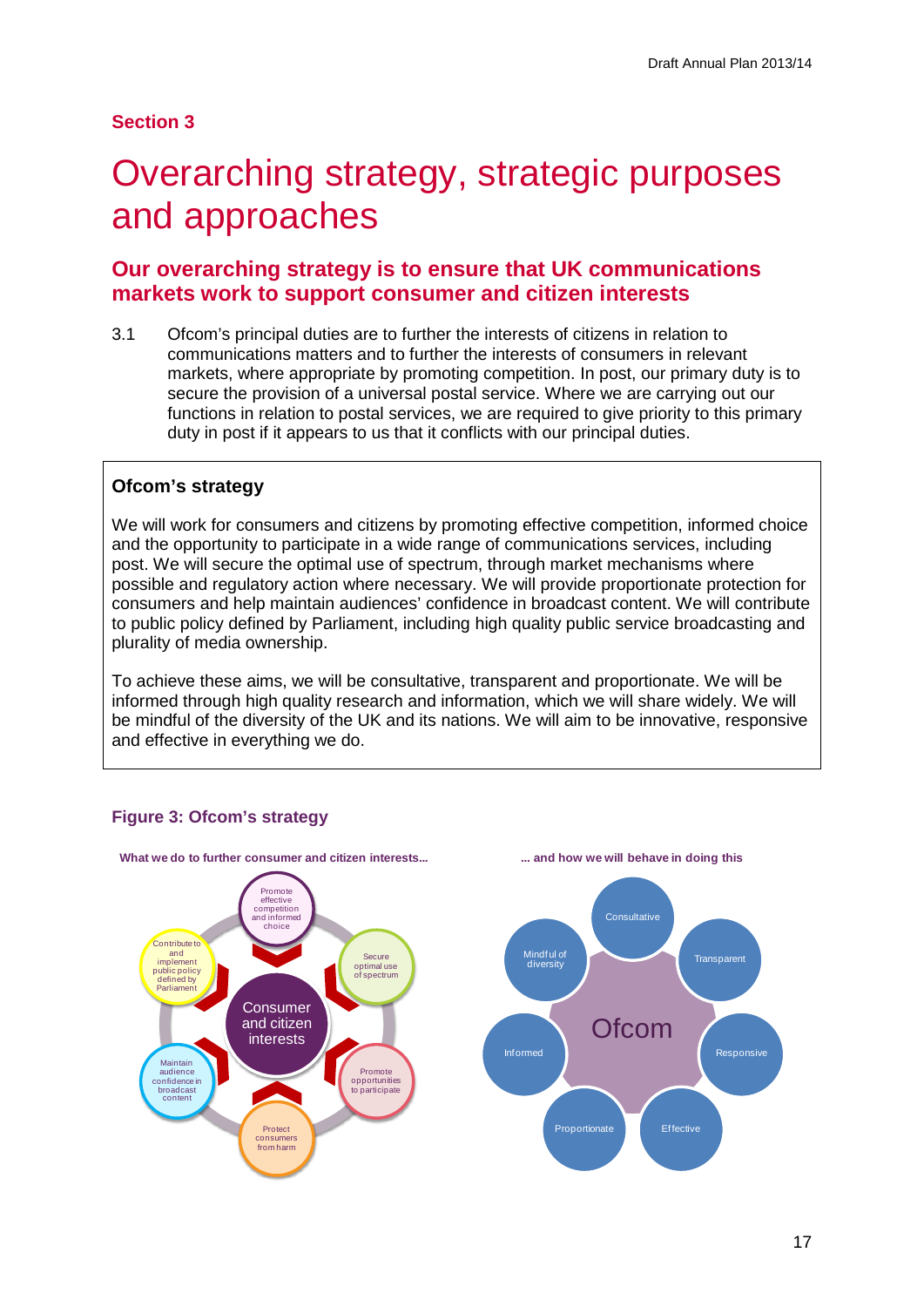- 3.2 **Effective competition and informed choice** across all communications services is a key element of our strategy. This incorporates activities on both the demand and supply side to increase choice for consumers. Under this purpose, key activities will include:
	- supply-side competition policy for services where there are or may be enduring economic bottlenecks, including residential fixed access, business telecoms, mobile communications, broadcasting and post; and
	- demand-side activities to empower consumers by providing the information necessary to enable effective consumer choice and to ensure easy switching between services.
- 3.3 We will continue to promote the **opportunity to participate** in society for consumers and citizens through the availability and use of a wide range of communications services. Consumers and citizens across the UK need to be able to engage with and benefit from communications services. Specific examples of our work in this area include:
	- the widespread availability of networks and services;
	- direct support for the most vulnerable;
	- the effective and efficient delivery of universal services:
	- selective activities to assist in consumer awareness of services and options for participation, especially for vulnerable groups; and
	- providing information and evidence in support of wider public policy development on issues such as inclusion and media literacy.
- 3.4 **Securing optimal use of spectrum** this is a fundamental element of our strategy and a major area of our work. Our preferred approach is the use of market mechanisms. However, in some cases we recognise that regulatory action may be needed. Our wider duties, including the goals of effective competition, informed choice and widely available networks and services, can also be supported by our spectrum decisions.
- 3.5 **Protecting consumers from harm** –while effective markets provide a range of good outcomes for consumers, backstop protections continue to be necessary in an increasingly liberalised and competitive market with low barriers to entry and exit. Our priorities in this area are decided on an administrative priority basis using factors such as scale or nature of detriment and our ability to address the issue. Examples of issues have included early termination charges in fixed voice and broadband contracts, fixed line mis-selling and silent calls.
- 3.6 **Supporting continued audience confidence in broadcasting content** consumers continue to expect a degree of protection in relation to standards for broadcast content. This entails a number of specific activities, including
	- licensing and enforcement; and
	- effective assurance and continued high standards in an increasingly globalised IP world.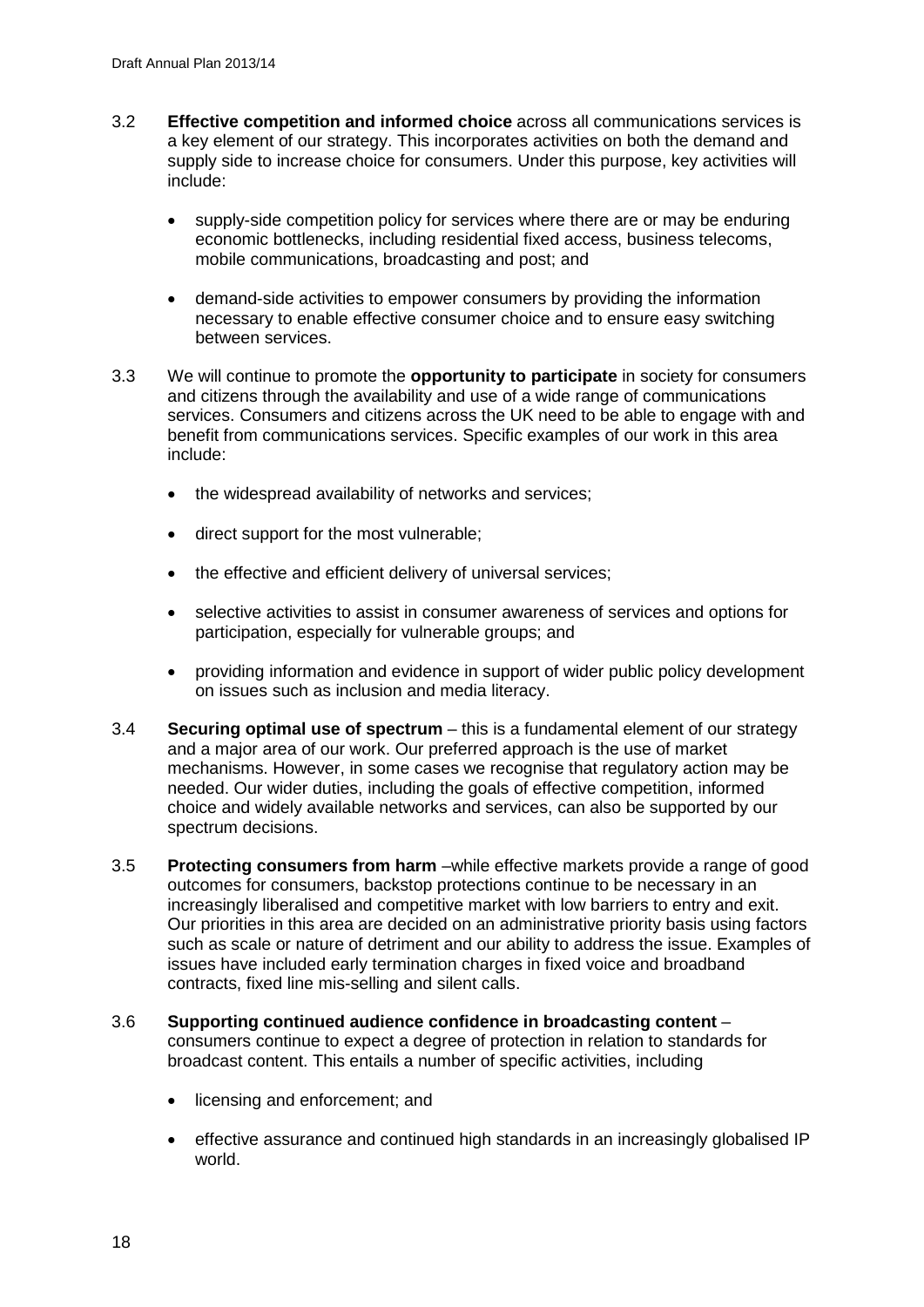- 3.7 **Contributing to public policy defined by Parliament** citizen interests in relation to communications matters are often delivered through public policy defined by Parliament. We have a role in assisting in their development, through implementing and enforcing public policies to deliver citizen outcomes such as public service broadcasting and plurality of media ownership. We focus our activities on issues that both fall within our duties and enable us potentially to make a difference to citizens. This role is complementary to many of those mentioned above, with citizen issues cutting across the range of Ofcom activities.
- 3.8 This overarching strategy is based on a revision of our previous strategic purposes, placing increased emphasis on the outcomes that will deliver consumer and citizen benefits as opposed to the mechanisms by which we will achieve them.
- 3.9 In addition to this strategy statement, Ofcom's regulatory principles<sup>[10](#page-21-0)</sup> remain relevant, including:
	- Ofcom will operate with a bias against intervention, but with a willingness to intervene firmly, promptly and effectively where required;
	- Ofcom will strive to ensure that its interventions are evidence-based, proportionate, consistent, accountable and transparent in both deliberation and outcome; and
	- Ofcom will always seek the least intrusive regulatory mechanisms to achieve its policy objectives.

# **Our more detailed strategic approaches to delivering consumer and citizen benefits**

3.10 We set out below the specific principles, strategies and approaches that we will apply in each of these areas in order to support the delivery of consumer and citizen benefits. These statements cover our approaches to the majority of Ofcom's work and responsibilities. They are used to inform our priorities and major work areas for the coming year, described further in Sections 4 and 5.



# **Strategic Purpose 1: Promote effective competition and informed choice**

- 3.11 Ofcom's basic approach is that good consumer and citizen outcomes are often, but not always, delivered by effective and well-functioning markets. Much of what Ofcom does relates to removing barriers to the effective functioning of markets, with the aim of securing effective choice for end-users, both consumers and businesses.
- 3.12 This strategic purpose therefore covers a significant proportion of Ofcom's work, both on the demand and supply side. It can be broken down into a number of specific areas of focus.

<span id="page-21-0"></span><sup>&</sup>lt;sup>10</sup> <http://www.ofcom.org.uk/about/what-is-ofcom/statutory-duties-and-regulatory-principles/>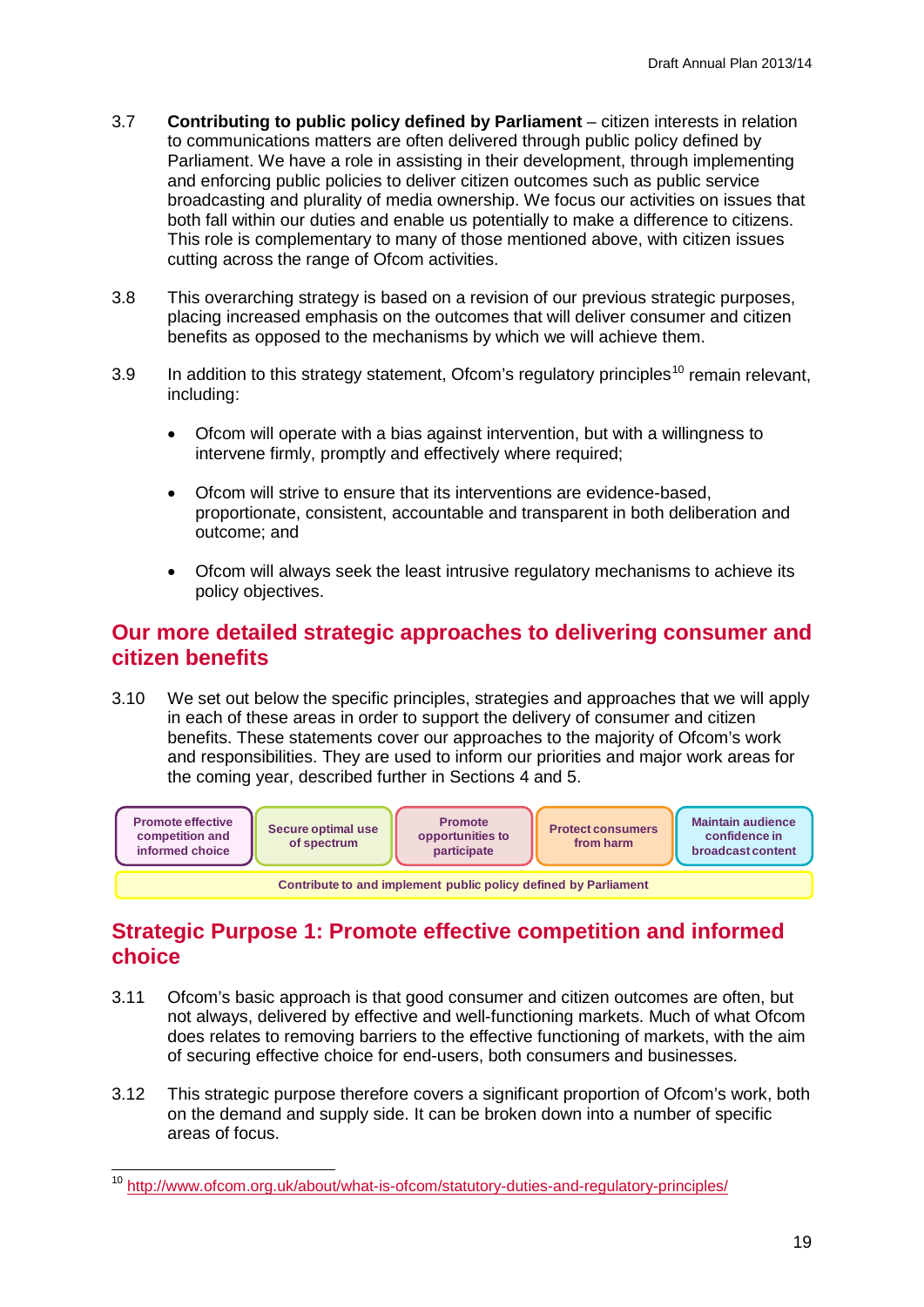- Telecoms networks residential fixed, mobile and business services.
- Audio-visual services, including broadcasting.
- Demand-side competition policies and interventions to help markets work for consumers.

#### **Telecoms networks strategic approach**

#### Residential fixed access

- 3.13 Support end-to-end competition 'in the market' to drive investment and innovation in new superfast broadband networks. This approach is of specific relevance to denser urban areas.
- 3.14 Promote competition amongst communications providers, with a focus on maintaining the functional separation of BT's access division from its other businesses and ensuring equality of access to essential services.
	- In current generation access, focus on competition through access to unbundled copper lines.
	- In BT's fibre network, focus on regulated access to services that offer all users of the network a flexible way to offer retail services (VULA) on terms that retain incentives to invest.
- 3.15 In more rural areas, open up access to BT's ducts and poles to enable competition 'for the market'.
- 3.16 Ensure that regulation provides suitable incentives for sufficient service quality from Openreach, given its critical role in the delivery of fixed voice and data services throughout the UK.
- 3.17 Conduct regular market reviews under the EU Framework to ensure that regulation is current and fit for purpose.

#### Mobile access

- 3.18 Deliver consumer benefits in terms of availability, price and innovation through a combination of:
	- promoting competition in national wholesale service provision, by ensuring four national wholesale providers;
	- facilitating innovation through flexible and prompt spectrum policy, prioritising 4G and licence-exempt use of spectrum (including white spaces) where appropriate; and
	- enabling increasingly efficient network deployment and consolidation in physical assets and radio access networks, where this benefits consumers and is consistent with maintaining competition.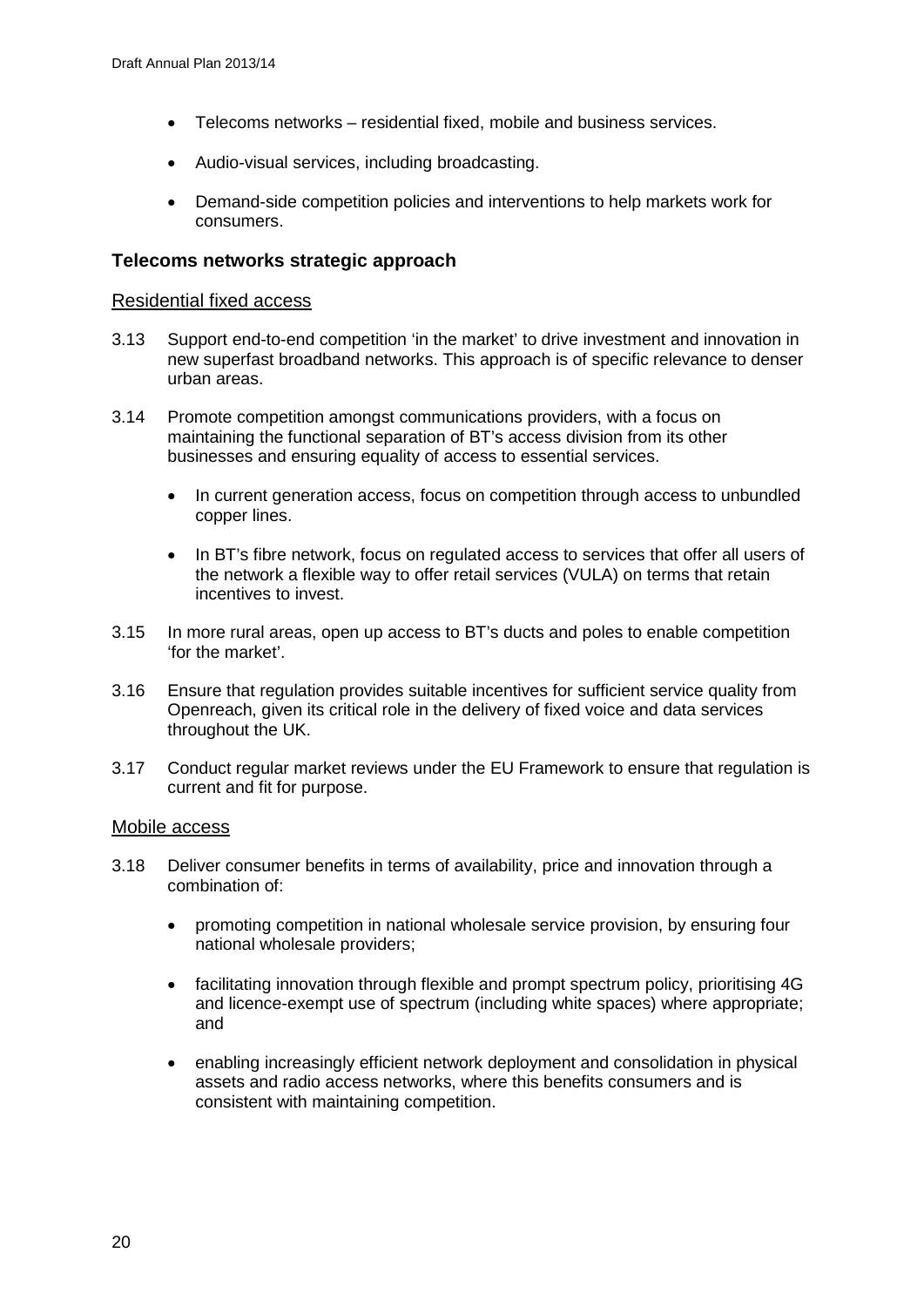## Business telecoms

- 3.19 Promote competition, innovation and value for money in the provision of leased lines and the migration of services to new, lower-cost platforms through:
	- focusing our regulation on bottleneck services;
	- ensuring that where BT is dominant, its competitors have access to wholesale services delivered over its newer platforms on an equivalent basis to BT's retail arm;
	- protecting end-users and wholesale customers in declining markets through appropriate price signals and managed transition from platforms reaching the end of life; and
	- adapting regulation to the different competitive conditions in different parts of the UK.

## **Strategic approach to audio-visual services, including broadcasting**

- 3.20 Promote effective and sustainable competition in audio-visual services, securing consumer benefits of choice, pricing and innovation.
- 3.21 Address enduring bottlenecks where they arise in content rights (including premium content), broadcasting platforms and new platforms for the delivery of audio-visual services.
- 3.22 Provide support to Government in its review of communications regulation, assisting it in its objectives of considering the clarity and scope of the framework for *ex-ante* competition in broadcasting in the context of market developments, and determining whether market convergence requires a degree of convergence in the telecoms and broadcast competition regimes.
- 3.23 Remain aware of potential links with wider policy goals; in particular, the role of interventions to secure high quality free-to-air PSB and its implications for consumer choice in audio-visual services, explored in Strategic purpose 6 below.

## **Demand-side competition policies and interventions to help markets work for consumers**

- 3.24 Our strategy in this area is about empowering consumers to make effective choices, reducing barriers to their ability to make the most of choice on the supply side. We do this by developing policies, and where necessary intervening, to correct demand-side market failures; for example, arising from inadequate information for consumers to make informed choices and barriers to switching.
- 3.25 Broadly, our strategy has two strands information and switching.

#### Strategic approach to empowerment through information

3.26 Intervene to ensure suitable consumer information in cases where the market does not provide sufficient information and where the information is important to consumer choice.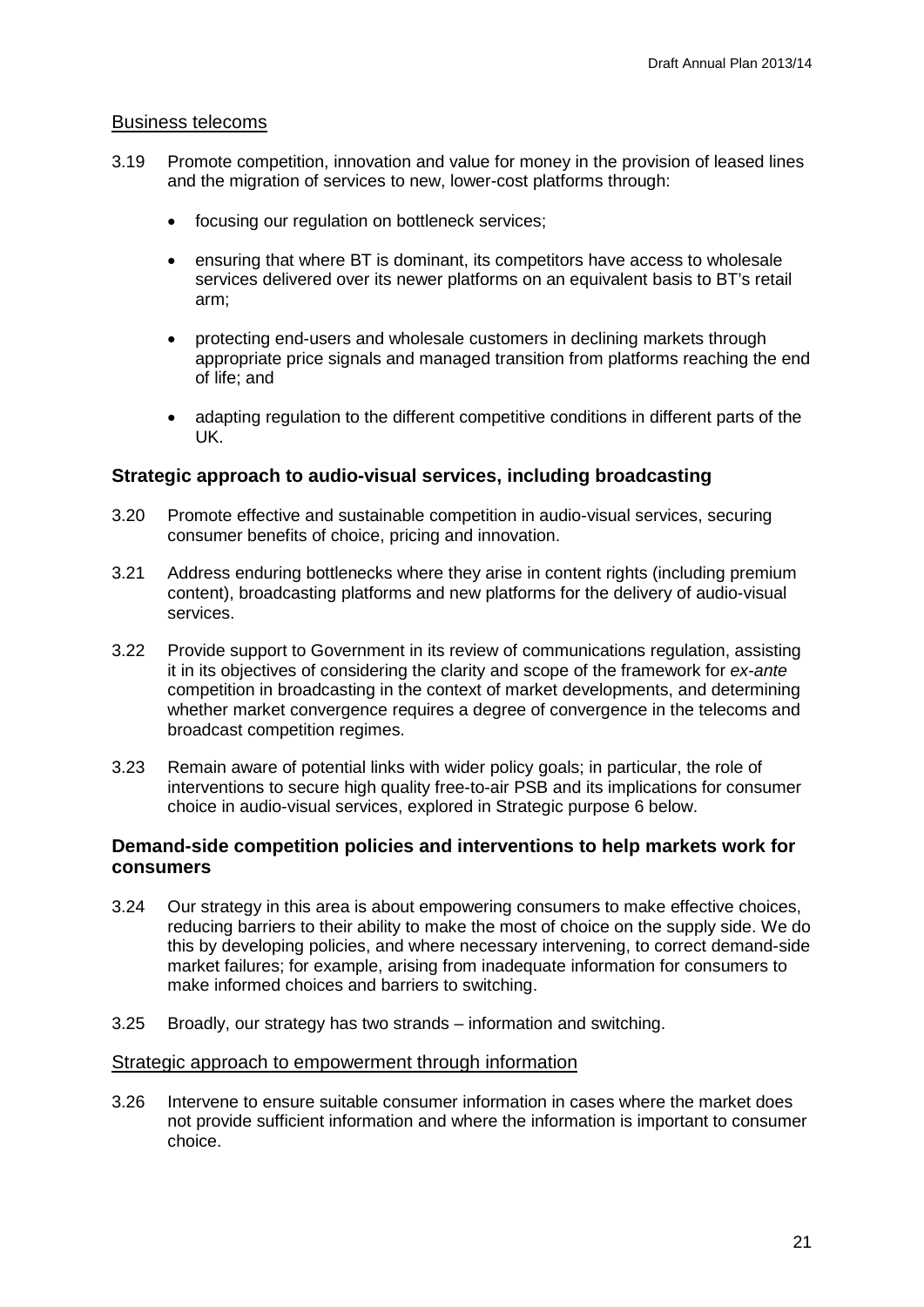- 3.27 Ensure that the consumer information provided is: appropriate; accessible; understandable; verifiable; and comparable.
- 3.28 Promote and facilitate market provision of reliable and credible information wherever possible; e.g. accrediting third-party price comparison calculators.

#### Strategic approach to empowerment through switching

- 3.29 Promote more satisfactory and convenient switching so that consumers find it easy to switch and processes do not obstruct effective competition.
- 3.30 Against the background of our long-term strategic view that gaining provider-led processes are preferable to losing provider-led processes, consider how best to improve switching in specific market contexts.
- 3.31 In principle, enable consumers to switch between bundled services in ways that are consistent with our preferred approach to single services.
- 3.32 Remain alert to unintended consequences of proposed interventions and their impact on consumers' experiences.

# **Strategic Purpose 2: Secure optimal use of spectrum**

- 3.33 In delivering on our duty to secure optimal use of spectrum there are five main strands to our strategic approach:
	- continue to use market-led approaches to spectrum management where suitable, while recognising the value of regulatory action in spectrum matters;
	- identify and repurpose additional spectrum bands to support the continued widespread availability of mobile data services, while balancing the needs of other valuable uses of spectrum;
	- develop and support new approaches for spectrum sharing in order to better exploit this scarce resource, focusing on dynamic spectrum management access, including white space devices;
	- assist Government to make informed decisions on its current and future uses of spectrum; and
	- promote UK interests in international and European regulatory fora in line with our spectrum strategy and noting the increasing influence of international developments on the UK market.

# **Strategic Purpose 3: Promote opportunities to participate**

- 3.34 In order for consumers and citizens to benefit from communications services, they need the opportunity to participate; they need to be able to access services and make effective use of them. In the past, much of our activity in this area has been conducted under the heading of access and inclusion. Within this area, there are three main elements to our strategic approach.
- 3.35 **Promote widespread availability of communications services** and ensure that all citizens have the opportunity to participate in their use. Key activities in this area include: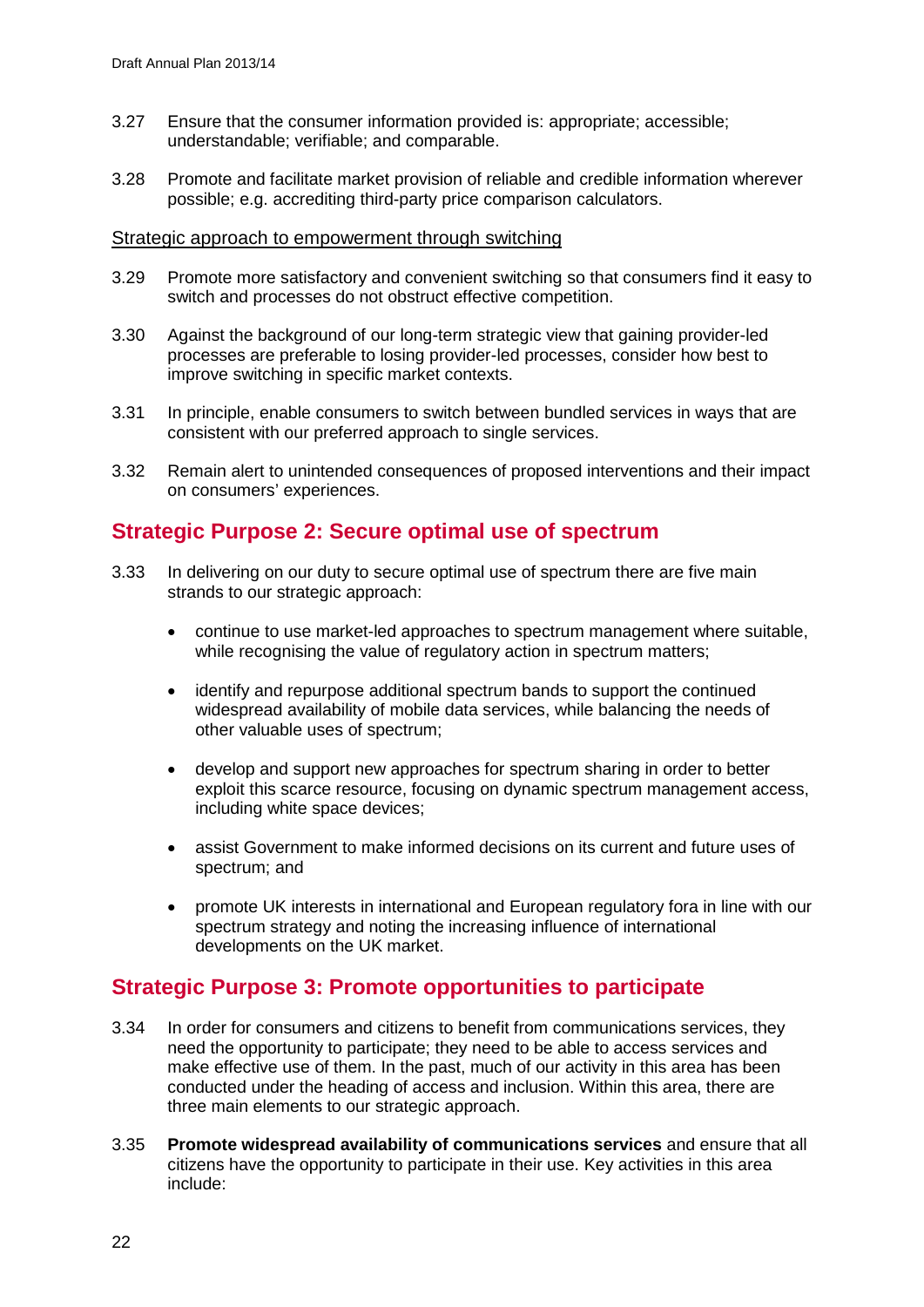- secure private investment in widespread networks by maintaining efficient incentives for investment through competition and associated policy, reflecting the potentially higher risk of investment in new networks where appropriate;
- support the delivery of widespread mobile services, including mobile broadband, across the UK and its nations by setting licence obligations for 4G services and supporting public sector intervention to address mobile not-spots (DCMS' Mobile Infrastructure Project<sup>[11](#page-25-0)</sup> (MIP));
- secure the ongoing delivery and evolution of effective and efficient universal services in telecoms;
- secure the provision of the universal postal service through work on financial sustainability, efficiency, ongoing monitoring and research and economic regulation;
- actively promote understanding of availability, take-up and network performance among policy makers in England, Scotland, Wales and Northern Ireland to stimulate debate and policy development to deliver against governments' availability and inclusion goals; and
- use our expertise to help government make good and effective decisions and policy to deliver widespread availability and inclusion, with focus on superfast broadband, DSO and digital radio switchover.
- 3.36 **Promote, and where appropriate intervene, to secure equivalent opportunities for disabled and vulnerable users** to participate in the use of communications services. We do this by promoting the development and availability of communications equipment and devices which are easily usable by the widest possible range of citizens and consumers, including disabled users. Examples of activities include:
	- provision of access services (subtitled services, services (e.g. EPGs) for people with sensory impairments); and
	- provision of equivalent access to communications services for disabled users.
- 3.37 **Provide information and high quality research** to understand levels of participation in communications services across the UK and its nations, supporting the identification of opportunities for further participation. We do this by collaborating with other stakeholders in government, NGOs and industry to promote participation and by publishing a range of reports, including the *Consumer Experience* and media literacy research.

# **Strategic Purpose 4: Protect consumers from harm**

3.38 Consumer protection continues to be necessary in an increasingly liberalised and competitive market with low barriers to entry and exit. Our strategic approach for consumer protection is to focus on the scale of consumer detriment and our ability to address it.

<span id="page-25-0"></span><sup>&</sup>lt;sup>11</sup> [http://www.culture.gov.uk/what\\_we\\_do/telecommunications\\_and\\_online/8757.aspx](http://www.culture.gov.uk/what_we_do/telecommunications_and_online/8757.aspx)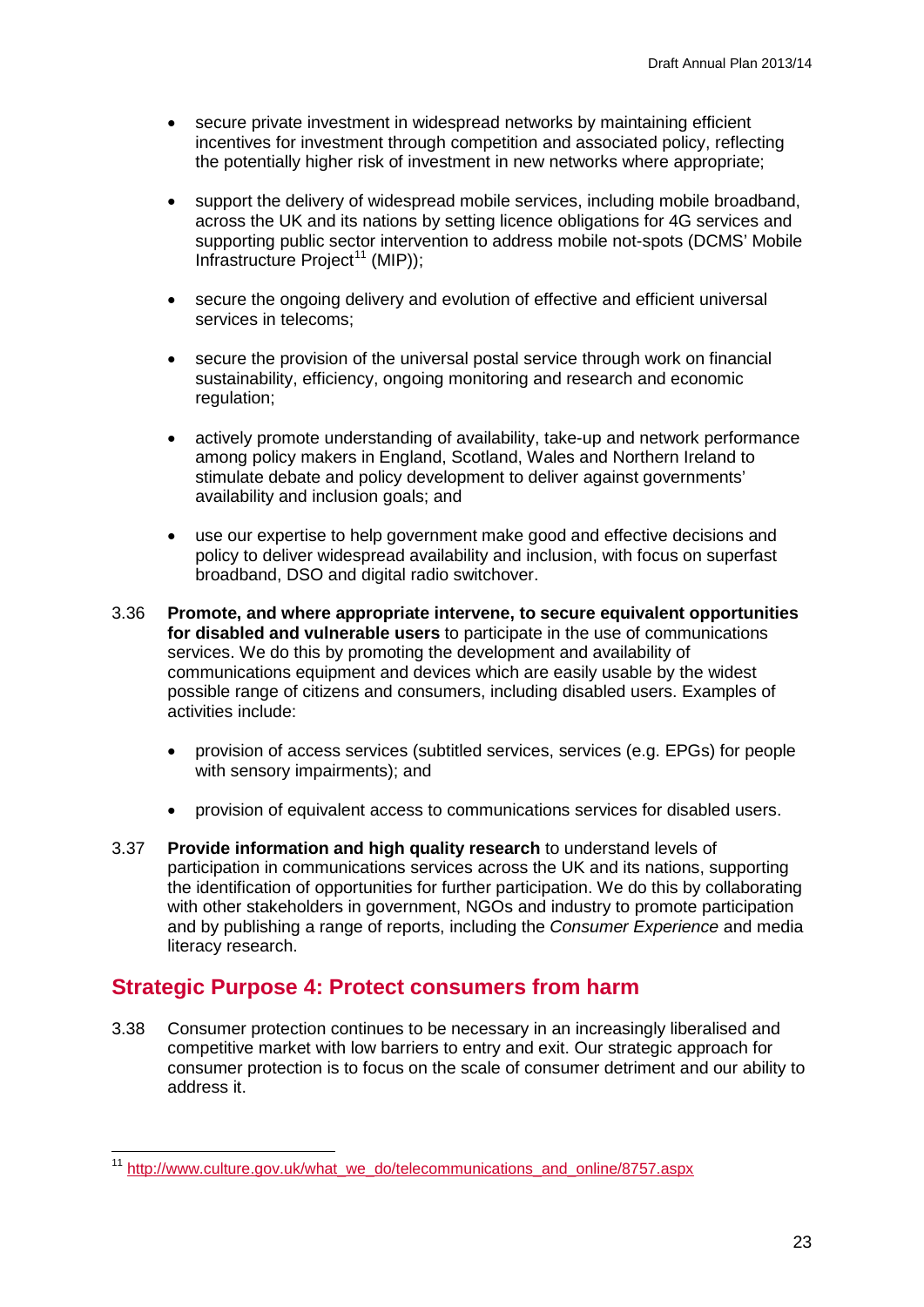- 3.39 Examples of areas of focus in delivering our strategy to reduce consumer harm include: silent calls; unexpectedly high bills; mis-selling and slamming; erroneous landline transfers; fair contract terms and non-geographic numbering. We will use our range of powers as appropriate and proportionate to prevent harm and deter bad behaviour.
- 3.40 We will also work with industry and other regulators, where appropriate, to ensure that consumers are protected where their data, including their personal data, is being collected as they engage with internet services.

# **Strategic Purpose 5: Maintain audience confidence in broadcast content**

3.41 There are two main elements to our strategic approach to audience confidence in broadcast content; outlined below. In addition, there are links between this strategic purpose and the ongoing delivery of high quality, free-to-air public service broadcasting. This is covered in more detail below.

## **Targeting licensing and enforcement to ensure protection for audiences**

3.42 Provide continued protection to audiences through effective delivery of the Broadcasting Code and a strategic review of the way we license and regulate broadcasting services, with a particular focus on protecting children and on restricting content that poses the greatest risk of harm to audiences.

## **Providing effective assurance in a globalised IP world**

- 3.43 In partnership with co-regulators, enforce a basic threshold for audience assurance across all digital services provided in the UK, with a specific focus on VoD.
- 3.44 Identify mechanisms to resolve jurisdictional challenges in a globalised IP world working with partners in the UK, Europe (including through the European Platform of Regulatory Authorities – EPRA) and internationally, especially on the challenges posed by the delivery of content through a range of connected devices, including connected television.

# **Strategic Purpose 6: Contribute to and implement public policy defined by Parliament**

- 3.45 In addition to the five areas; competition and choice, the opportunity to participate, optimal spectrum use, consumer protection and audience confidence, Ofcom has a role in supporting the development of wider public policy in relation to communications matters. We can play a range of roles in support of wider public policy:
	- Advisory; providing input into policy debate. Past examples have included local TV and smart metering.
	- Implementation: effecting and enforcing new legislation. The key example today is in implementing the Digital Economy Act 2010 provisions around online copyright infringement.
- 3.46 Our strategic approach is to deliver on this objective by using our sectoral understanding, stakeholder relationships and technical and policy expertise.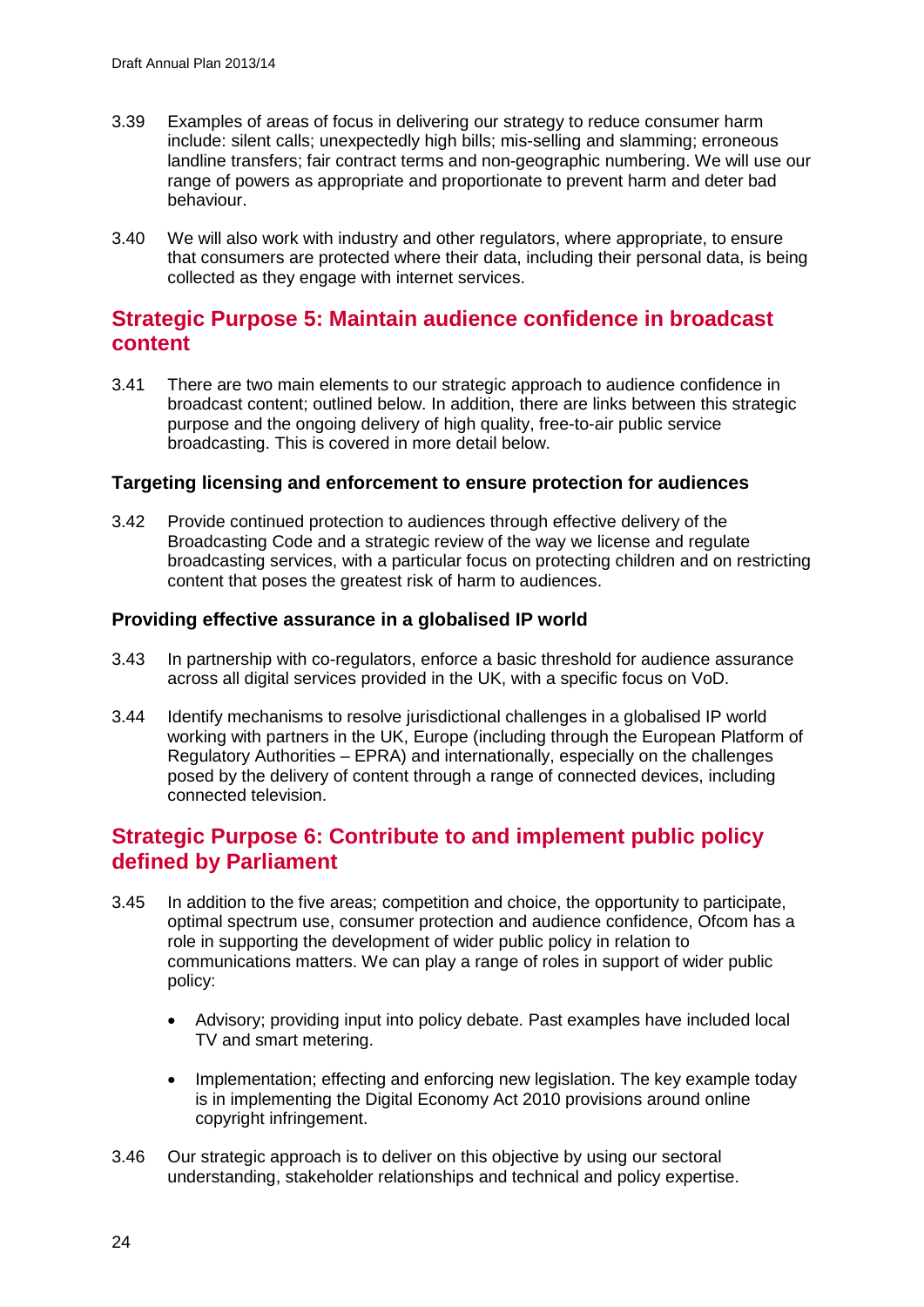3.47 Within this area Ofcom has a number of explicit duties, including those relating to public service broadcasting and plurality of media ownership; in these areas we will continue to support the Government's policy development activities.

## **Maintaining high quality, free-to-air PSB**

- 3.48 Maintain the stability and effectiveness of the PSB regime as part of a healthy and mixed broadcast content ecosystem.
- 3.49 Underpin the clarity and effectiveness of PSB interventions in the next decade, focusing on:
	- **evolving navigation, prominence and must-carry requirements** ensuring that this key benefit of PSB status continues to apply to licensees in a world of changing distribution and on-demand services, including on new platforms as appropriate;
	- **enforcing effective quotas** ensuring that production quotas for programmes produced outside London set minimum percentages for the four main PSBs, which must broadcast programmes that have been produced in the nations and English regions, to contribute to the UK's creative economy; and
	- **securing the widespread availability of a credible free-to-air broadcasting platform (DTT)** – ensuring that wide distribution is maintained as an advantage of PSB status to maximise the benefits for UK citizens.
- 3.50 Ensure an effective and well-managed DTT platform in order to support PSB goals.

## **Maintaining media plurality, including media ownership**

- 3.51 Ofcom has a role in maintaining a sufficient plurality of providers of different television and radio services. In our advice to the Secretary of State<sup>[12](#page-27-0)</sup>, we concluded that plurality contributes to a well-functioning democratic society and defined plurality with reference to desired market outcomes:
	- ensuring there is a diversity of viewpoints available and consumed across and within media enterprises; and
	- preventing any single media owner or voice having too much influence over public opinion and the political agenda.
- 3.52 There are essentially two approaches to achieving this duty:
	- measures which are aimed at preventing actions taking place which would reduce media plurality. These include the existing regulatory framework governing media mergers (across television, radio and newspapers) and media ownership and broadcast standards for television and radio; and
	- positive mechanisms to promote media plurality such as the existing PSB policy or advice to government. These are likely to be particularly important in circumstances where the desired level of media plurality may not be commercially sustainable for example the provision of news by public service broadcasters.

<span id="page-27-0"></span> <sup>12</sup> [http://stakeholders.ofcom.org.uk/binaries/consultations/measuring](http://stakeholders.ofcom.org.uk/binaries/consultations/measuring-plurality/statement/statement.pdf)[plurality/statement/statement.pdf](http://stakeholders.ofcom.org.uk/binaries/consultations/measuring-plurality/statement/statement.pdf)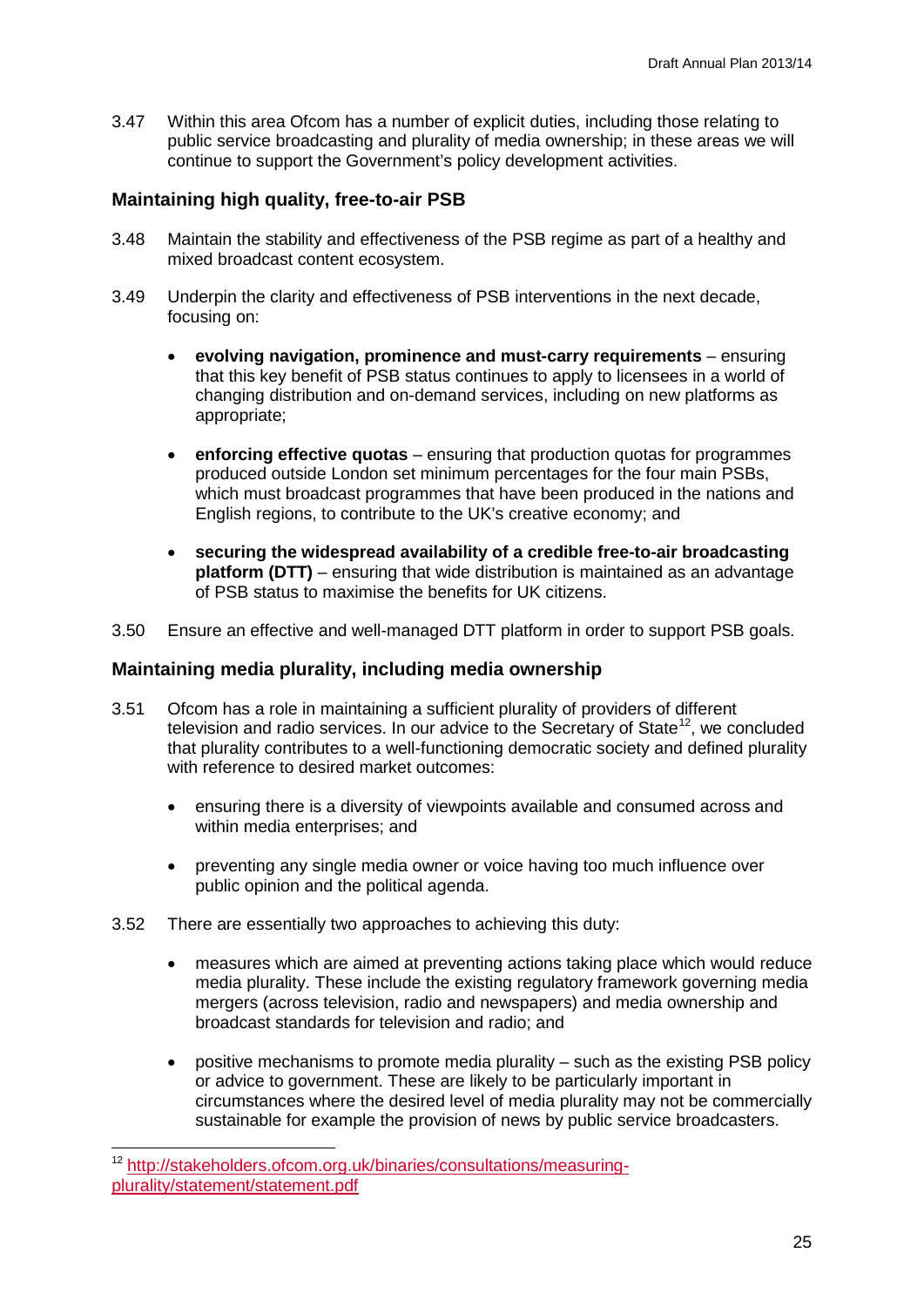# **Ofcom also has a wider strategy in relation to citizens**

- 3.53 Supporting public policy is not the only way in which we discharge our duties in respect of citizen interests. We have clear powers and duties in relation to citizens that give us the mandate to act independently of government. Ofcom's duties to citizens have informed our thinking since its inception – whether in seeking a balanced approach to spectrum allocation or in public service broadcasting. They continue to underpin much of what we do today and inform our annual planning process and the priorities that we set.
- 3.54 Effectively working markets are the first route to achieve consumer and citizen interests. However, this is not always enough and we need to exercise judgement on citizen issues; economic tools can illuminate the issue but do not always provide the answers. Our role in furthering the interests of citizens includes promoting or securing outcomes beyond those which the private market alone can provide. We seek to ensure that people have access to the services and content they need in order to participate fully in society.
- 3.55 Assessing whether regulatory intervention is necessary requires a careful approach. Intervention to extend the availability of communications services could stifle investment and innovation while failure to intervene could mean that some citizens are excluded or services of public value are lost.
- 3.56 Justifications for action in the citizen interest can broadly be grouped into two categories:
	- **Interventions to address market failures:** aimed at correcting an economically inefficient outcome, for example, an externality, market power, public goods and, potentially, merit goods. Addressing externalities that stem from the increasing consumption of mobile and broadband has driven our work in emergency roaming and our work on including coverage obligations on the 4G licence.
	- **Interventions to deliver broader social value:** aimed at pursuing a public policy goal where the rationale for acting goes further than a pure economic justification. The market may already be producing an efficient outcome, but it can leave a perceived shortfall in provision of a good or service. In such cases, an intervention can realise broader social value. One example is governments' goal to support universal services, widespread availability of new technologies and the value from delivering government services online.
- 3.57 For those issues where we have a clearly defined role as policy maker within the Communications Act 2003 and the Postal Services Act 2011, we will continue to proactively further citizen interests in relation to communications matters where there is a risk that markets alone will not provide good outcomes (e.g. widespread availability of services).
- 3.58 In addition, for issues where we have a less clearly defined role, we will continue to support good citizen outcomes where we can make a difference, either through advice to government (e.g. on PSB policy and plurality) or through engaging with industry.
- 3.59 Importantly, specific actions and interventions in the citizen interest will continue to be spread across all of our strategic purposes rather than falling solely under our role of contributing to and implementing public policy defined by Parliament.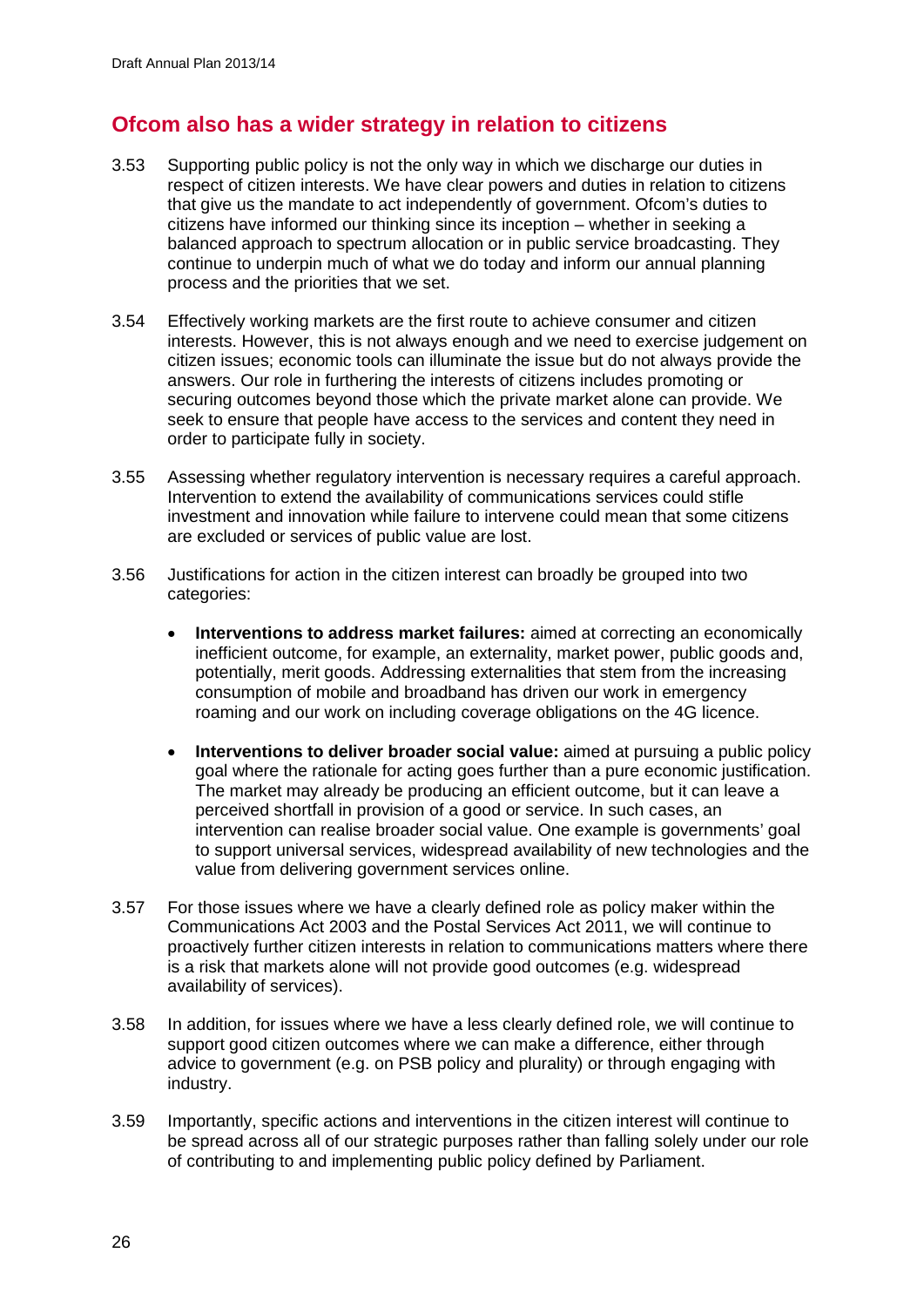# **Ofcom has also identified a number of themes relevant to more than one strategic purpose**

3.60 We have identified a number of 'cross-cutting' themes that will influence our strategic approaches, with relevance to and implications for more than one strategic purpose. Each of these will continue to require activity on Ofcom's part and may provide significant challenges to implementing our strategy.

## **Supporting technological development, including interoperability and standardisation**

- 3.61 Ofcom will continue to support the deployment of new technologies and approaches to service delivery, especially where there is the risk of market failure. Examples may include situations where barriers to harmonisation or coordination could exist.
- 3.62 We will focus on areas where new technologies and approaches contribute to one of our strategic purposes. Examples may include: white space devices which might assist us in securing the optimal use of spectrum or developments in wavelength unbundling supporting effective competition and informed choice in superfast broadband.
- 3.63 We think that markets work well for consumers, much of the time, in that they are able to make choices about their use of technologies; but we do not rule out playing a decision-making role if necessary.

## **Continued globalisation and the challenge of jurisdiction**

- 3.64 The continued use of IP service delivery and the globalisation of communications services will increasingly challenge the powers of national regulators.
- 3.65 As a result, we will need to focus more on international engagement, liaison and influence to achieve good outcomes for UK consumers and citizens. This will affect many issues, including audience and consumer protection, measures to address online copyright infringement, traffic management, data protection, internet governance, content investment and new competition concerns.

## **Government relationship and wider policy goals**

3.66 On public policy issues, we anticipate that Ofcom's working relationship with the Government will continue to be fluid, ranging from supporting to implementing specific policies as defined by Parliament. It is for the Government to decide how far regulatory policy should and could be used in support of wider government growth and innovation goals. This can affect specific policies in a number of areas, including competition and spectrum, as well as specific issues such as network neutrality and the creative economy.

## **Managing the process of migrating legacy services to new platforms and technologies**

- 3.67 As markets and services evolve and as new technologies require consumers to move to new services and devices, the management of consumer migration will raise issues for Ofcom.
- 3.68 The challenges posed by migrating to new services are various and include: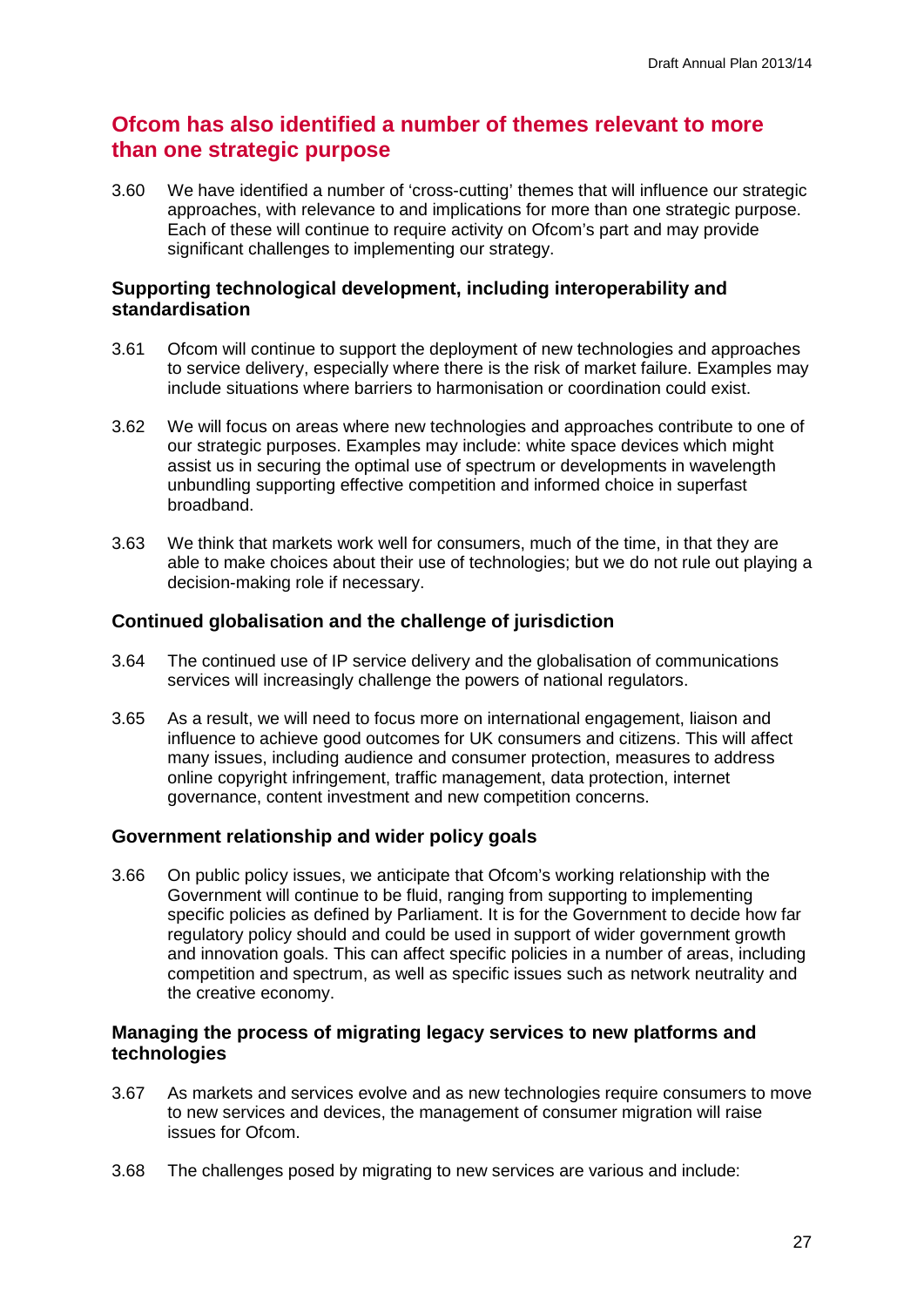- the risk that new services do not fully replicate the functionality of old services or meet all consumers' needs;
- the allocation of any involuntary one-off cost to consumers, required by suppliers, and how this may vary by service;
- how regulated pricing of new services should be defined relative to the old, especially for those consumers who did not actively seek to move to the new technology; and
- protection for vulnerable users of legacy services where falling volumes may result in prices rising to unaffordable levels.

## **Internet policy**

- 3.69 The role of internet and IP-based services is increasingly important to communications services, both for consumers and suppliers of these services.
- 3.70 Relevant consumer and citizen interests in these emerging environments include: awareness and understanding of the impact of new services and business models, including implications on intellectual property rights; choice in new services through competition, innovation, network investment, availability and resilience; consumer trust in new communications services; and protection for users.
- 3.71 Looking forwards, there are a number of internet-related debates in which Ofcom will be required to have a good understanding of the pertinent issues, such as: the role of intermediaries in securing good outcomes for consumers; measures to reduce online copyright infringement beyond those set out in the Digital Economy Act 2010; data protection; content portability and device interoperability; evolving internet architecture and governance models; and the role of the internet in supporting innovation in communications markets and economic growth across the UK.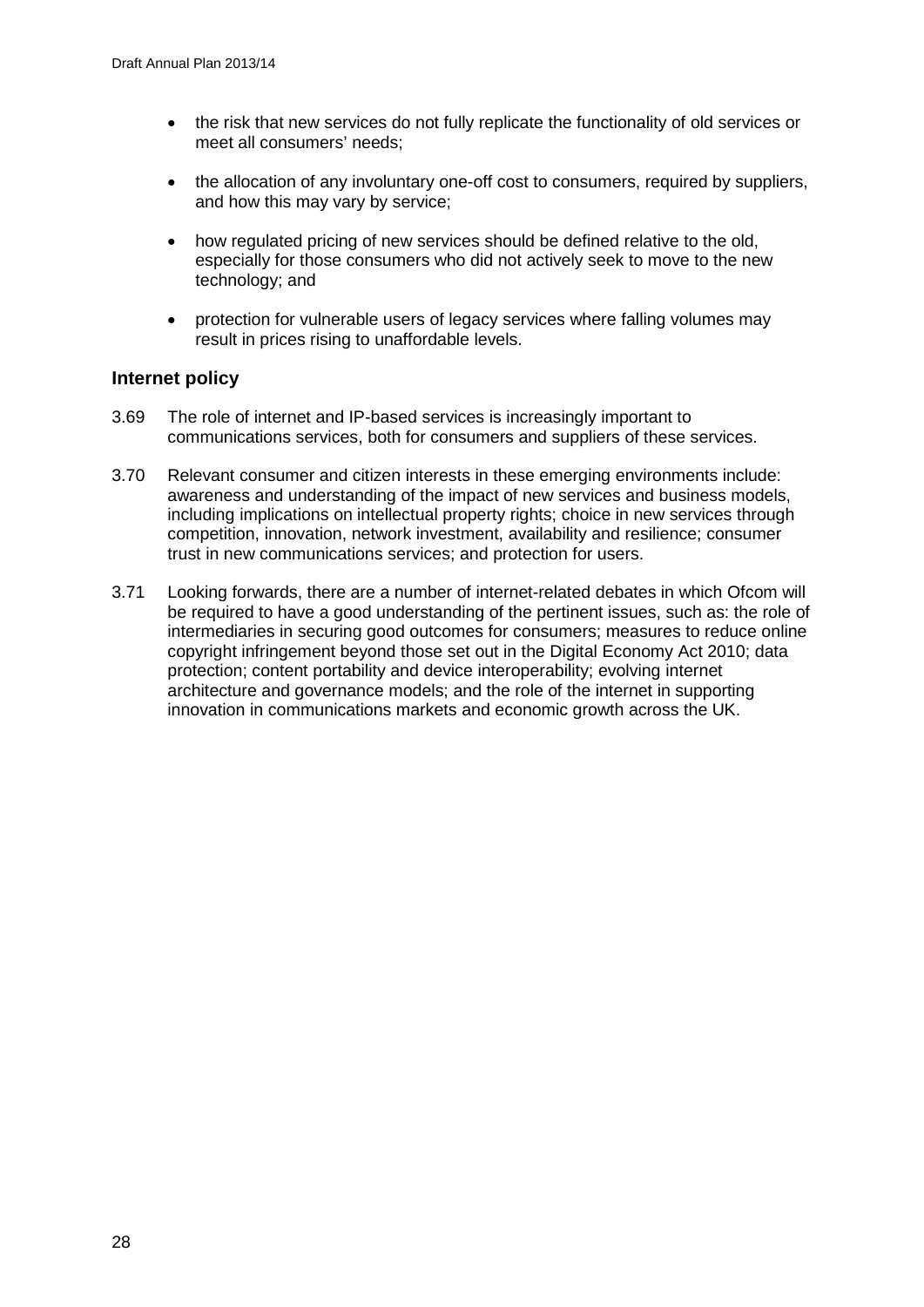# **Section 4**

# <span id="page-31-0"></span>Draft priorities for 2013/14

# **Our strategic purposes and approaches guide our priorities**

- 4.1 The Draft Annual Plan for 2013/14 separates our programme of work into the following categories:
	- **Priorities,** representing the critical areas of work for Ofcom to progress in the forthcoming year to ensure we further the interests of citizens and consumers.
	- **Outcomes** for each of our proposed priorities, to help assess their successful delivery and to ensure we are delivering positive benefits to citizens and consumers.
	- **Other work areas** other important issues where we plan to undertake further work on during 2013/14 (Section 5).
	- **Programmatic work** and responsibilities that we carry out on an ongoing basis, providing key services to stakeholders, citizens and consumers (Section 6).
- 4.2 In response to market developments relating to our current duties, our priorities balance new work with important ongoing commitments. They are guided by our six strategic purposes.



# **Strategic Purpose 1: Promote effective competition and informed choice**

- 4.3 Effective competition and informed choice are elements of well functioning communications markets and are more likely to result in efficient prices for consumers, to support innovation and to drive incentives for efficient investment in new and existing networks and services.
- 4.4 The characteristics of communications markets include strong network effects, scale benefits and complexity. We anticipate an ongoing role for *ex-ante* regulation, including regulation to promote competition between suppliers and to support the exercise of choice by consumers.
- 4.5 We have identified three priorities for 2013/14 which respond to market developments and are intended to deliver significant benefits to citizens and consumers.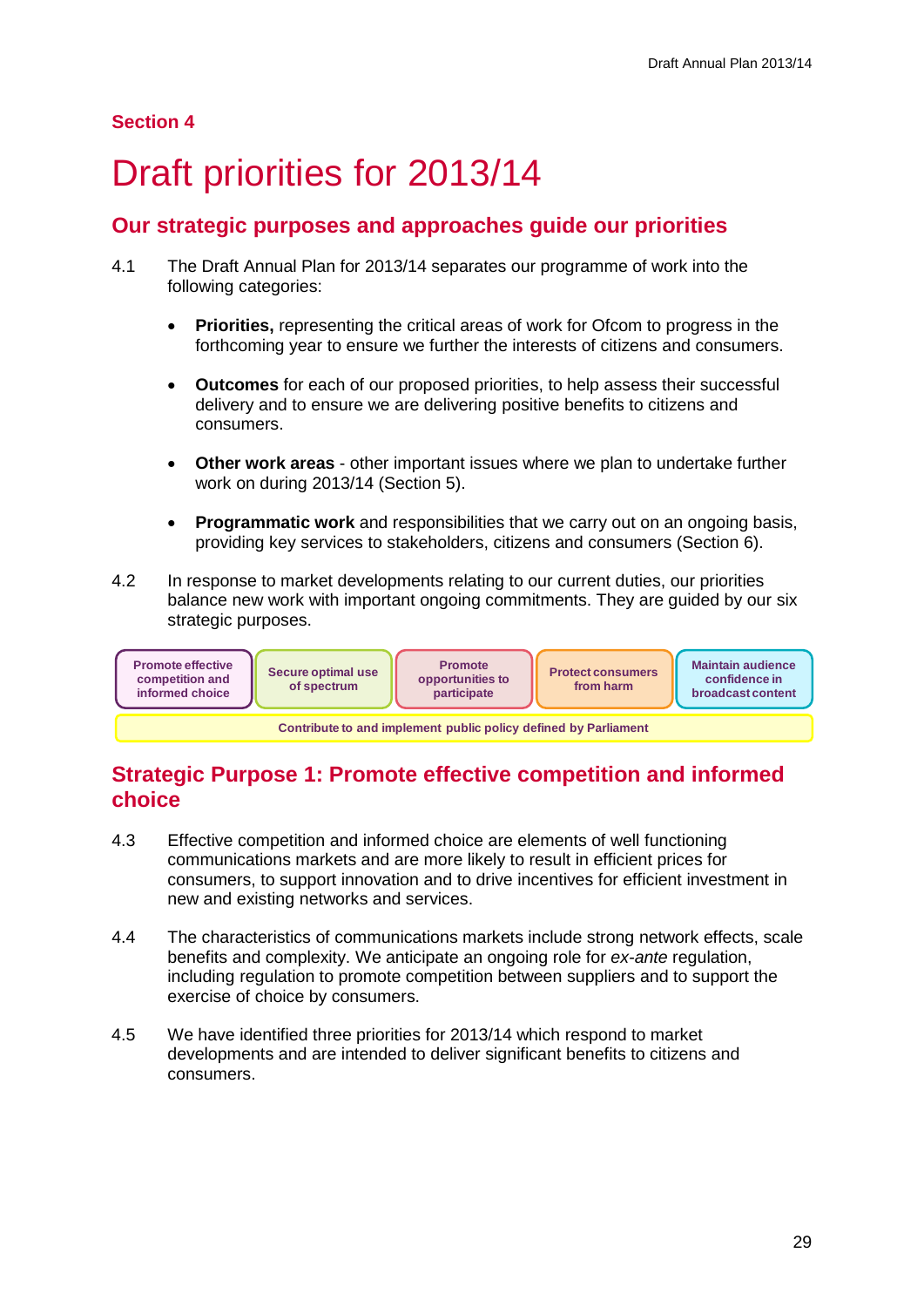

## **Ensure effective competition and investment in both current and superfast broadband**

- 4.6 The deployment and adoption of superfast broadband services continues, with services are available to over 65% of premises and more than one in ten broadband customers take a superfast service. The Government has the ambition that superfast broadband services will be available to over 90% of premises by 2015 and it is providing public funding to supplement private investment to help achieve this target.
- 4.7 In 2010 Ofcom established a clear regulatory framework for investment in nextgeneration access (NGA) and competition in superfast broadband. This framework requires BT to offer virtual unbundled local access (VULA) to its next-generation fibre infrastructure, so that other providers can compete with BT in the supply of superfast broadband services to consumers; this is considered key to supporting competition in the market for superfast broadband services. This framework also requires BT to provide access to its physical infrastructure, including ducts and poles, so that other providers have the option of investing in NGA. This is considered key to promoting competition for the market, enabling contestable investment in new areas.
- 4.8 During 2013/14 we will continue to ensure that BT meets all reasonable demands for these access remedies, and other regulated services (such as WLR and LLU), allowing other providers to use them effectively.
- 4.9 Also, in line with the European framework for electronic communications, we have recently begun to review the markets for fixed voice and broadband connections and local access. This work will run throughout 2013 and will consider what is the appropriate regulatory framework having regard, in particular, to market developments. Our final conclusions are due to be published in early 2014.
- 4.10 An important consideration in our review of the fixed voice and broadband markets is how to ensure that regulation incentivises Openreach to deliver services to the quality expected by its wholesale customers and their respective end-users.

## **Promote effective choice for consumers by ensuring that clear and relevant information is readily available**

- 4.11 We believe that for communications markets to work well, consumers must be able to make informed choices. It is important that relevant, clear, accurate and understandable information is available to them. This will enable them to make decisions and act on them; for example, by switching provider in order to get a better deal.
- 4.12 During 2013/14 Ofcom's work on consumer information will address areas where we believe information provided by the market is insufficient. Examples of this will include:
	- **Broadband speeds research**: We will continue our work to ensure that consumers have adequate information on the actual fixed-line and mobile broadband speeds available, to help them make informed choices when selecting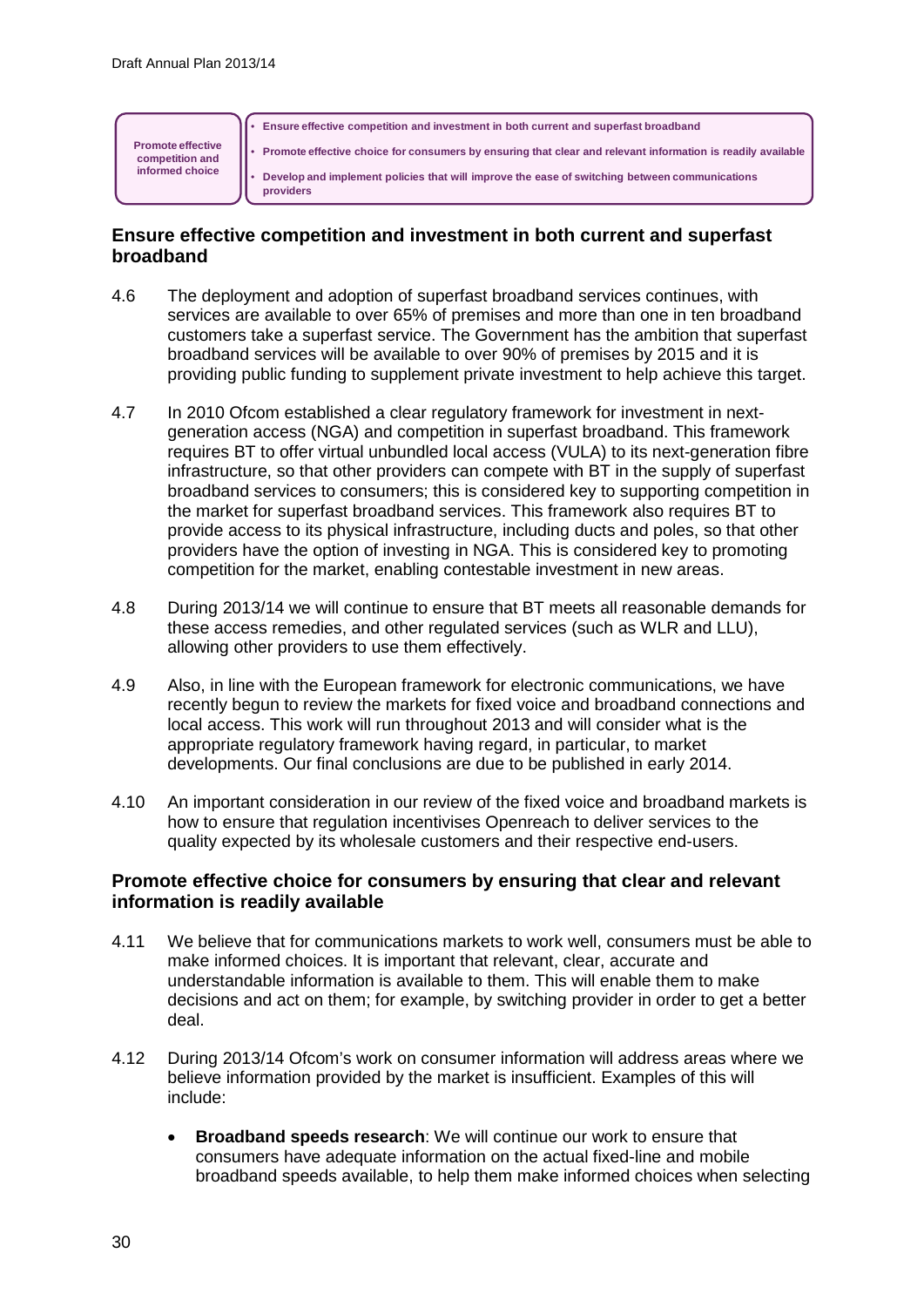their broadband provider. We plan to publish research every six months, allowing consumers to see how broadband speeds vary across different providers, technologies, geographic areas and time periods.

- **Consumer complaints data**: On a quarterly basis we publish complaints received by Ofcom by service and by communications provider. We believe that such information is useful for consumers, especially those considering a new service or provider. In addition, the publication of provider-specific complaints data may act as an incentive for providers to improve their performance. We will continue to develop this publication to ensure that it remains relevant and useful for consumers.
- **Traffic management practices:** we are doing further work to consider the transparency of information on traffic management, including a more detailed review of traffic management practices, to ensure consumers are getting the information they need to make informed choices. This work has started only recently, but may result in modifications to the current industry codes, or the integration of new content with the existing Ofcom sponsored codes such as that on broadband speeds. Any outcomes will be based on analysis of how well the existing industry code fulfils the intended goal of providing sufficient transparency for consumers to make informed decisions.
- 4.13 Ofcom is undertaking a review of the use of consumer information remedies as one of a range of tools to help consumers make more informed choices about products or services. The aim of this work is to offer high level considerations in relation to the appropriateness, design and the evaluation of information remedies.

## **Develop and implement policies that will improve the ease of switching between communications providers**

- 4.14 It remains a priority for Ofcom to make further progress in ensuring the effectiveness of switching procedures, to deliver on the goals of effective competition and informed choice. To achieve this we are continuing our review of switching processes for electronic communications services. We are focusing on delivering two key outcomes:
	- An easy and convenient consumer experience of switching, both now and in the future. We want to ensure that there are no undue process barriers to switching, for single services or for bundles.
	- Ensuring that switching processes will deliver efficient competitive outcomes.

#### Review of switching processes

- 4.15 The first stage of our review is to address the switching processes for copper-based services using the Openreach network. In February 2012 we consulted on the options to make changing fixed voice and broadband providers (delivered over the Openreach copper access network) easier for consumers.
- 4.16 We are currently considering the evidence submitted to us by respondents to the consultation. We have also undertaken further work and analysis in some areas. We will inform stakeholders of next steps once our assessment of all the evidence is completed. We expect this to be in Q4 2012/13.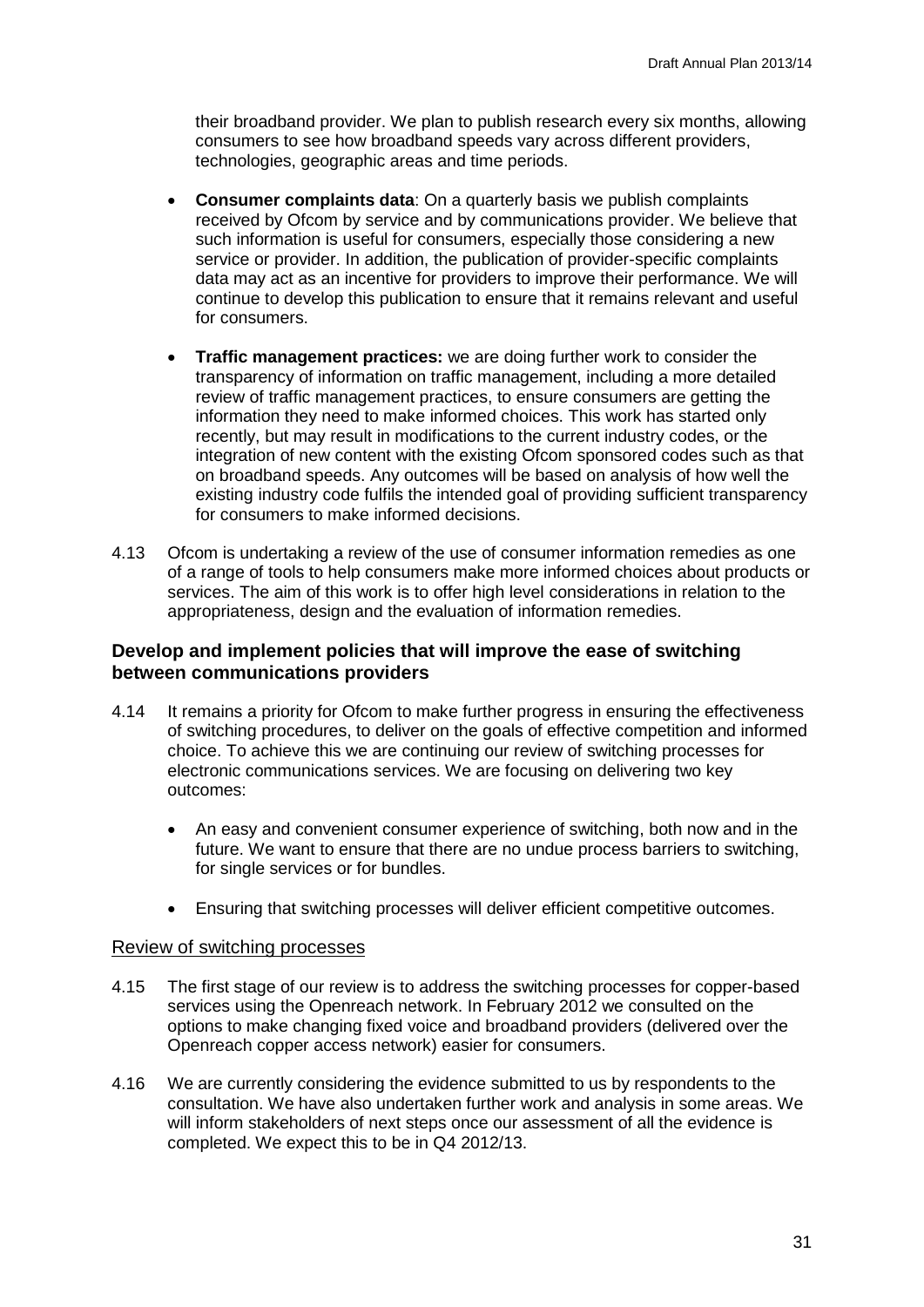4.17 Once we have completed our review of fixed voice and broadband services, we will consider the need to look at switching in other sectors.

#### Early termination charges in contracts for communications services

- 4.18 During 2012/13, we continued our work enforcing the Unfair Terms in Consumer Contracts Regulations in the fixed voice and broadband sector under the Additional Charges Enforcement Programme. We focused particularly on terms relating to early termination charges (ETCs).
- 4.19 We also announced our General Condition 9 enforcement and monitoring programme on 25 January 2012. GC9 sets out the requirement to offer contracts with minimum terms. The condition includes requirements relating to the provision of information, the length of contracts and the conditions for termination.
- 4.20 We intend to continue our work in relation to ETCs in consumer contracts in 2013/14. We will engage with service providers in the fixed voice and broadband sector where appropriate. In parallel, we will also be monitoring consumer complaints in relation to ETCs in all communications sectors and considering other issues and developments in those sectors. This will help us to identify what our next priority should be under the programme. This may include enforcement action against specific providers.

# **Strategic Purpose 2: Secure optimal use of spectrum**

- 4.21 Ofcom is responsible for securing the optimal use of the electro-magnetic spectrum. While not itself a consumer outcome, optimal use of spectrum is a key input into delivering good consumer and citizen outcomes in terms of delivery of services, competition, choice and widespread availability.
- 4.22 Given the potential value to citizens and consumers of services that are enabled by spectrum resources, managing spectrum is a significant responsibility. Understanding how spectrum is used and, if appropriate, facilitating a change of use for a block of spectrum, is important to delivering the best outcomes for citizens and consumers.



## **Timely spectrum clearance in 800 MHz and 2.6 GHz to enable new awards while mitigating co-existence issues**

- 4.23 Following the combined 800 MHz and 2.6 GHz auction, we will focus on completing clearance and interference mitigation activities. This will enable full use of the 800 MHz and 2.6 GHz spectrum.
- 4.24 In relation to the 2.6 GHz band, we will continue to support the cross-Government radar remediation programme.
- 4.25 In relation to the 800 MHz band:
	- we will ensure completion of the clearance of channel 61 & 62 so that DTT completely vacates this band. When these engineering works take place,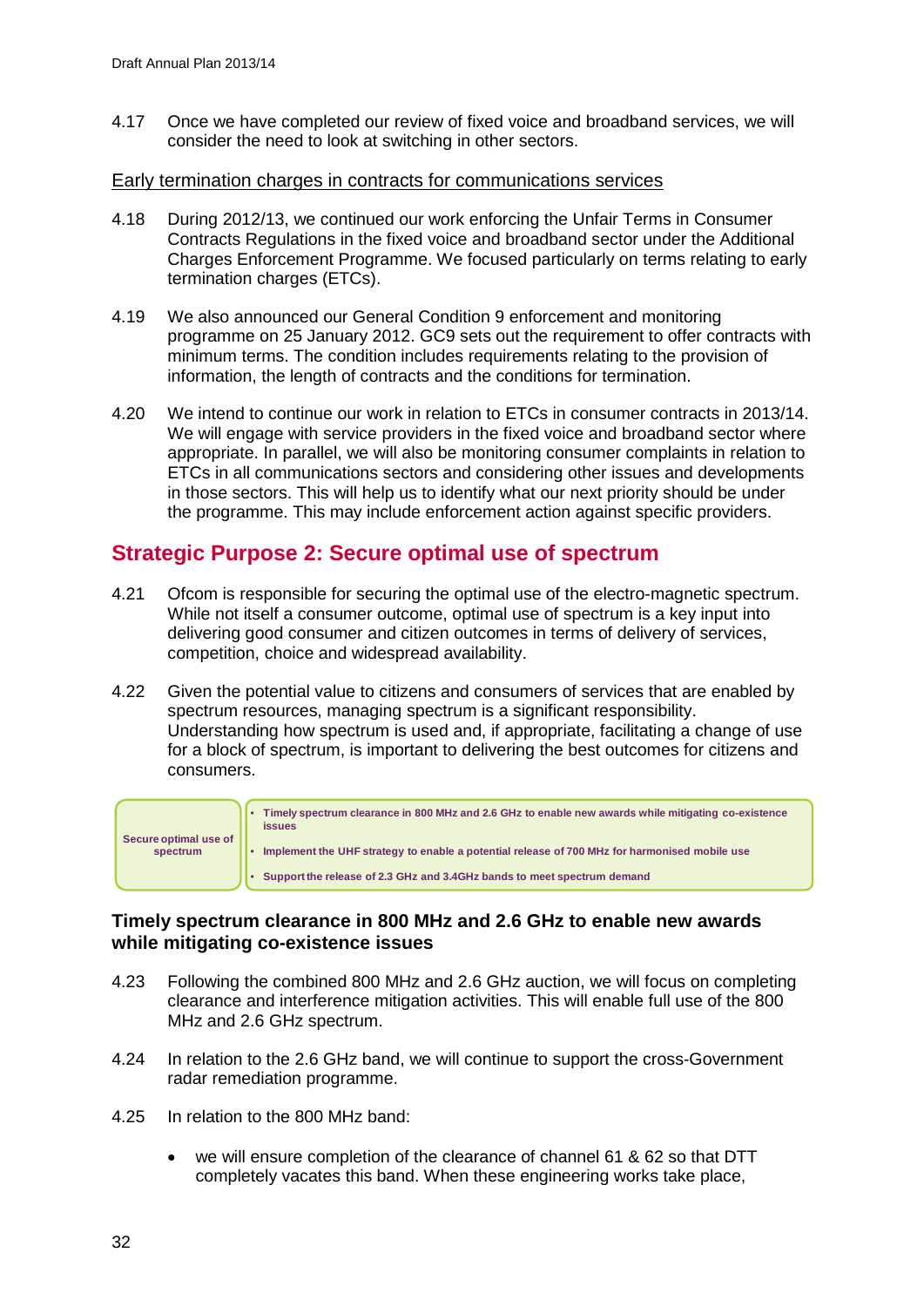consumers will be informed and given guidance if required about retuning their TV sets or set-top boxes. We will continue to reconcile and audit expenditure in the programme;

- new 800 MHz licensees must prevent or mitigate potential interference of 4G signals into DTT. We are making this a licence obligation and will closely monitor compliance as well as decide on any adjustments to mitigation measures in the light of experience;
- having completed PMSE clearance from channel 69, we will close the grant scheme, including reconciliation, audit and closure of the scheme contract;
- we will support emergency services users operating at the top of the 800 MHz band in undertaking technical risk assessments of potential solutions that will enable them to manage possible interference to users of short range devices (SRDs); and
- we will continue to engage with manufacturers and groups representing users of SRDs, including social alarms, to enable them to address potential interference issues arising from LTE handsets. We will continue to work with European standards bodies to ensure that harmonised technical standards remain appropriate.

## **Implement the UHF strategy to enable a potential release of 700 MHz for harmonised mobile use**

- 4.26 As we outlined in our UHF Strategy Statement in November 2012, consumers continue to increase their demand for mobile capacity, with growth of 119% in the past year. Spectrum policy will play a key role in meeting this growing demand alongside technology and network improvements such as the move to LTE, increasing the number of cells and offloading wireless data to fixed networks. At the same time, UHF spectrum will continue to be important for DTT which delivers nearuniversal, low-cost access to PSB content and choice for consumers in services, receiver equipment and platforms. This spectrum is also important for PMSE services.
- 4.27 As a result, we set out our UHF spectrum strategy to support the international process and seek to enable a potential release of 700 MHz for harmonised mobile use. The strategy also seeks to ensure that the DTT platform, local TV and PMSE and white space device-based services can access the 600 MHz spectrum band assuming a change of use in 700 MHz.
- 4.28 To begin the implementation of this strategy, we will undertake a range of activities to prepare for the potential future change of use of the 700 MHz band:
	- international engagement on harmonisation including future band plans for 700 MHz and frequency co-ordination negotiation relating to DTT uses;
	- examining how and when a future change of use in 700 MHz can be secured to best serve consumer and citizen interests;
	- exploring options to reduce costs and disruption associated with any future replan of UHF spectrum;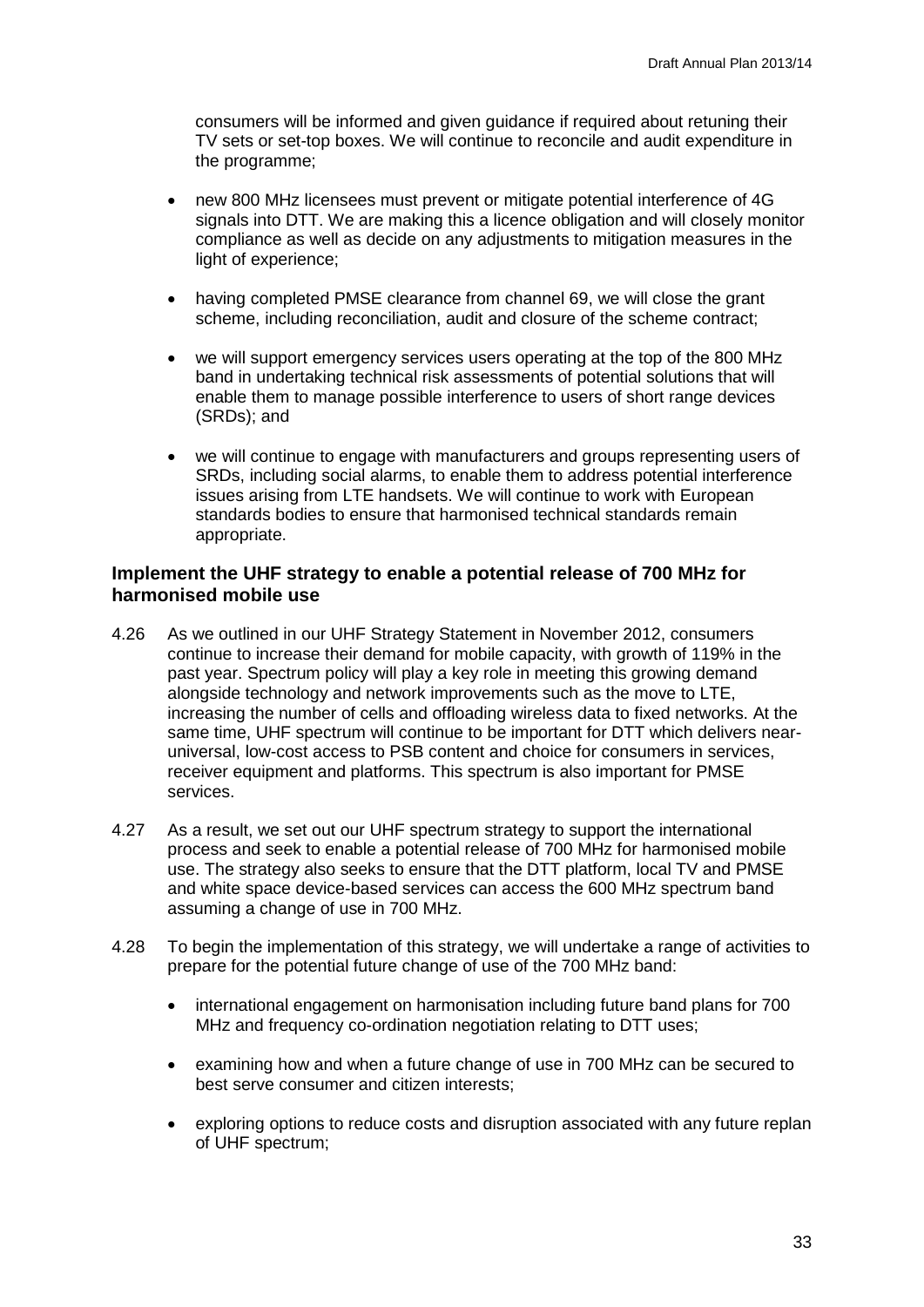- working with multiplex operators to consider the necessary technical and regulatory changes to safeguard the benefits of DTT;
- enabling continued and future provision of PMSE and local TV services; and
- supporting Government activities related to future decisions on spectrum allocation for emergency services.

#### **Support the release of 2.3 GHz and 3.4 GHz bands to meet spectrum demand**

- 4.29 Plans by the Ministry of Defence (MoD) to release around 200 MHz of spectrum in the 2.3 GHz and 3.4 GHz spectrum bands will make a significant contribution to future spectrum availability. As a result, we will undertake specific actions to support the release of this spectrum, including:
	- technical analysis to identify potential co-existence challenges with existing civil uses;
	- developing potential approaches for resolving co-existence issues;
	- assessing the impact on spectrum users who may need to be cleared to facilitate the release and potential mitigating actions;
	- defining technical conditions for the spectrum release that would permit its use for mobile data; and
	- preparing the necessary regulations to permit release of these bands.

## **Strategic Purpose 3: Promote opportunities to participate**

4.30 Communications services continue to grow, both in prevalence and in their importance to consumers and citizens enabling consumers to participate in wider society effectively. In support of this, we have a key focus on promoting opportunities to participate – seeking to ensure widespread availability of services and seeking to reduce barriers to their adoption and effective use by consumers.



## **Secure the provision of the universal postal service**

- 4.31 The universal service obligation requires Royal Mail to collect and deliver letters six days a week at an affordable and geographically uniform price to every address in the UK. Ofcom now regulates postal services and our primary duty is to carry out our functions in relation to post in a way that we consider will secure the provision of a universal postal service. Therefore, ensuring the financial sustainability of the universal postal service and its efficient provision is a priority for Ofcom.
- 4.32 Without changes to the regulatory framework, there is a risk that Royal Mail may not be able to continue to deliver a universal postal service to all customers across the UK. We have already undertaken a number of actions in support of this duty. We have given Royal Mail greater pricing and operational freedom on most products, but have put in place regulatory safeguards, such as a safeguard cap on Second Class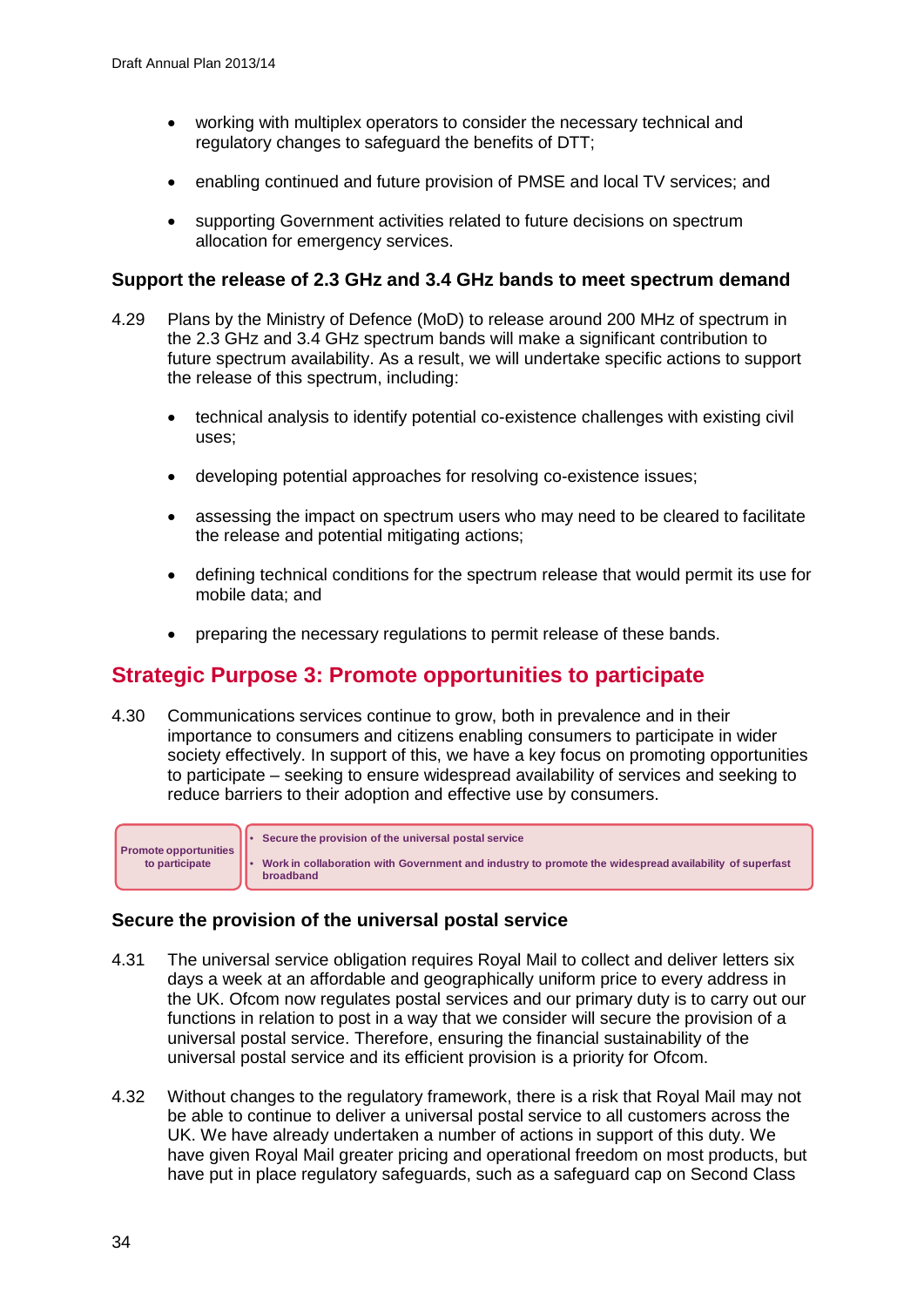stamps and an effective monitoring regime. We are also in the process of reviewing the needs of postal users. We will complete this review of users' needs by the end of March 2013 (as required by the Postal Services Act 2011).

- 4.33 During 2013/14 we will take forward our approach to the economic regulation of post, by undertaking a range of work to secure the continued provision of a universal postal service. This will include:
	- further developing a regime to monitor closely the performance of Royal Mail, focusing particularly on the provision of universal service, end-to-end competition, efficiency, profitability and pricing;
	- ongoing monitoring of and research into the affordability of postal services, particularly with regard to the purchase of stamps by vulnerable consumers;
	- assessing our approach to protecting against margin squeeze with regard to access services;
	- assessing the impact on the provision of the universal service of any development with regard to end-to-end competition; and
	- assessing potential approaches to the determination of Royal Mail efficiency levels.

#### **Work in collaboration with Government and industry to promote the widespread availability of superfast broadband**

- 4.34 The Government has a stated aim of ensuring that the UK has the best broadband networks in Europe by the end of 2015, with 90% of premises having access to superfast broadband and speeds of 2Mbit/s available to all homes across the UK.
- 4.35 The devolved administrations in Scotland, Wales and Northern Ireland have set similar targets. Additional funding has been secured by the Scottish Government and local authorities in Scotland to assist roll-out. In Northern Ireland a £52m investment project, led by the Department of Enterprise, Trade and Investment has already been completed, making fibre-based superfast broadband available to more than 95% of households. Similarly, the Next Generation Broadband Wales Project aims to provide services of at least 30Mb/s to homes and businesses throughout Wales.
- 4.36 Broadband Delivery UK (BDUK) is responsible within the Department for Culture, Media and Sport for allocating the £530m of public funds that the Government has made available to support the achievement of its goals for superfast broadband. BDUK is also responsible for putting in place a procurement framework that will allow local authorities to efficiently run superfast broadband procurements to address specific local needs.
- 4.37 Ofcom has played an active role in advising government in these areas. We will continue to provide expertise and advice to help the Government and the Devolved Administrations meet their objectives. We will also gather and publish data to help the Government benchmark the UK's broadband infrastructure against the rest of Europe through a 'Best in Europe Scorecard'.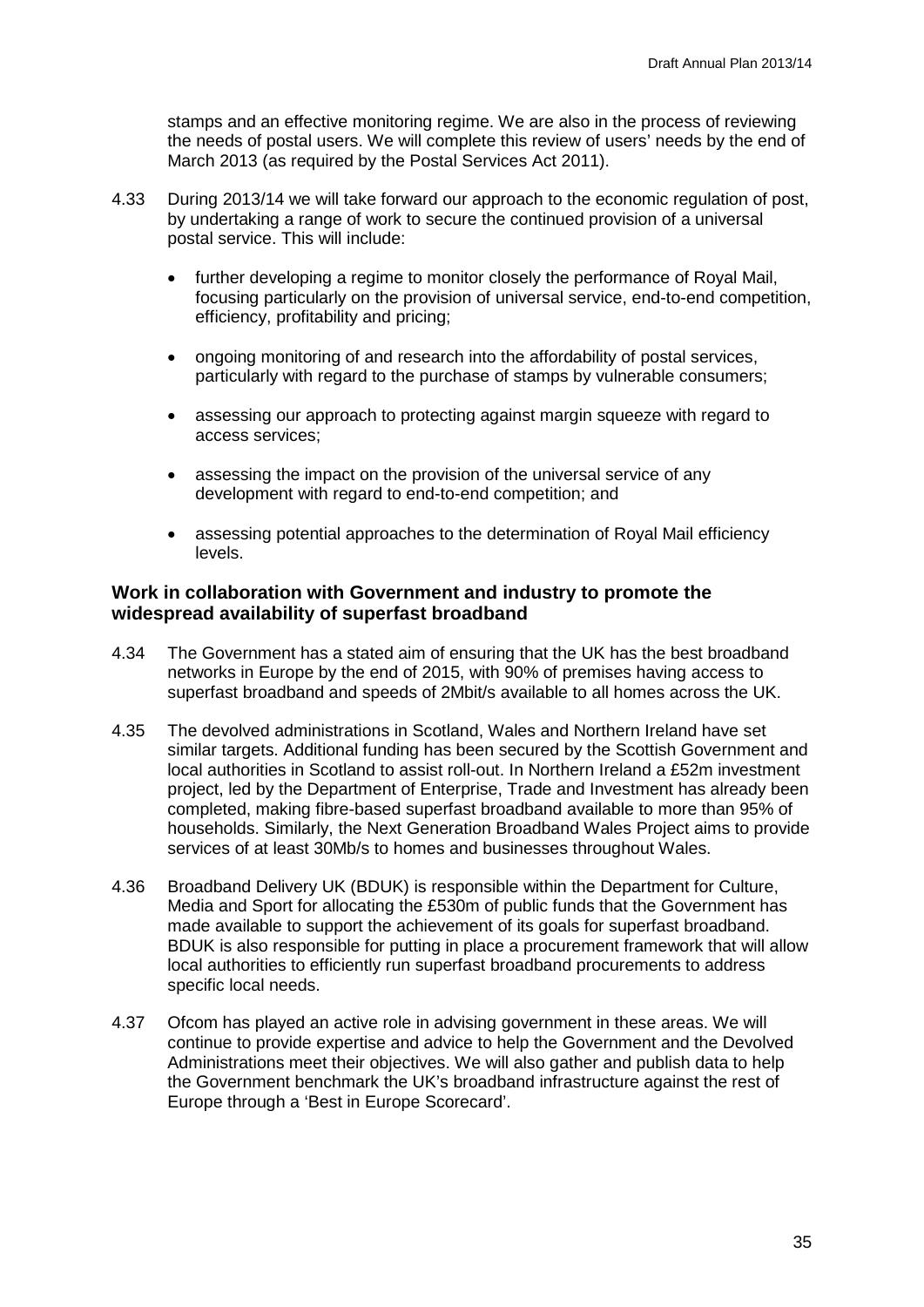# **Strategic Purpose 4: Protect consumers from harm**

4.38 As the communications landscape continues to evolve, new forms of potential harm for consumers continue to emerge. Our overall approach to providing consumer protection is to focus on those issues that generate significant scale of consumer harm and where we have an ability to address the issue. Much of this work is ongoing and falls into Ofcom's major work areas outlined in the next section. However, we have identified two priorities for 2013/14.

| <b>Protect consumers</b> | I • Implement reform of non-geographic numbering to ensure price transparency                           |
|--------------------------|---------------------------------------------------------------------------------------------------------|
| from harm                | Protect consumers in a range of priority areas, including silent calls and mid-contract price increases |

## **Implement reform of non-geographic numbering to ensure price transparency**

- 4.39 For 2013/14, our priority will be to implement any reforms made during early 2013 affecting how consumers buy calls to non-geographic numbers.
- 4.40 We define non-geographic calls as those made to 03, 05, 070/076, 080, 0845, 0870, 083/4, 0871, 09, 116 and 118 numbers. Consumers use these numbers to call businesses and government agencies, to get information, make payments for services and vote on radio and television shows. In 2010/11, we proposed a simpler approach to the provision and regulation of non-geographic calls, including exploring the option of simpler number ranges and more standardised charges.
- 4.41 We published a detailed proposal for regulation in April 2012 in which we proposed making non-geographic numbers and their prices more intuitive, with clearer divisions between number ranges and simplifying the way calls to revenue-sharing numbers are priced, including call cost 'unbundling'. We also proposed that Freephone numbers (080 and 116) should be free to call from all telephones, fixed and mobile.
- 4.42 We will continue our work on non-geographic calls in the next financial year, including the publication of a final statement and implementation of any regulatory changes that we decide to make.

## **Protect consumers in a range of priority areas, including silent calls and midcontract price increases**

- 4.43 We will continue to focus on key areas of consumer harm that we have identified through our monitoring and enforcement programmes and through data coming to our contact centre, taking action that is effective and proportionate, including investigations where necessary. Areas of work for 2013/14 are as follows, although we will also undertake unplanned work as unexpected new issues come to the fore:
	- silent calls a programme of work including enhanced research to better understand the main drivers of complaints about silent calls joint regulator action (for example with the ICO, the Ministry of Justice and the OFT), and working with industry on technical solutions; supported by enforcement where appropriate to reduce the harm caused by this issue;
	- standard contract terms looking at 'right to vary the contract' terms, focusing on price variation terms in particular;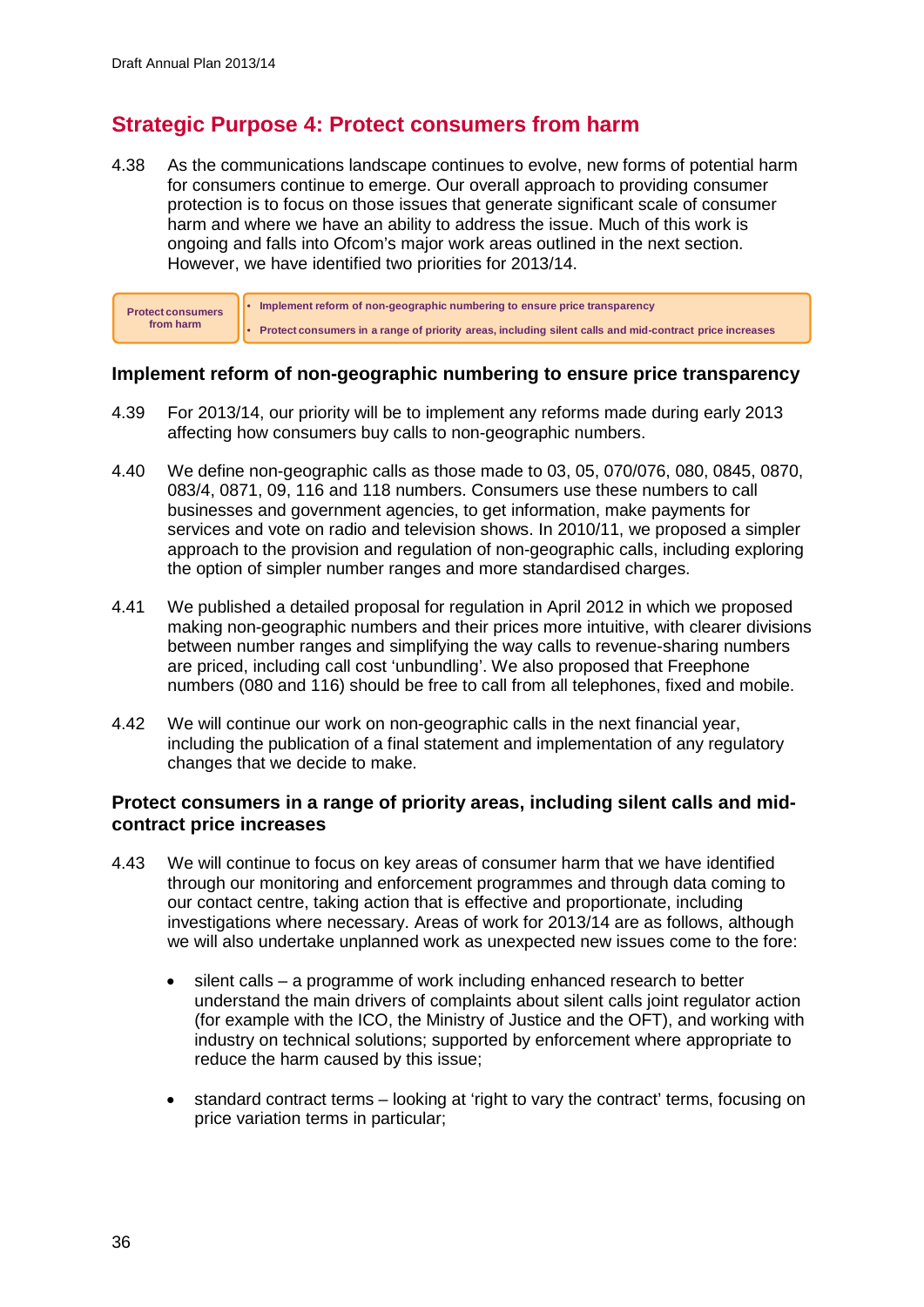- additional charges ensuring contact terms are fair, focusing on early termination charges (ETCs) but also considering other terms identified as being unfair, as appropriate;
- unexpectedly high bills (UHBs) continued engagement with providers on the causes of UHBs and how we can prevent them and ensuring compliance with the Roaming Regulations;
- mis-selling and slamming a programme of work to tackle mis-selling and slamming, including investigations as appropriate and remedying the root causes of erroneous landline transfers; and
- complaints handling ensuring compliance with complaints-handling rules.

## **Strategic Purpose 5: Maintain audience confidence in broadcast content**

4.44 Given consumer expectations of assurance on broadcast content standards, we will continue to develop and deliver efficient, effective and future-proofed ways to ensure audience confidence in broadcast content.



## **Target licensing and enforcement to ensure effective protection for audiences**

4.45 Despite the evolving nature of broadcasting and content services, there will be a need for continuing audience assurance on content standards on traditional services. In order to provide this ongoing assurance in an efficient and effective manner, we will undertake work in the next year to design and adopt new approaches to targeting enforcement activity.

## **Relicensing of Channels 3, 4 & 5**

## Channels 3 & 5

- 4.46 We will ensure the ongoing health of the PSB system by relicensing both the commercial PSBs (Channels 3 and 5) and Channel 4.
- 4.47 The current licences for Channel 3 services, held by ITV plc, STV and UTV, and the Channel 5 licence expire at the end of 2014. As directed by the Secretary of State, Ofcom will consult on possible changes to the terms of the licences, determine the financial obligations and manage the renewal process. We will also address issues raised with Ofcom by the Secretary of State, such as the provision of news in the Border region and the possible creation of a Welsh licence. The deadline for the current licences to apply for renewal is 15 March 2013 with licences to be renewed in the summer.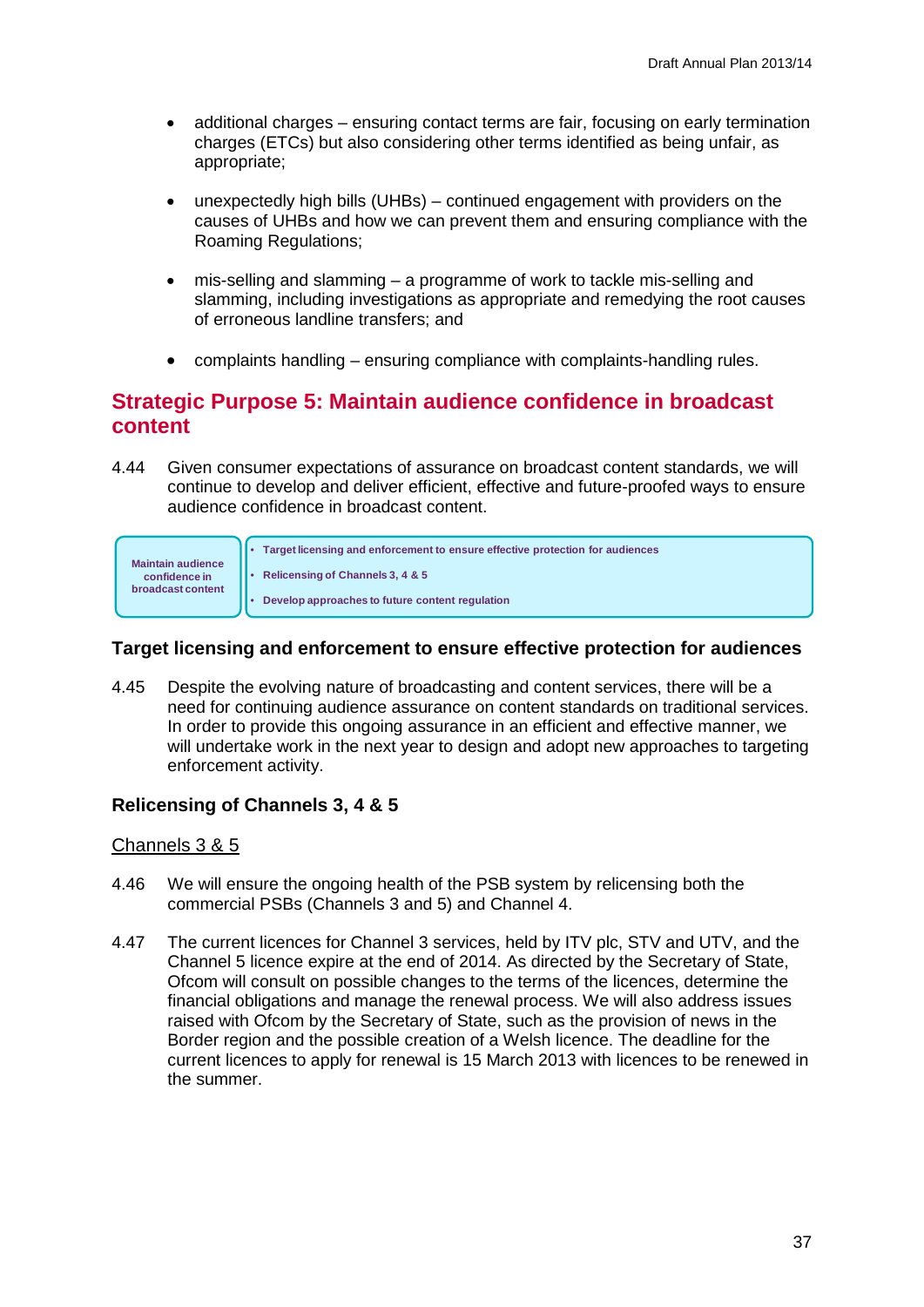## Channel 4

- 4.48 The current licence for the main Channel 4 service runs from 2004 to the end of 2014. Channel 4 Corporation's public service remit and regulatory framework were modified in the Digital Economy Act (2010).
- 4.49 We will consider the renewal of the Channel 4 licence and how it might be updated or adapted to ensure the continued delivery of appropriate public service content.

#### **Develop approaches to future content regulation**

- 4.50 As content is distributed to an increasing number of devices via a growing number of services from an ever-expanding range of originators, the regulatory demands of securing a healthy and mixed content ecosystem are constantly shifting.
- 4.51 We will continue to review our wider regulatory approach to content regulation to ensure that it remains fit for purpose, continues to serve the interests of citizens and consumers and is clear for stakeholders.
- 4.52 We see a number of challenges in this area. Changes in technology, including the emergence of mass-market IPTV services in the UK, will challenge the existing regulatory structures, which were designed predominantly for linear broadcasting. We will consider how regulatory approaches to content regulation might further evolve to remain fit for purpose and proportionate.

## **Strategic Purpose 6: Contribute to and implement public policy defined by Parliament**

4.53 In addition to the five strategic purposes above, Ofcom continues to play a role in leading or contributing to a number of public policy issues at the request of Parliament or the Government. We expect that this will continue, where Parliament identifies a clearly-defined role for Ofcom.



## **Implement Digital Economy Act 2010 provisions on online copyright infringement**

- 4.54 Ofcom will take forward its responsibilities for implementing a number of provisions under the Digital Economy Act 2010 (DEA) in relation to measures to tackle online copyright infringement. Under the DEA, the implementation and regulation of these provisions must be set out in a code. In the absence of an approved code drawn up by industry, Ofcom has a duty to make a code in accordance with the requirements of the DEA, which include a requirement to establish an independent body to hear subscribers' appeals against reports of apparent online copyright infringement linked to their accounts.
- 4.55 Ofcom has consulted on a draft code and, subject to approval both by the European Commission and Parliament, will take forward our planned implementation. In parallel with our work on the draft code, we have consulted on a tariff for the processing of copyright infringement reports by ISPs. Subject to approval of a related Government Order on the sharing of costs, we will take forward the process of establishing the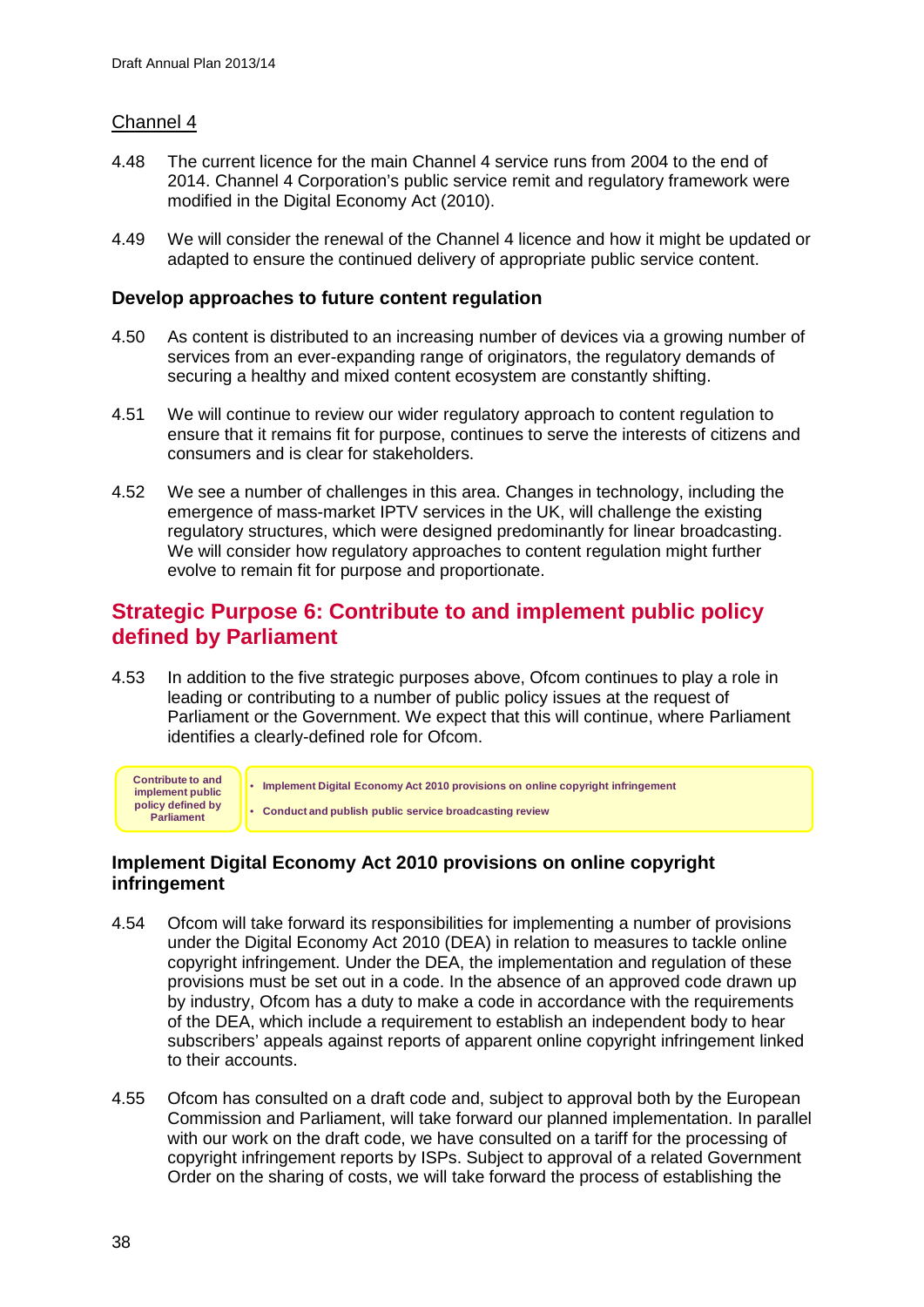tariff structure for the recovery of the costs of the implementation and operation of the proposed scheme.

- 4.56 We are also required to report on the estimated level of online copyright infringement at the beginning of the notification scheme, with quarterly and annual reports due thereafter. As part of our preparation for this reporting duty, we will look to engage with stakeholders about how we can identify and capture relevant information. This includes information that relates to the development and promotion of lawful services, initiatives to raise public awareness of copyright and online infringement and enforcement actions taken by copyright owners against alleged infringers.
- 4.57 In advance of this formal reporting duty coming into force, we have been working in partnership with the Intellectual Property Office on a programme of independent research, both into levels of online copyright infringement and into behavioural drivers of infringement. We published our first *Online Copyright Infringement Tracker Benchmark Study[13](#page-41-0)* in November and will look to publish further reports during the next year.

## **Conduct and publish public service broadcasting review**

- 4.58 The Communications Act 2003 requires Ofcom to conduct a review of public service broadcasting and report on it at least once every five years. The previous PSB review was concluded in January 2009. The review is therefore due for publication by the end of January 2014.
- 4.59 Ofcom's duties in conducting this review are:
	- to review the extent to which the public service broadcasters have delivered the purposes of public service television broadcasting;
	- to report on it with a view to maintaining and strengthening the quality of public service broadcasting in the future; and
	- to review the extent to which material included in media services contributed towards the fulfilment of the public service objectives

## **Our role in media plurality**

4.60 In addition to our existing duties in regard of media plurality, Ofcom is mentioned in the Right Honourable Lord Justice Leveson's November 2012 report *An Inquiry into the Culture, Practices and Ethics of the Press*. Any activity in this area will be led by Parliament's decisions.

## **To help in measurement against these priorities, we have set interim and final outcomes**

- 4.61 We will judge the success of our work to deliver our priorities for 2013/14 against the positive outcomes we are seeking to secure for citizens and consumers.
- 4.62 We have identified outcomes for each of our priorities, as shown in Figure 3 below. We will assess our progress towards delivering these at the end of the financial year, within Ofcom's Annual Report.

<span id="page-41-0"></span> <sup>13</sup> [http://stakeholders.ofcom.org.uk/market-data-research/other/telecoms-research/copyright](http://stakeholders.ofcom.org.uk/market-data-research/other/telecoms-research/copyright-infringement-tracker/)[infringement-tracker/](http://stakeholders.ofcom.org.uk/market-data-research/other/telecoms-research/copyright-infringement-tracker/)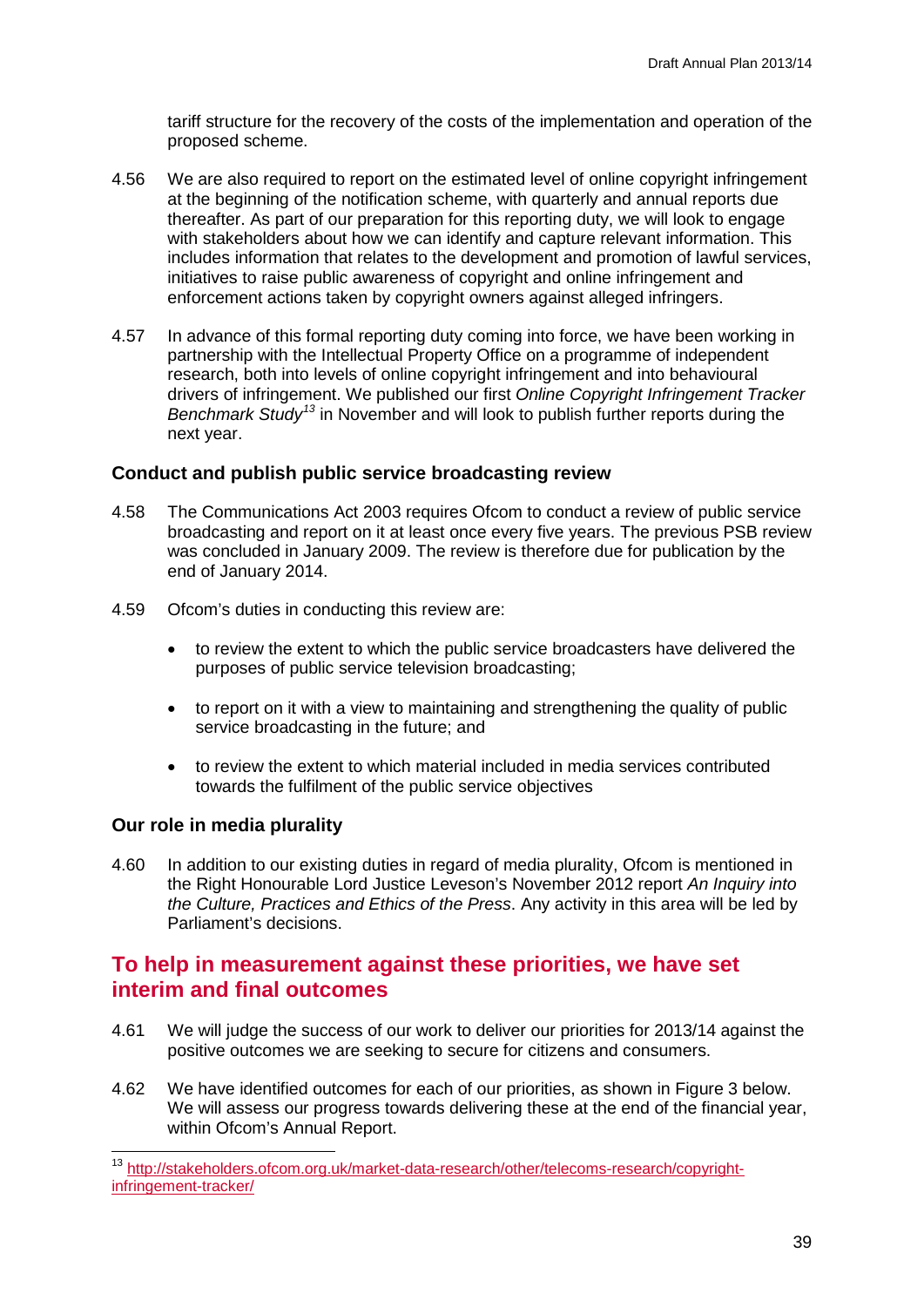- 4.63 We have divided our outcomes into interim and final outcomes:
	- **Interim outcomes** are events in the market that result from a decision taken by Ofcom; for example, enabling third parties access to a particular network or service. These play a part in delivering final outcomes.
	- **Final outcomes** describe wider benefits for citizens and consumers; for example, a consumer being able to choose from a range of competitive and innovative retail offerings. We intend to do what can reasonably be done to judge our success in securing final outcomes, while acknowledging that these outcomes will also be influenced by wider market developments.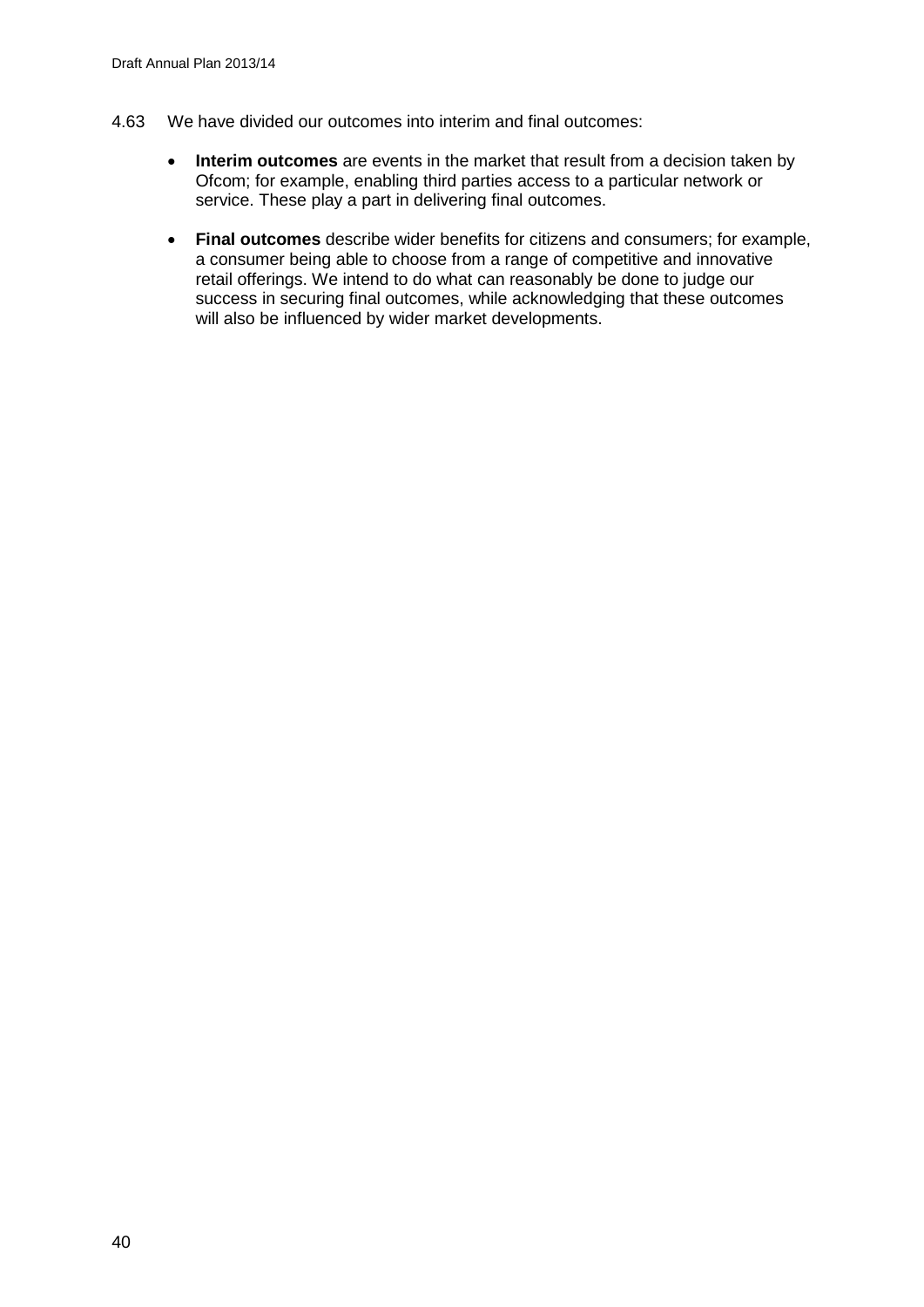## **Figure 4: Draft Annual Plan 2013/14 proposed priorities and outcomes**

|                                                                      | <b>STRATEGIC PRIORITIES</b>                                                                                               | <b>INTERIM OUTCOMES</b>                                                                                                                                                                                     | <b>FINAL OUTCOMES</b>                                                                                                                                                                                                                                           |
|----------------------------------------------------------------------|---------------------------------------------------------------------------------------------------------------------------|-------------------------------------------------------------------------------------------------------------------------------------------------------------------------------------------------------------|-----------------------------------------------------------------------------------------------------------------------------------------------------------------------------------------------------------------------------------------------------------------|
| <b>Promote</b><br>effective<br>competition<br>and informed<br>choice | Ensure effective competition and<br>investment in both current and<br>superfast broadband                                 | Complete a set of market reviews which cover fixed<br>voice and broadband and local access and, where<br>necessary, introduce remedies, including new charge<br>controls, into these markets                | Maintain innovation and competition in the supply of<br>current generation voice and broadband to consumers<br>and create the conditions that will allow the market to<br>retain these favourable supply conditions as it transitions<br>to superfast broadband |
|                                                                      | Promote effective choice for<br>consumers by ensuring that clear<br>and relevant information is readily<br>available      | Understand areas in which information provided<br>commercially in markets falls short of what<br>consumers need in order to engage in the market<br>and, particularly, make effective choices               | Consumers are able to make choices and decisions in<br>the market based on clear and complete information.<br>This information is accessible, understandable,<br>verifiable, and comparable                                                                     |
|                                                                      | Develop and implement policies that<br>will improve the ease of switching<br>between communications providers             | Ensure switching processes for services on the<br>Openreach copper access network do not lead to<br>barriers to switching for consumers and harm to the<br>competitive process                              | Consumers can switch easily between providers without<br>hassle, and barriers to switching do not result in harm to<br>the competitive process                                                                                                                  |
| <b>Secure</b><br>optimal use of<br>spectrum                          | Timely spectrum clearance to enable<br>new awards while mitigating co-<br>existence issues                                | Spectrum released by auction cleared and co-<br>existence challenges overcome                                                                                                                               | Spectrum available for rollout of 4G services                                                                                                                                                                                                                   |
|                                                                      | Implement the UHF strategy to<br>enable a potential release of 700<br>MHz for harmonised mobile use                       | UK industry alert to likelihood of future change of use<br>of 700 MHz to mobile-use                                                                                                                         | Internationally harmonised spectrum made available for<br>mobile broadband services at 700MHz; continued<br>widespread availability of DTT services for consumers                                                                                               |
|                                                                      | Support the release of 2.3 GHz and<br>3.4GHz bands to meet spectrum<br>demand                                             | Co-existence issues with existing civil users<br>understood and where possible resolved. Technical<br>conditions developed for the spectrum to be released<br>conducive to its use for mobile data services | Increase in the total amount of spectrum available and<br>used to match growing demand for wireless services                                                                                                                                                    |
| <b>Promote</b><br>opportunities<br>to participate                    | Secure the provision of the universal<br>postal service                                                                   | On the basis of robust evidence define the universal<br>postal service so that it meets the reasonable needs<br>of users now and in the future.                                                             | Financially sustainable universal postal service which<br>meets the needs of business and residential customers                                                                                                                                                 |
|                                                                      | Work in collaboration with<br>Government and industry to promote<br>the widespread availability of<br>superfast broadband | Continued development of both private sector and<br>public sector schemes to deploy superfast<br>broadband                                                                                                  | Consumers in 'Final Third' able to benefit from superfast<br>broadband                                                                                                                                                                                          |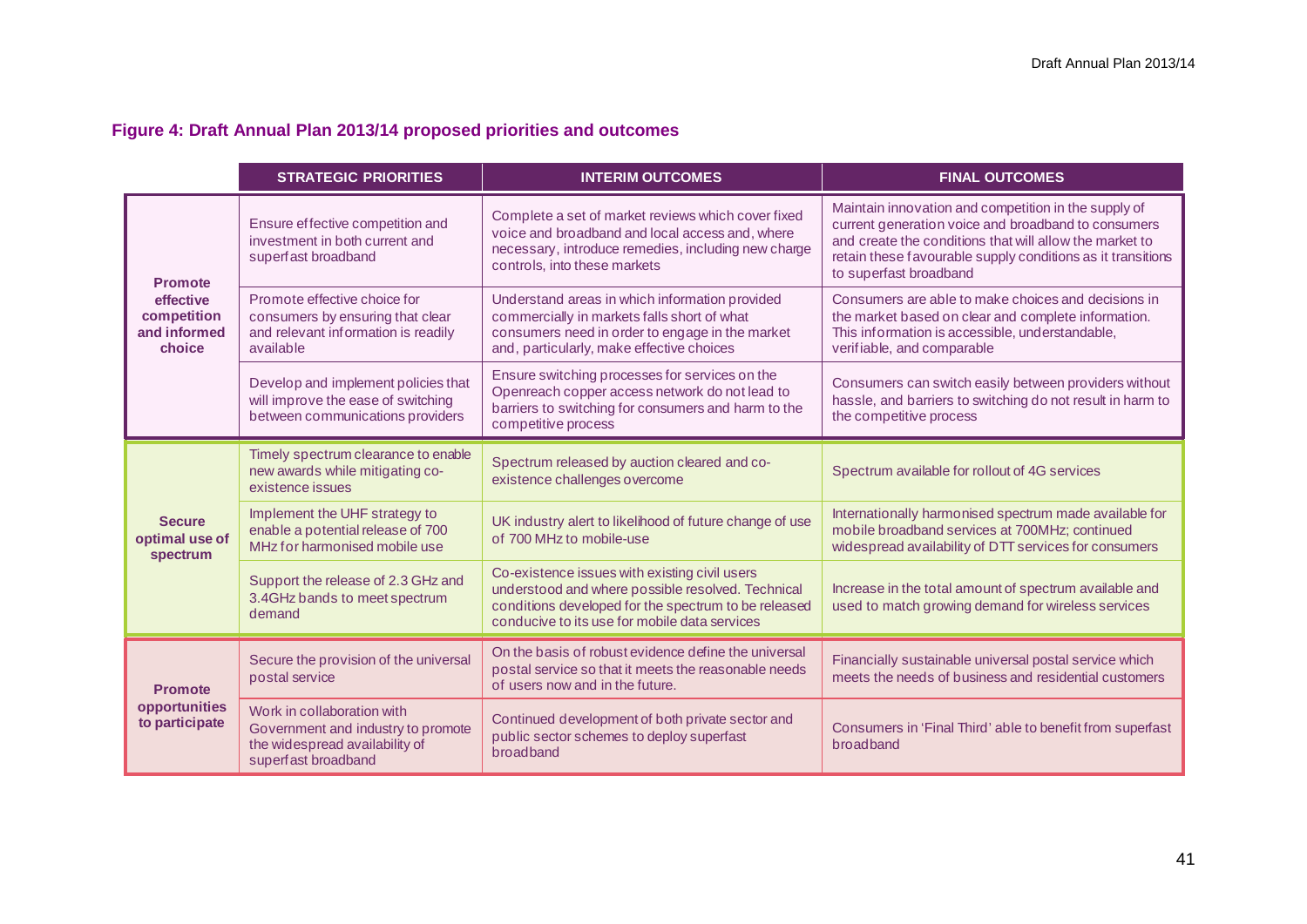|                                                                                              | <b>STRATEGIC PRIORITIES</b>                                                                                   | <b>INTERIM OUTCOMES</b>                                                                                                                                                                                                                                                    | <b>FINAL OUTCOMES</b>                                                                                                                                                                                                                                               |
|----------------------------------------------------------------------------------------------|---------------------------------------------------------------------------------------------------------------|----------------------------------------------------------------------------------------------------------------------------------------------------------------------------------------------------------------------------------------------------------------------------|---------------------------------------------------------------------------------------------------------------------------------------------------------------------------------------------------------------------------------------------------------------------|
| <b>Protect</b><br><b>consumers</b><br>from harm                                              | Implement reform of non-geographic<br>numbering to ensure price<br>transparency                               | Subject to consultation responses, apply the<br>recommendations on improving price transparency<br>contained in our final statement                                                                                                                                        | Measurable improvements in consumer understanding<br>of non-geographic calls pricing and a reduction in<br>associated bill shock                                                                                                                                    |
|                                                                                              | Protect consumers in a range of<br>priority areas, including silent calls<br>and mid-contract price increases | Formulation of an enforcement strategy for each<br>issue                                                                                                                                                                                                                   | Measurable improvements in levels of consumer harm<br>caused by each issue                                                                                                                                                                                          |
| <b>Maintain</b><br>audience<br>confidence in<br><b>broadcast</b><br>content                  | Target licensing and enforcement to<br>ensure continued protection for<br>audiences                           | Licences continue to be issued to suitable persons;<br>compliance continues to be monitored effectively;<br>interventions are tailored and based on potential risk<br>of harm posed by specific content, services or<br>sectors; and audiences are appropriately protected | A protection and assurance framework that inspires<br>high-levels of consumer confidence and provides high<br>levels of protection from harm, with a particular focus on<br>protecting children and on content that poses the<br>greatest risk of harm to audiences |
|                                                                                              | Relicensing of Channels 3, 4 & 5                                                                              | New licences for Channels 3, 4 and 5 designed to<br>fully serve and deliver PSB purposes                                                                                                                                                                                   | High quality PSB delivery from commercially owned<br>broadcasters into the 2020s and a Channel 4<br>Corporation with obligations designed to meet the needs<br>of a diverse UK audience throughout a new licence<br>period                                          |
|                                                                                              | Develop approaches to future AV<br>content regulation                                                         | Develop options for a new framework incorporating<br>appropriate minimum levels of protection and<br>assurance for audiences across linear broadcast<br>television and VoD                                                                                                 | Effective framework for AV regulation within the scope of<br>current legislation and contribute to the<br>Government/European debate as appropriate for future<br>legislation on AV content.                                                                        |
| <b>Contribute to</b><br>and<br>implement<br>public policy<br>defined by<br><b>Parliament</b> | Implement Digital Economy Act 2010<br>provisions on online copyright<br>inf ringement                         | Publish Initial Obligations Code, establish an<br>independent appeals body and establish a system for<br>reporting to the Secretary of State.                                                                                                                              | A reduction in the level of online copyright infringement<br>using peer-to-peer technologies.                                                                                                                                                                       |
|                                                                                              | Conduct and publish public service<br>broadcasting review                                                     | Publication of public service television broadcasting<br>review statement                                                                                                                                                                                                  | Continued delivery of high quality, free to air PSB                                                                                                                                                                                                                 |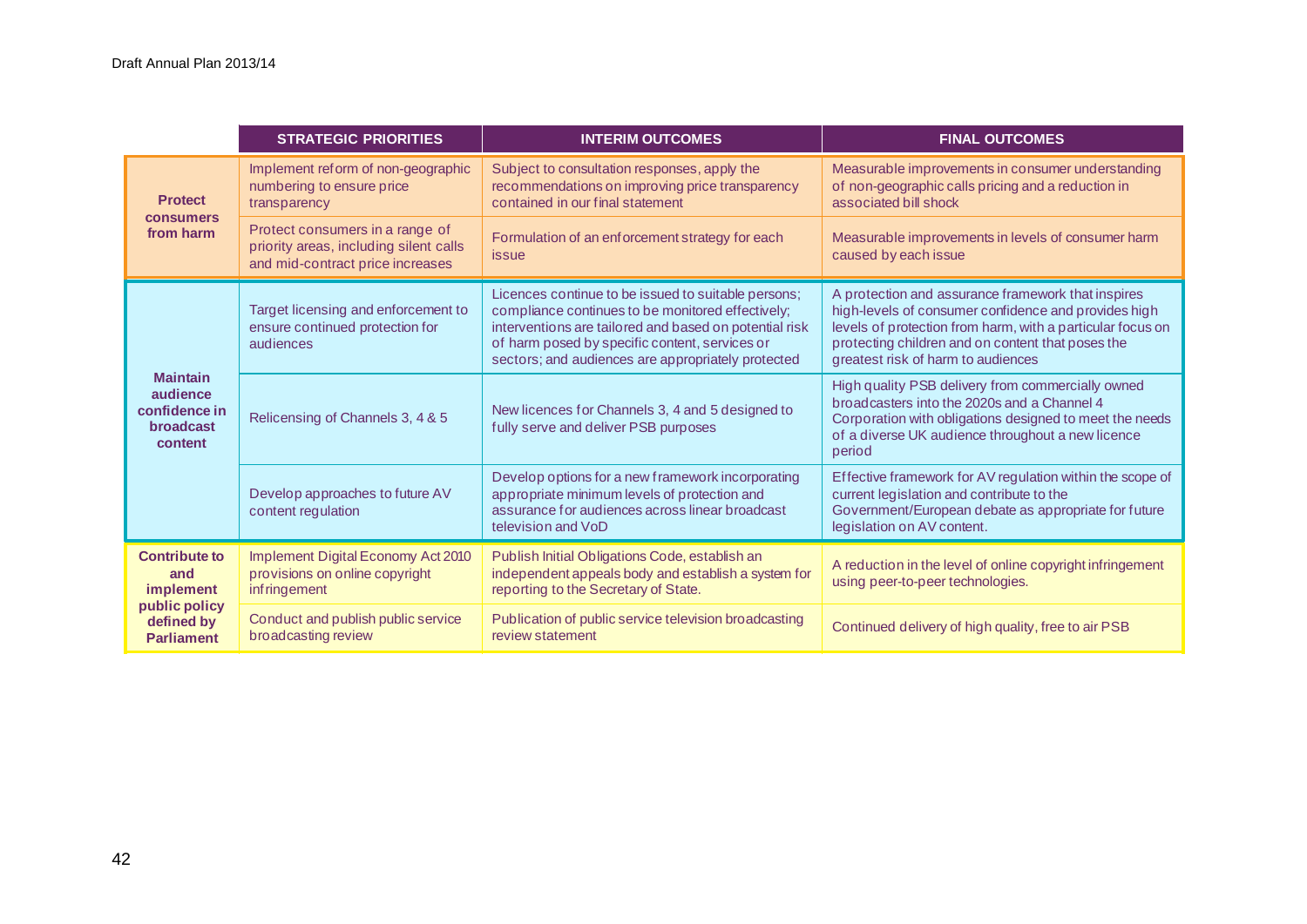## **Section 5**

# 5 Other work areas for 2013/14

5.1 In addition to our priorities, we are planning to undertake work in a number of other important areas during 2013/14.

#### **Figure 5: Ofcom's work areas for 2013/14**



# **Strategic Purpose 1: Promote effective competition and informed choice**

|                                             | Ensure fair and effective competition in the delivery of pay TV services                    |
|---------------------------------------------|---------------------------------------------------------------------------------------------|
|                                             | Review framework for regulatory financial reporting in telecommunications                   |
| <b>Promote effective</b><br>competition and | Contribute to the consistency of communications regulation in Europe through BEREC and ERGP |
| informed choice                             | Undertake Market Impact Assessment in support of Public Value Tests by the BBC Trust        |
|                                             | Monitor underlying approaches to traffic management                                         |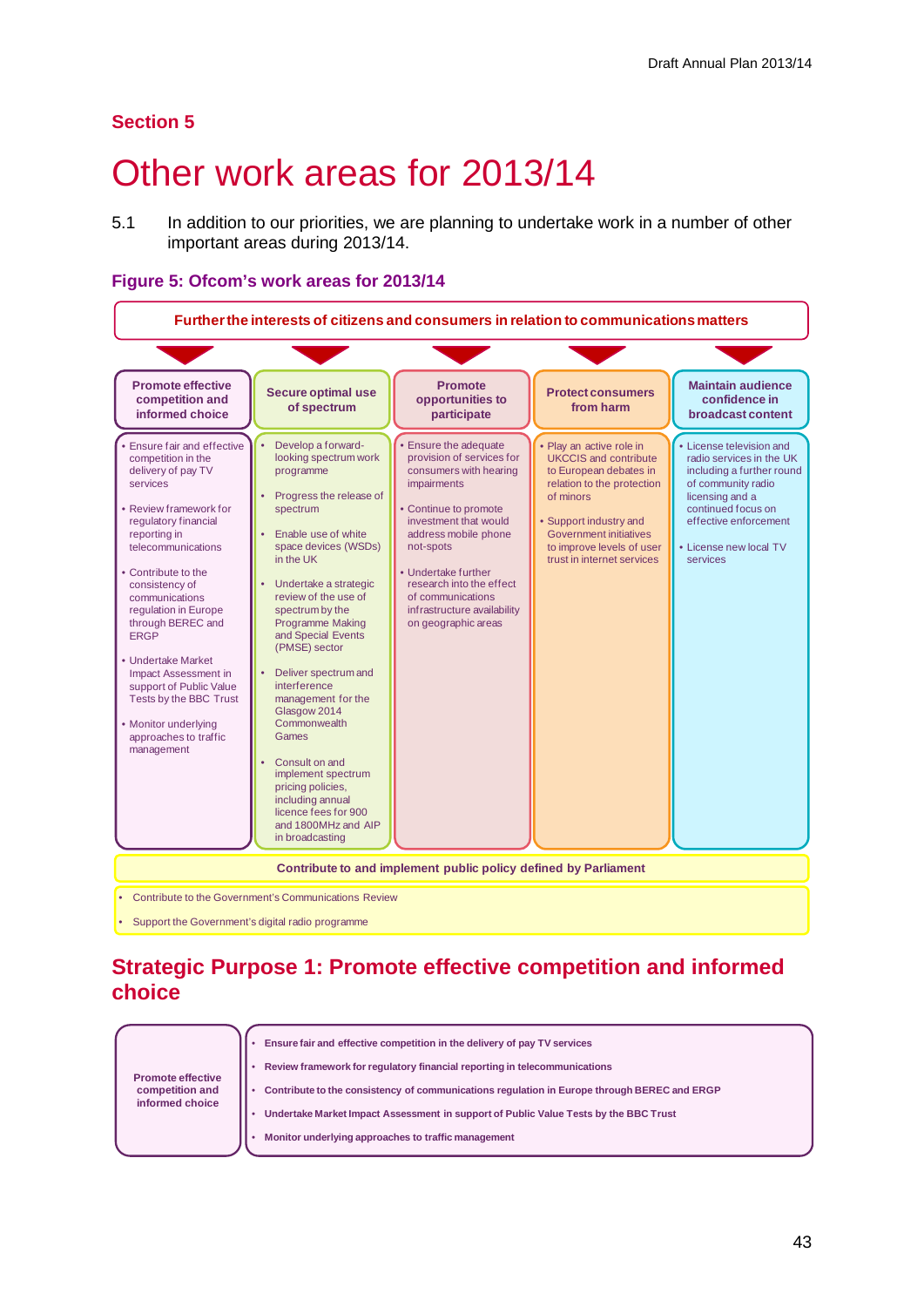## **Ensure fair and effective competition in the delivery of pay TV services**

- 5.2 In March 2010 we published a statement setting out our decision that Sky Sports 1 and 2 (both standard and high definition) should be offered to retailers on platforms other than Sky's, at prices set by Ofcom for the standard definition service. This decision was appealed by Sky and other parties, to the Competition Appeal Tribunal. In August 2012, the Tribunal agreed that we have the power to impose such a remedy, while reaching a different conclusion as to Sky's historic behaviour on the basis that Sky acted as a willing wholesaler.
- 5.3 We also made a market investigation reference to the Competition Commission in August 2010 under the Enterprise Act 2002 regarding pay TV films, particularly subscription video-on-demand services. In August 2012, the Competition Commission concluded its investigation, finding that Sky has market power in a broader pay TV retail market and that there remains a lack of effective competition in that market, though it concluded that there was no adverse effect on competition in relation to pay TV films in particular.
- 5.4 We have a duty to ensure fair and effective competition in this sector and we note that, in contrast to the Tribunal, the Competition Commission reached the conclusion that competition in pay TV is ineffective. During 2013/14, we will continue to monitor developments in the market, in the light of commercial negotiations for content and the emergence of new platforms and services, to establish whether further action may be required to promote competition for consumers. We will support the Government in the development of any relevant legislation in this area.

## **Review framework for regulatory financial reporting in telecommunications**

- 5.5 We are reviewing the arrangements for regulatory financial reporting. BT and KCOM currently publish information on the financial performance of regulated services. They also provide information to Ofcom privately. We are reviewing the requirements on telecoms providers to provide this information and published our first consultation in September 2012.
- 5.6 We plan to consult further in 2013. We will make proposals for relevant and reliable regulatory financial information that serves the needs of stakeholders. Following this, we will implement our new framework, which may require changes to the current regulatory financial reporting processes and systems from Q4 2013/14.

## **Contribute to the consistency of communications regulation in Europe through BEREC and ERGP**

- 5.7 The Body of European Regulators for Electronic Communications (BEREC) is a board comprising the heads of the 27 national regulatory authorities, including Ofcom. Its main functions are to contribute to the promotion of competition in European communications markets and to ensure the consistent implementation of the EU regulatory framework. BEREC also plays an active role in the development of European policy proposals. The European Commission is required to seek BEREC's input on draft Recommendations and Decisions, while the European Parliament and Council of Ministers may ask for BEREC's advice.
- 5.8 Ofcom is an active member of BEREC and is involved in all of its working groups. Working closely with our European counterparts, we aim to make a substantial contribution to the body's work programme and output. During 2013/14 we will continue to do this, with a particular focus on the following issues: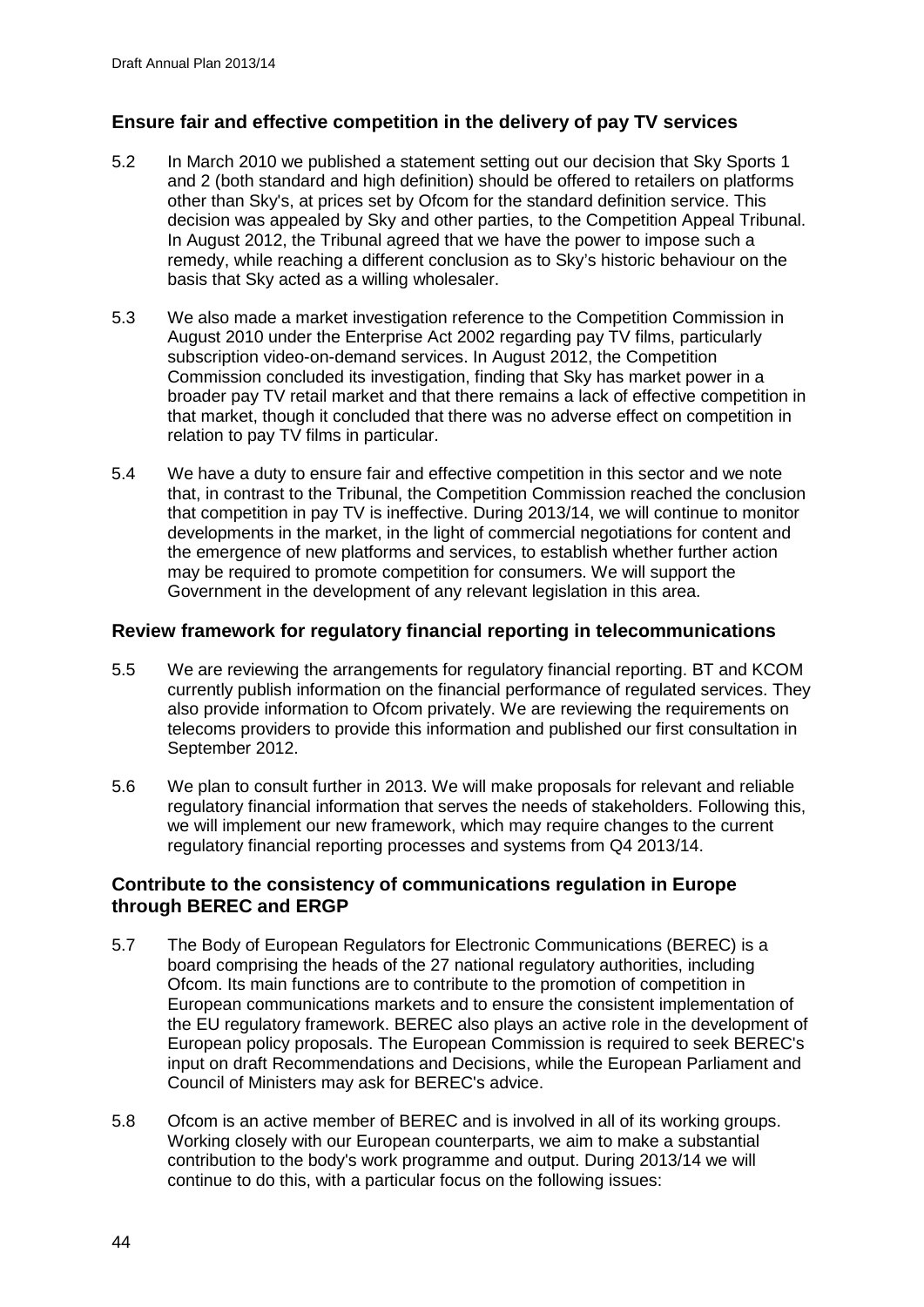- providing an opinion on the upcoming Commission Recommendation on nondiscrimination and costing methodologies;
- contributing to the successful implementation of the roaming regulation, through developing guidance and monitoring market developments;
- the consistent application of regulatory remedies, both through our contribution to the Article 7 market review process and through the development of a monitoring programme, following the review and update in 2012 of BEREC's common positions to take account of technological developments; and
- further analysis of issues related to traffic management and the open Internet, which will include providing an opinion on the forthcoming Commission Recommendation on net neutrality.
- 5.9 Similarly, Ofcom is an active member of the European Regulators Group for Postal Services (ERGP), whose main role is to advise the Commission on best practice in relation to regulating postal services. Ofcom is involved in all the five working groups and in 2013, will also chair a new ERGP work stream assessing the development of end-to-end competition for letters and packets.
	- The five ERGP sub-groups comprise: cost allocation; net costs of USO (including VAT exemption); end-user satisfaction and market monitoring; end-to-end competition; and access regulation and cross-border products and services.
	- Main deliverables for 2013 include publishing a common position on cost allocation rules and an analysis of: activities where common costs are significant; mail traffic validation; and cost of capital. ERGP will also be publishing a series of reports, including on quality of service indicators, best practice in key consumer areas and end to end competition.

## **Undertake Market Impact Assessment in support of Public Value Tests by the BBC Trust**

- 5.10 When the BBC seeks to make changes to its UK PSB or non-PSB activities, in situations where it considers those changes to be significant, the BBC Trust is required to scrutinise the proposals. It does this by subjecting them to a Public Value Test, incorporating a Public Value Assessment and Market Impact Assessment.
- 5.11 Ofcom is responsible both for providing advice to the BBC Trust in its assessment of significance and in conducting the Market Impact Assessments. We work closely with the BBC Trust in order to understand the implications for competition of the BBC Trust's decisions and the consequent benefit to consumers in terms of choice and innovation.
- 5.12 We will continue to fulfil this role, with specific activity depending on changes to the BBC's UK PSB and non-PSB activities.

## **Monitor underlying approaches to traffic management**

- 5.13 In the publication *Ofcom's Approach to Net Neutrality* in November 2011, we set out our position on net neutrality and traffic management.
- 5.14 In particular, we provided our views on the level of consumer information which we want to see the market deliver and also the potential circumstances which might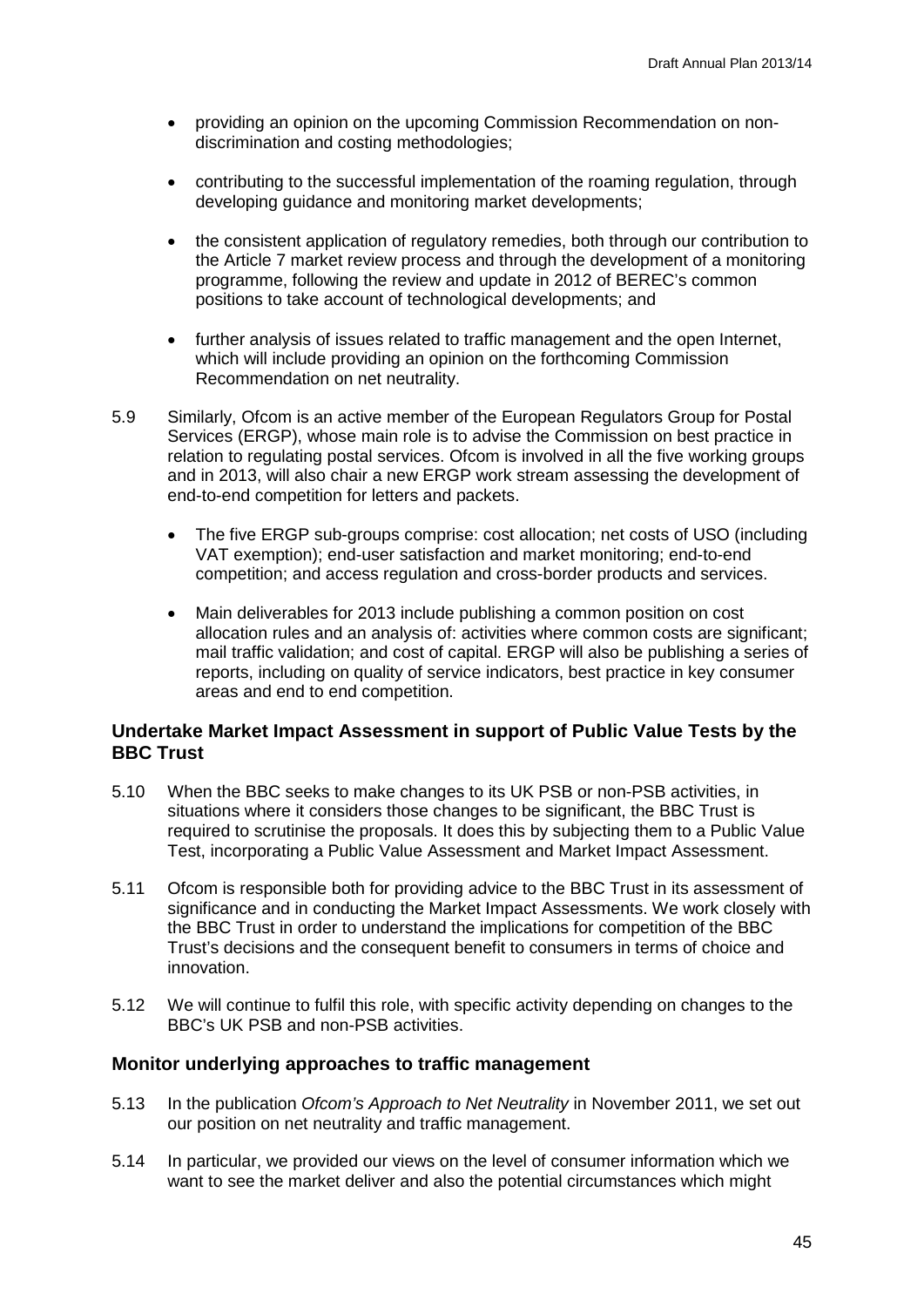warrant the development of a minimum quality of service. As set out in our priorities, we are committed to undertaking further research on consumer information. In doing this, we are aware of the balance between consumer benefits from getting the right type of information in a form that is targeted and clear and of the risks of overloading consumers with too much information resulting in consumer confusion. We will also undertake research on the provision of 'best-efforts'[14](#page-48-0) internet access.

- 5.15 To support our wider work on traffic management, we will continue to monitor actual traffic management approaches as part of our infrastructure reporting duty. We updated our position in the Infrastructure Report statement published in November 2012. In this document we considered whether the use of traffic management practices are consistent with the principles we set out in our Net Neutrality statement. Our view of the current position is that:
	- There are currently no substantive concerns in relation to the traffic management practices used by fixed ISPs.
	- Some mobile operators are blocking some services, such as Skype's VoIP service. This is a concern, but our current view is that competition between operators should be an effective means of addressing the problem, as long as consumers are made aware of these practices. We have not identified any traffic management practices which are in use by mobile operators and which are not publicly reported.
- 5.16 Our next infrastructure report update will be published at the end of 2013.

# **Strategic Purpose 2: Secure optimal use of spectrum**



## **Develop a forward-looking spectrum work programme**

- 5.17 We are close to completing many of the major tasks set out in the Spectrum Framework Review: Implementation Plan, including the 4G auction and liberalisation of mobile spectrum. As such, we believe that the time is now right to refresh our spectrum management strategy and plan a new forward-looking work programme to help us implement this refreshed strategy.
- 5.18 The strategy will look at:
	- our overall strategic approach to spectrum management:
	- the future market, technology and regulatory changes that might affect spectrum use over the next five to ten years;

<span id="page-48-0"></span><sup>&</sup>lt;sup>14</sup> Best efforts describes internet services that are not hindered or blocked but may be managed during times of congestion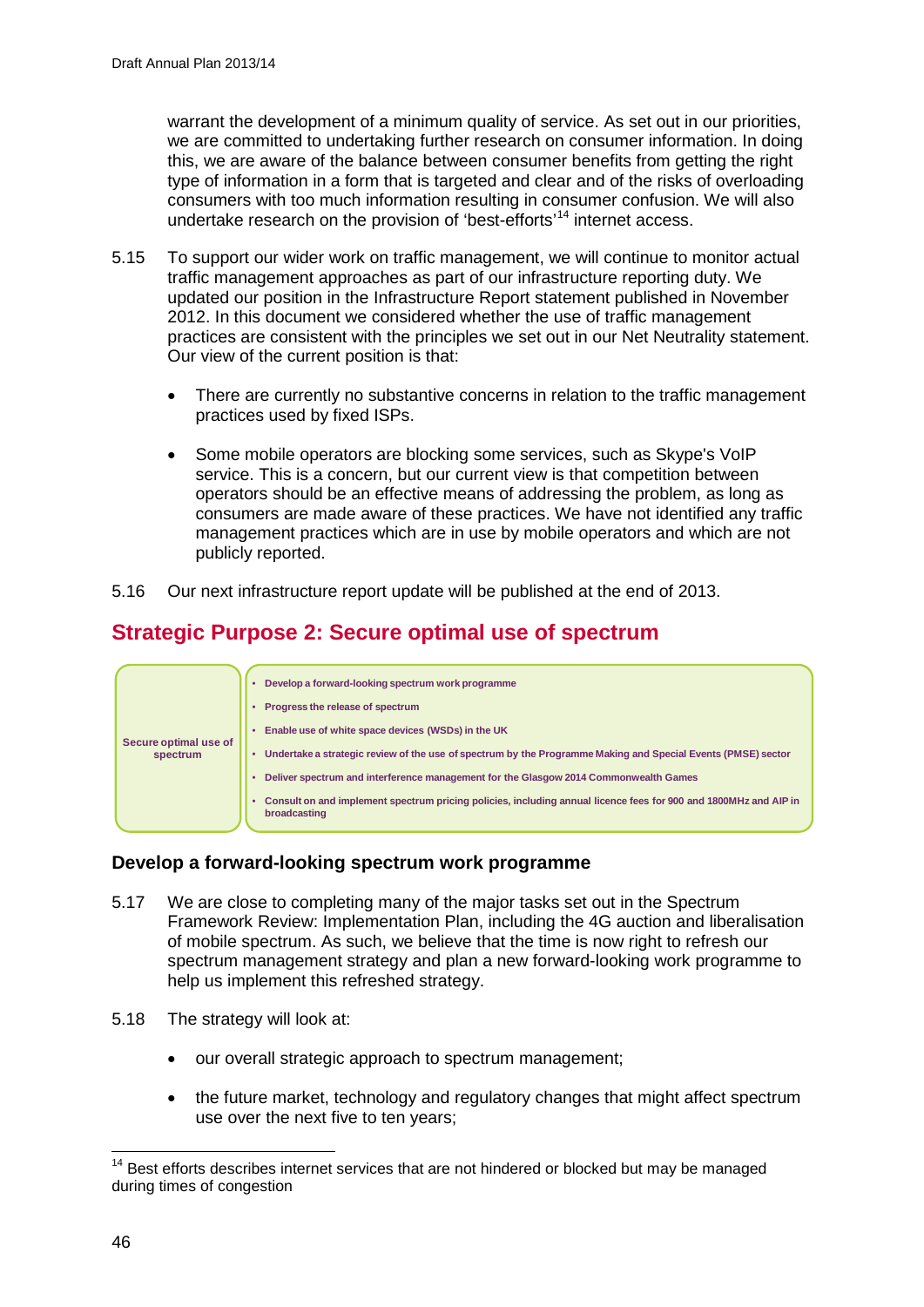- the specific future challenges we, as the regulator, might face; and
- the priority activities we may need to undertake to meet these challenges.
- 5.19 The *Spectrum Framework Review* (SFR) of 2005 placed a central emphasis on the role of market mechanisms in driving change in spectrum use. While we retain a preference for changes in spectrum use to be driven by the market, where possible, we have a richer understanding of the circumstances in which regulatory action plays a significant, value-enhancing role in this process, based on seven years' experience of doing this since the SFR was published. The lessons we have learned since 2005 will be built into our strategic approach to spectrum management.
- 5.20 Following on from this refreshed strategy we expect to identify the need for specific spectrum management strategies for some key sectors. In particular, we expect to identify the need for a mobile data strategy to guide the correct mix of spectrum in future.
- 5.21 As part of this mobile data strategy and in addition to our work to prepare for the possible change of use for mobile of the 700 MHz band, we will review the implications for other spectrum bands of continued growth in mobile data demand.
- 5.22 Our objective will be to set out a longer-term road map for the provision of spectrum for mobile data to meet the growing demand for wireless services by consumers. We will specifically consider the role of**:**
	- licensed spectrum for the core mobile networks as well as the associated spectrum requirements and applications to support mobile backhaul and meshed networks; and
	- licence-exempt use.
- 5.23 In addition to this work and following on from our *Spectrum Review*[15,](#page-49-0) we will prioritise the review of the current self-coordinated light licensing approach for the 71- 76 GHz and 81-86 GHz bands as part of our strategy to support mobile data.
- 5.24 The immediate urgency to address this arises from the expectation that 4G networks will be deployed in new spectrum at 800 MHz and 2.6 GHz over the coming year and a strong indication from stakeholders that the 71-76 GHz and 81-86 GHz bands have a key role to play in the provision of the backhaul component for these networks.
- 5.25 Although the current approach enables the use of this spectrum for point-to-point links including mobile backhaul, there is a perception among some stakeholders that the self-coordinated approach at 71-76 GHz and 81-86 GHz does not offer the certainty that is required for the applications used to support 4G networks.
- 5.26 The key focus of our work will be to explore and decide on the best approach to provide stakeholders with the higher level of confidence that they are seeking to enable them to invest in mobile backhaul solutions for the 71-76 GHz and 81-86 GHz bands. In reviewing this spectrum, considerations that are likely to be important include the recognition of the range of uses that exist for this spectrum, including those for which the self-coordinated approach already meets the needs.

<span id="page-49-0"></span><sup>&</sup>lt;sup>15</sup> Our Spectrum Review considered the management of the spectrum currently used by fixed point to point links in the UK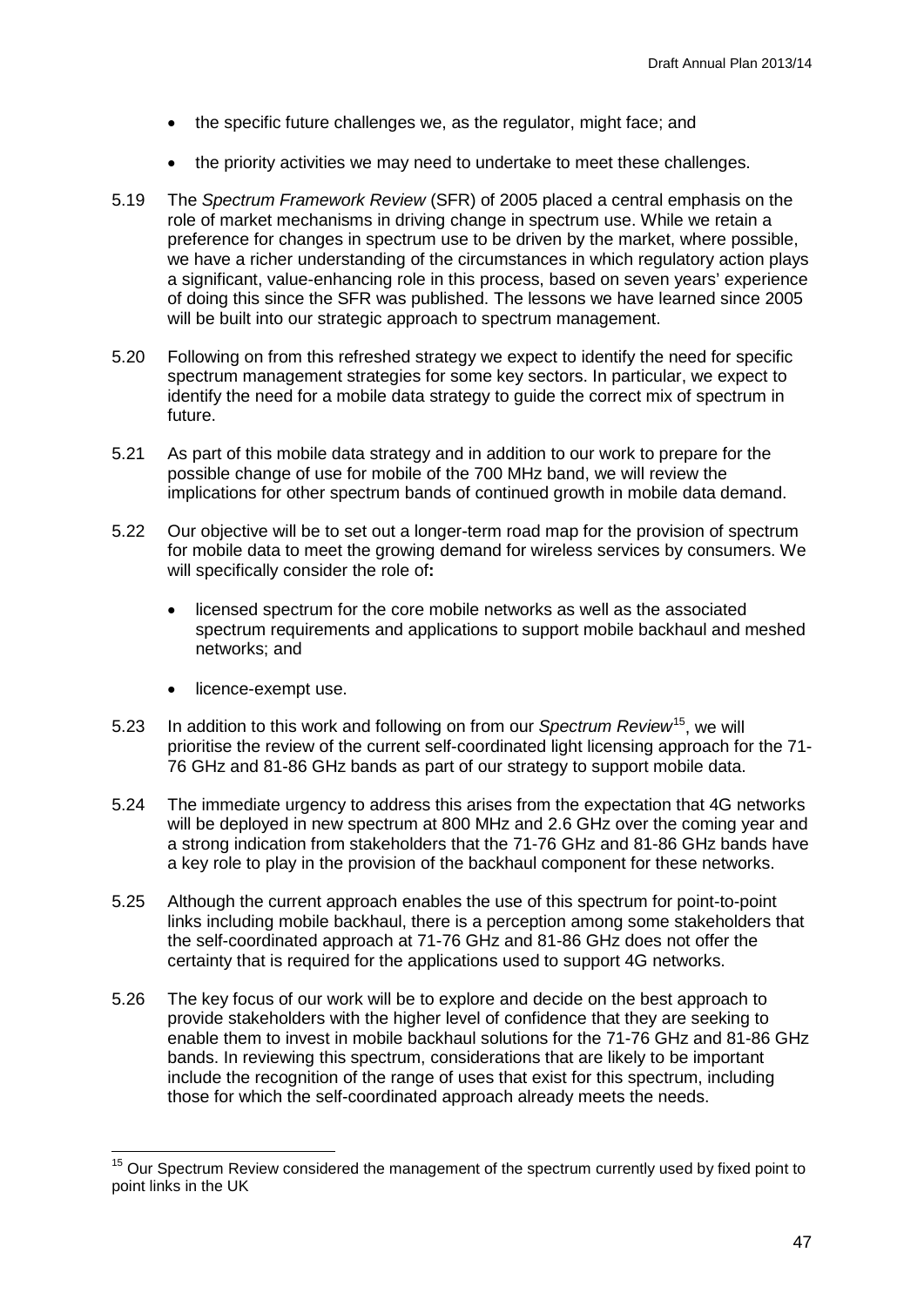## **Progress the release of spectrum**

#### 600 MHz spectrum

- 5.27 In the light of the conclusions of our UHF strategy work we will prioritise the release of the 600 MHz band for interim use by additional DTT multiplexes, PMSE services and applications based on white space device technology. To enable this we will progress the award of one or more DTT multiplexes (using DVB-T2 and MPEG-4 standards) in the 600 MHz band.
- 5.28 Given that this spectrum could be needed to facilitate 700 MHz release as early as 2018, and hence the window for interim use may be relatively limited, we will be looking to award the spectrum as soon as practicable. We also intend to conduct further work on the precise arrangements for the coexistence of PMSE equipment and WSDs in the 600 MHz band.

## 872-876 MHz / 917-921 MHz spectrum

- 5.29 Ofcom last published an update on the 872-876 MHz / 917-921 MHz spectrum in February 2010. In the light of the progress of CEPT work on the use of this band subsequent to our 2010 update, we are now planning to publish a further consultation document in Q4 2012/2013 which will inform the scope and timing of our work on this band in 2013/2014.
- 5.30 In particular, it will include consideration of whether the UK should seek to release this band in line with the CEPT; for example to enable use of low-power, licenceexempt, short-range devices. It will also consider the potential release of 870-872 / 915-917 MHz alongside 872-876 MHz / 917-921 MHz if and when management of this is transferred to Ofcom from government. Consequently we will update the final 2013/2014 Annual Plan to reflect the proposals set out in that document.

## **Enable use of white space devices (WSDs) in the UK**

- 5.31 The term 'white space spectrum' refers to frequencies that are *not* being used by existing licensees at all times or at all locations. A white space device can make use of these frequencies provided that the risk of harmful interference to the licensed users of the spectrum can be appropriately managed.
- 5.32 Location-aware wireless devices, assisted by databases which provide information on white space availability taking into account existing licensed use, offer the promise of opportunistic access to under-utilised frequency bands around the UK for innovative and useful services. We believe that such database-assisted operation can also be a key enabling technology for the efficient and dynamic sharing of spectrum in a variety of frequency bands.
- 5.33 We have been investigating the prospects for access to white spaces in the UHF TV band<sup>[16](#page-50-0)</sup> (also known as TV white spaces) since 2007. Our latest step towards enabling the use of TV white spaces was our consultation on white space devices requirements in November 2012[17](#page-50-1).
- 5.34 Our work in the area of TV white spaces will continue in the following areas:

<sup>&</sup>lt;sup>16</sup> The UHF TV band extends from 470 MHz to 790 MHz

<span id="page-50-1"></span><span id="page-50-0"></span><sup>17</sup> <http://stakeholders.ofcom.org.uk/consultations/whitespaces/>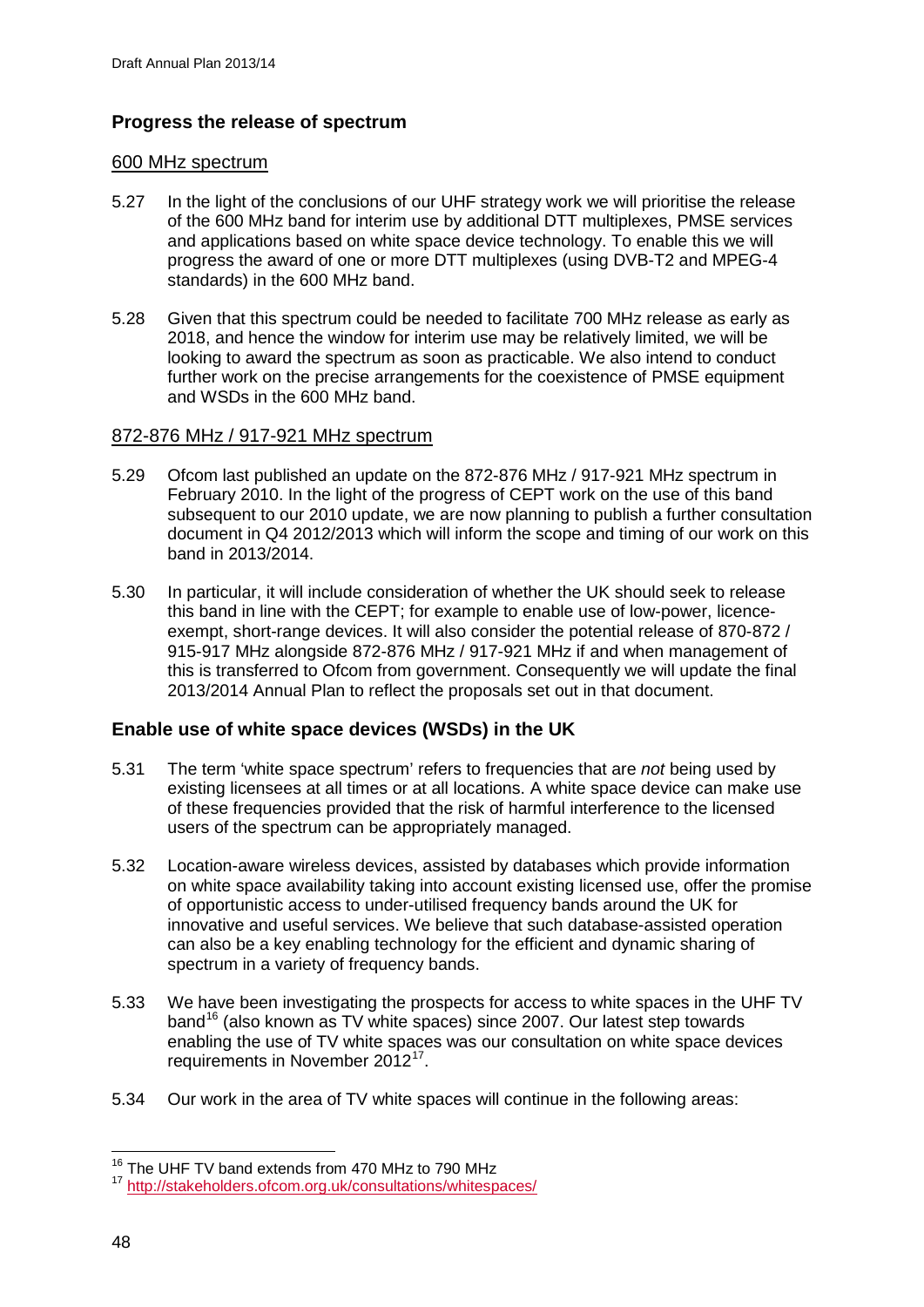- **Device requirements and licence exemption** following this consultation and the review of the responses, we expect to notify the European Commission of our draft regulations and device specifications. After this, and in the absence of comments from the European Commission or any member state, we will be in a position to make the licence exemption regulations. We intend to do this once the first databases have successfully undergone Ofcom's qualification process.
- **Co-existence with incumbent services**  we have engaged with stakeholders to discuss the technical parameters for co-existence between WSDs and incumbent users. We intend to publish a consultation document to summarise our proposals regarding the co-existence of WSDs with incumbent services that operate in (and immediately adjacent to) the UHF TV band. We will also include in that consultation the proposed role of Ofcom in quantifying the TV white spaces availability across the UK subject to the defined co-existence criteria.
- **White spaces database (WSDB) requirements and specification** at this stage we are still developing the details of the WSDB requirements and translating these requirements into a draft database contract for WSDBs and Ofcom. Once the work has progressed sufficiently, we will publish the WSDB requirements and a draft contract and will discuss these with stakeholders through a series of workshops. We are also considering holding an end to end trial to test the interoperability of Ofcom systems, WSDBs and devices. This trial will help us fine tune the details of the contract.
- **Enhanced mode** our work on TV white spaces so far has been to enable the *baseline* framework for the operation of WSDs. This *baseline* framework involves the automatic reporting of device parameters from WSDs to WSDBs. However, our discussions with stakeholders have indicated that fixed WSDs may benefit from *enhanced* TVWS availability, if specific parameters pertaining to these devices are reported by the user of the device and accounted for by the WSDBs. We aim to return to the *enhanced mode* once the details of the *baseline mode* have been finalised.
- 5.35 Based on our current observations on industry and standardisation activity, we currently estimate that white space devices could be in a position to be deployed from 2014.

## **Undertake a strategic review of the future use of spectrum by the Programme Making and Special Events (PMSE) sector**

5.36 We plan to initiate a review of spectrum requirements and availability for the PMSE sector. This recognises the continued increase in licensed PMSE-use, alongside the impact of reductions in the amount of access to spectrum available to the sector. We will also consider the approach to PMSE spectrum management, noting that proposals for PMSE band management were put on hold in 2010 in the light of our need to commit attention and resources to preparations for the Olympic Games.

## **Deliver spectrum and interference management for the Glasgow 2014 Commonwealth Games**

5.37 Glasgow 2014 will take place between 23 July and 3 August 2014. It will be staged at a number of locations around Scotland but will be primarily concentrated in and around Glasgow. Ofcom is responsible for organising a full spectrum plan for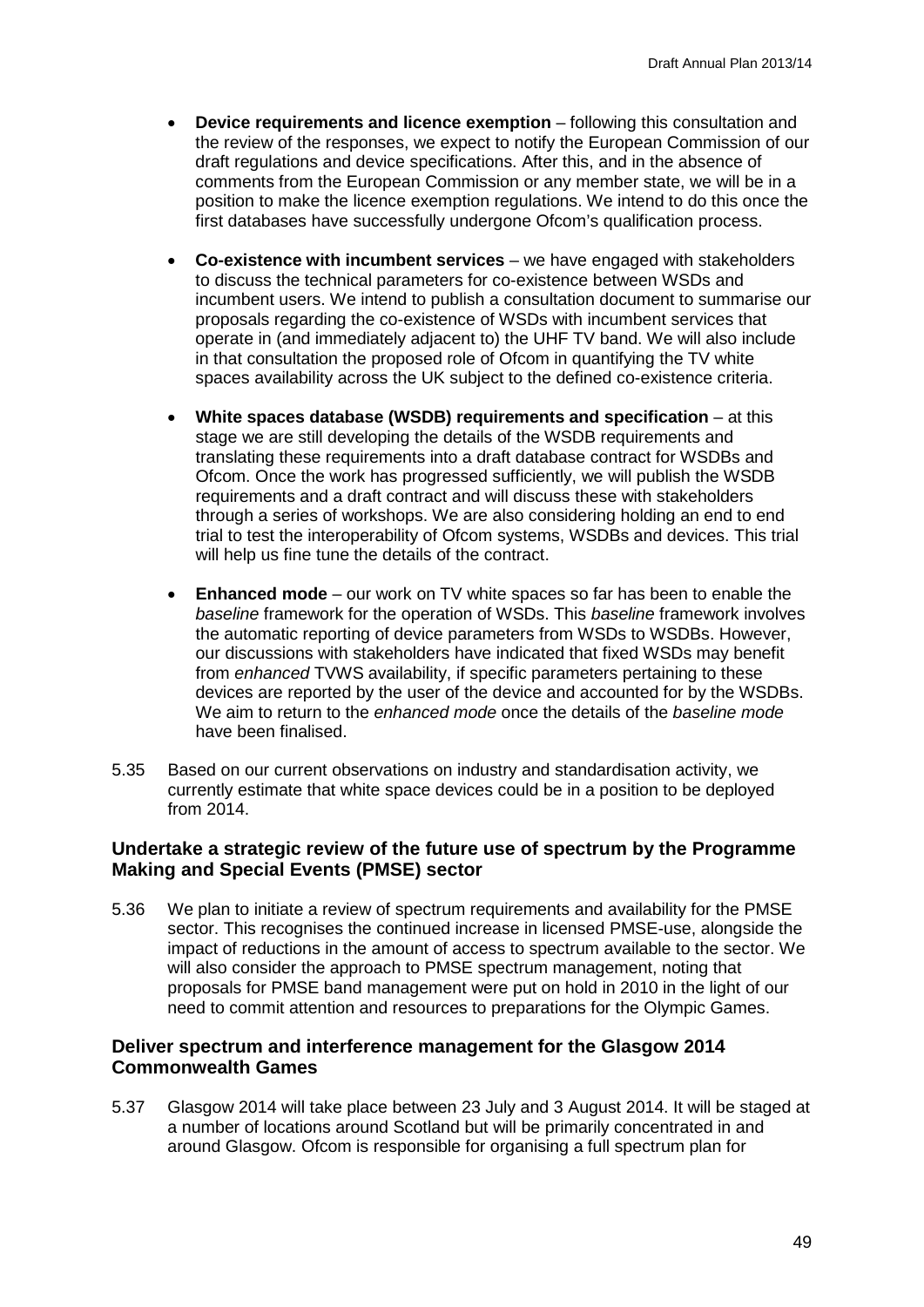Glasgow 2014, for arranging all the licences in good time in support of the plan and for ensuring that key wireless services are free from harmful interference.

- 5.38 These responsibilities flow from two guarantees given by the UK Government, underwritten financially by the Scottish Government, to the Commonwealth Games Federation in support of Glasgow's bid for the Commonwealth Games. These guarantee the allocation of spectrum required for the organisation of Glasgow 2014 and the waiving of fees otherwise payable for that spectrum by certain users.
- 5.39 In July 2012 Ofcom published a consultation on radio spectrum planning that sets out our proposals for making spectrum available for wireless communications at the Commonwealth Games. As with the London 2012 Olympic and Paralympic Games, our contribution to the success of the event will be ensuring that spectrum is used effectively, with the least disruption to users.
- 5.40 In 2013/14 we will consult on a draft spectrum plan and how we propose to secure the spectrum needed for the successful delivery of the Games.

## **Consult on and implement spectrum pricing policies, including annual licence fees for 900 and 1800MHz and AIP in broadcasting**

## Amend the annual licence fees (ALF) for the 900 MHz and 1800 MHz spectrum

- 5.41 In December 2010 the Government made a Direction to Ofcom, , the express purpose of which was to ensure the release of additional spectrum for use by providers of next generation mobile broadband services.
- 5.42 As part of this Direction we were instructed to revise the annual licence fees payable for 900 MHz and 1800 MHz spectrum to reflect full market value having particular regard to the sums bid for licences in the 800 MHz and 2.6 GHz auction.
- 5.43 In our consultations on the combined award we consulted on the methodology to set these fees. We will consult on revised fees for this spectrum following completion of the combined award. We currently expect to publish that consultation in Q2 2013/14.

#### Administered incentive pricing (AIP) in broadcasting

5.44 We will consult and issue a statement on policy and implementation options for AIP in broadcasting in the first half of 2013/14.

#### Review some spectrum licence fees based on a contribution to costs

5.45 We intend to consult on some changes to spectrum licence fees, which are set by reference to our costs, in Q4 2012/13. We will follow this is 2013/14 with a statement and a revised fees structure.

# **Strategic Purpose 3: Promote opportunities to participate**

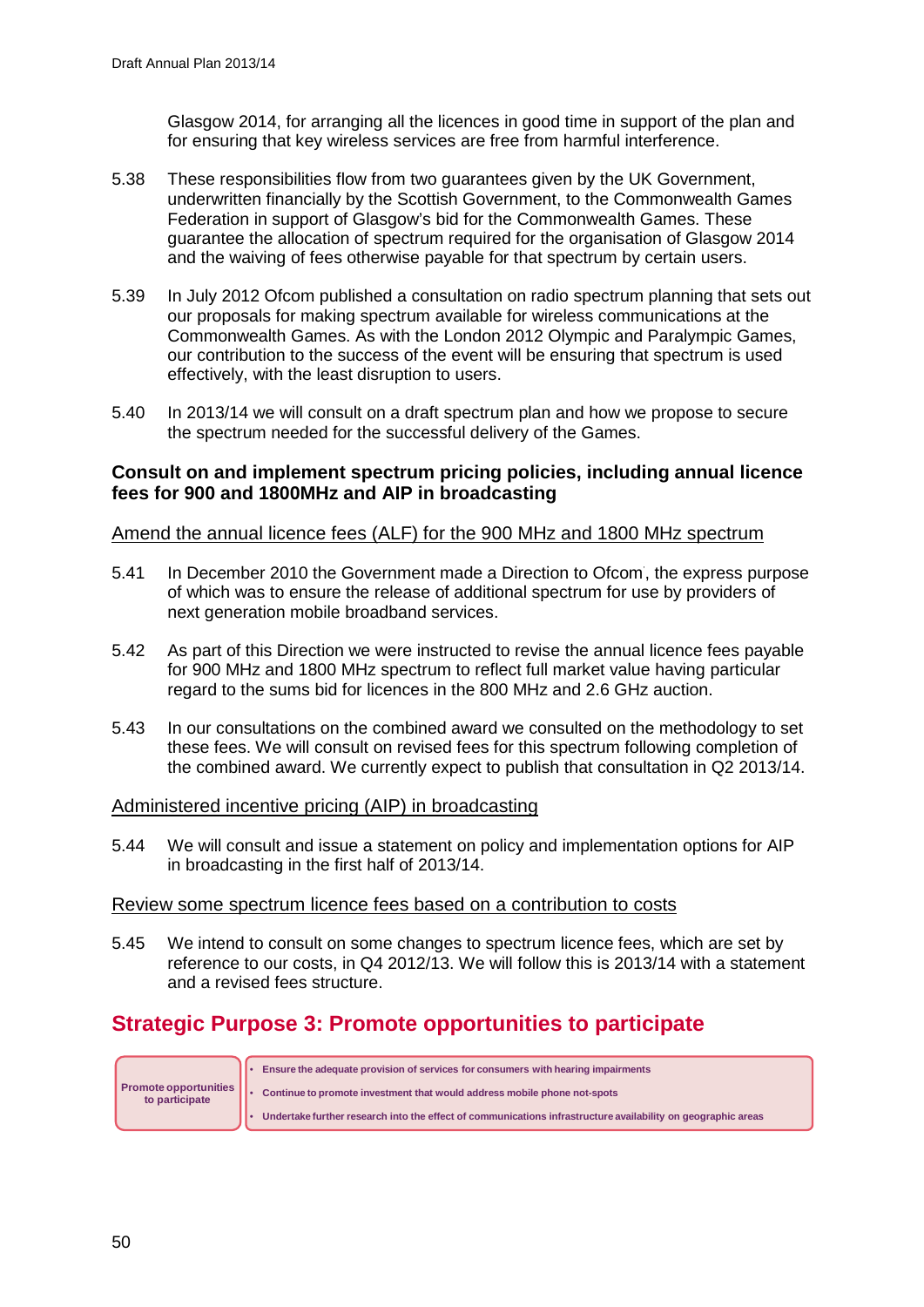## **Ensure the adequate provision of services for consumers with hearing impairments**

- 5.46 The European Universal Service Directive enables National Regulatory Authorities to specify requirements to be met by providers to ensure that disabled end-users have access to electronic communications services equivalent to those enjoyed by the majority of end-users.
- 5.47 Under the Communications Act 2003, Ofcom is required to have regard to the needs of older and disabled people and the Universal Service Order (set by the Government) requires us to secure the provision of one or more text relay services. General Condition 15.3 requires communications providers to provide their customers with access to a relay service approved by Ofcom. Currently, the only relay service approved by Ofcom is the text relay service provided by BT.
- 5.48 Relay services enable people with hearing and/or speech impairments to communicate with others through telephone or textphone equipment. Under the current system, a relay assistant acts as an intermediary to convert speech to text and vice versa for the two parties.
- 5.49 We have carried out a review of relay services to consider the regulatory case for introducing new or improved relay services, in the light of changes in user requirements and technological developments since the service was introduced over 30 years ago. In October 2012 we published our statement, following on from our May 2012 and July 2011 consultations to improve communications services for people with hearing and/or speech impairments.
- 5.50 Our decision means that all UK landline and mobile providers must provide their customers with access to a next generation 'text relay' service, approved by Ofcom, by 18 April 2014. The new service will offer significant improvements, including:
	- parallel two-way speech, which makes use of an internet connection to allow users to interject, instead of having to wait until the end of a message. Conversation flows much more quickly and naturally as a result; and
	- a wider range of equipment for accessing the service, including easier use of text relay on the move via mobile phones.
- 5.51 As well as mandating these improvements to text relay, Ofcom will work with industry and disability representatives to explore the impact of speech recognition technology on the accuracy and speeds of current and future relay services.
- 5.52 In addition, we recognise the potential significance of a video relay service for users of British Sign Language, particularly those who struggle with written English. Ofcom is working with government, industry and disability groups to encourage the provision of video relay services by communications providers, organisations and businesses on a voluntary basis. We are also continuing our review of whether other requirements in General Condition 15 secure equivalent access to services in an appropriate way.

## **Continue to promote investment that would address mobile phone not-spots**

5.53 Ofcom has a longstanding programme of work examining mobile coverage in the UK. In addition to our work supporting the Government to deliver the Mobile Infrastructure Project (MIP) which seeks to improve mobile coverage, we have increased coverage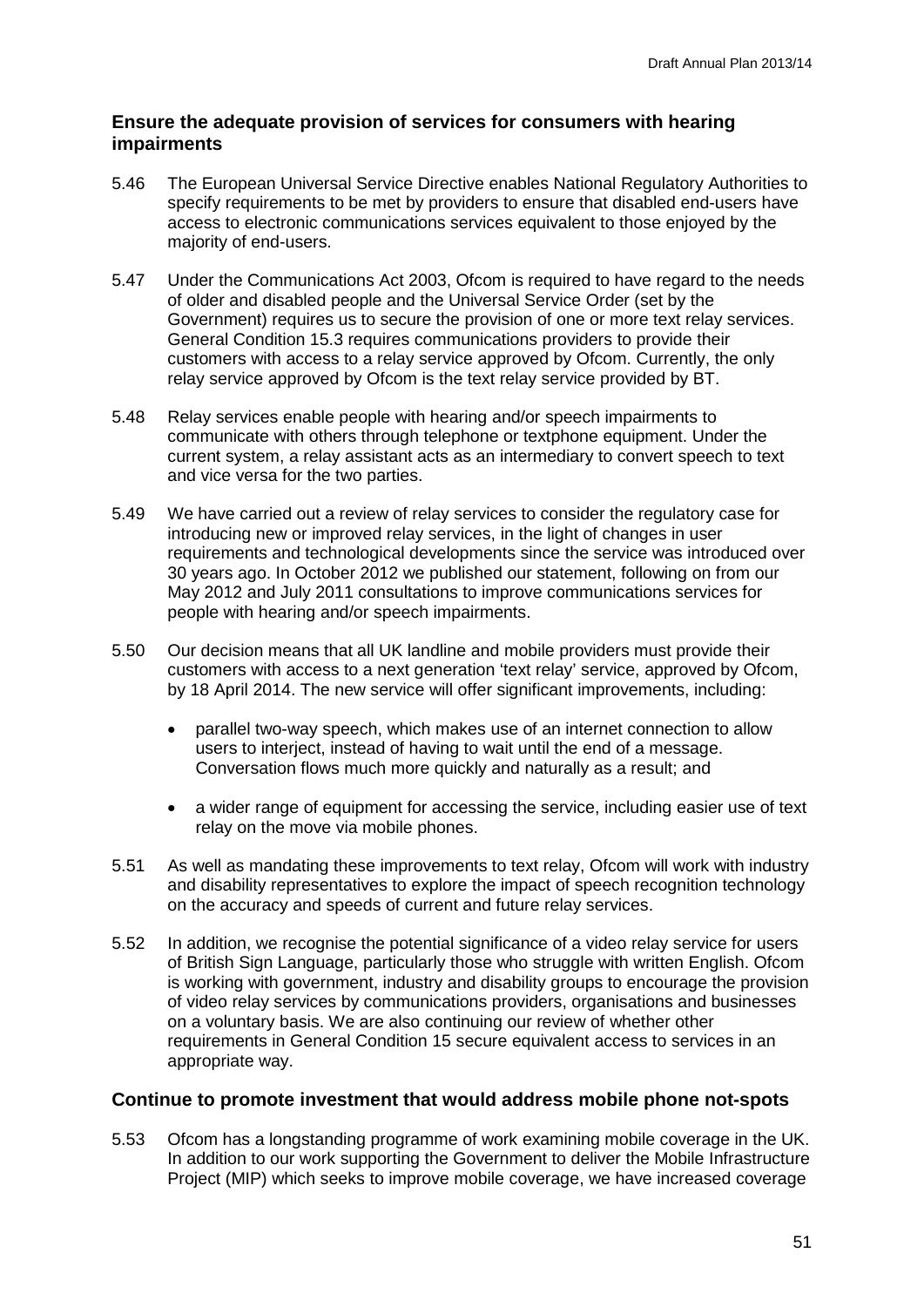obligations on 3G operators and will require one of the 800 MHz 4G licensees to deliver at least 98% indoor coverage across the UK (at least 95% in each nation) by the end of 2017.

- 5.54 We also closely monitor market developments such as commitments to improve coverage. These have the potential to materially reduce the extent of mobile notspots. We will provide an update on our wider work programme in the Consumer Experience Report 2012.
- 5.55 However, these developments are still evolving and it is too early to determine how effective they will be. Our ongoing work is therefore focused on understanding their effect on consumers. For example, we are currently carrying out further research into consumer and small business perceptions of mobile reception and will continue to do so, on an ongoing basis.
- 5.56 We have not ruled out further action in the future if a significant problem remains, but consider that we should do so only once we better understand the impact of all the current developments.

## **Undertake further research into the effect of communications infrastructure availability on geographic areas**

- 5.57 In 2013/14 we will undertake further research into the effect of communications infrastructure availability on geographic areas. This research will be used together with the conclusions of our work in 2012/13 on the availability of communications services in the nations (Economic Geography). This existing research focused on rural and lower-density geographies; our follow-up work will complement this by focusing on higher-density areas, including cities and towns.
- 5.58 Research in this area will help Ofcom to better understand the communications needs of geographic areas. It will assist us in understanding the changing face of UK geographies: both their increasing social diversity and the changing demands now placed on the communications infrastructure for service delivery. This will assist us in developing and implementing future policies.

## **Strategic Purpose 4: Protect consumers from harm**

• **Play an active role in UKCCIS and contribute to European debates in relation to the protection of minors** • **Support industry and Government initiatives to improve levels of user trust in internet services Protect consumers from harm**

## **Play an active role in UKCCIS and contribute to European debates in relation to the protection of minors**

5.59 We will continue to play an active role in supporting the Government's UK Council for Child Internet Safety (UKCCIS). We are able to inform the work of UKCCIS through our market research into awareness and use of online media, particularly through our media literacy reports. In addition, we will support government and industry in their efforts to secure an effective self-regulatory regime in relation to child safety online. Finally, we will continue to contribute to European debates on the protection of minors, as appropriate.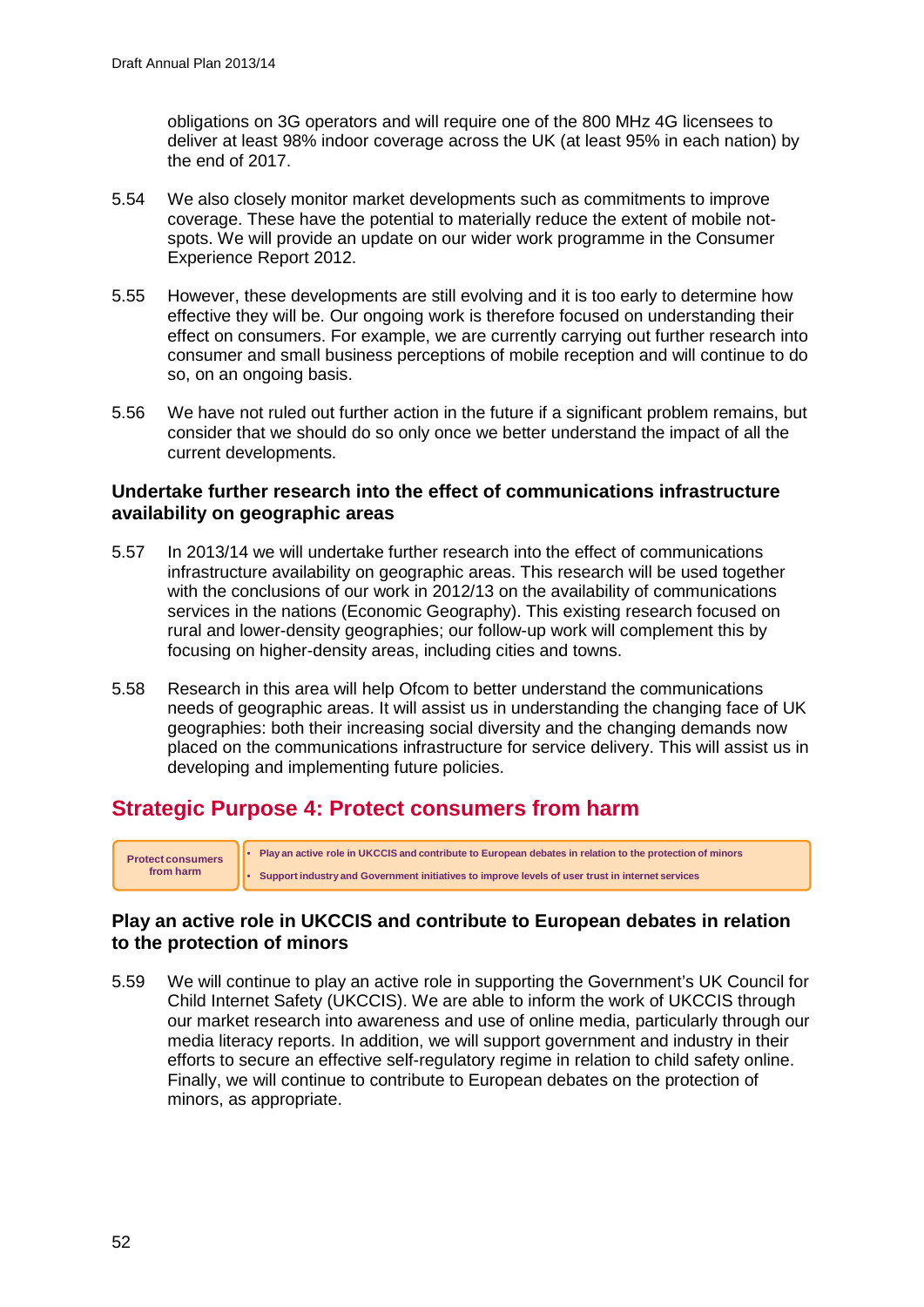## **Support industry and Government initiatives to improve levels of user trust in internet services**

- 5.60 Ofcom has traditionally supported industry measures to improve user trust when engaging with the internet, intervening directly where it has been apparent that there were significant barriers to industry-led solutions. Examples include our work on broadband speeds and our support for the Internet Advertising Bureau's range of activities to improve consumer understanding where its data is being used to support online targeted advertising.
- 5.61 The continued growth in online content and advertising markets depends in part on the maintenance of a trusted and secure environment for consumer data. We will monitor the development of online data markets and their role in supporting content investment. In doing this, we will consider the interests of consumers and core regulated stakeholders in the transparent and fair development of such markets.
- 5.62 Ofcom will continue to work closely with partner regulators, such as the Information Commissioner's Office and PhonePay Plus, to ensure that users continue to enjoy the benefits that the internet can provide.
- 5.63 In particular, we will continue to be active in securing the right balance between funding new services from the exploitation of user information and ensuring effective levels of user protection.
- 5.64 We will also work closely with stakeholders to better understand the potential opportunities presented by DNS Security Extensions for improving levels of security for users engaged in e-commerce. In this regard we will look to work closely with Nominet and provide support for initiatives to roll out the service more widely. Similarly, we will continue to support industry initiatives to tackle malware and other risks to user confidence in this area.

## **Strategic Purpose 5: Maintain audience confidence in broadcast content**

**Maintain audience confidence in broadcast content** • **License television and radio services in the UK including a further round of community radio licensing and a continued focus on effective enforcement**

• **License new local TV services**

## **License television and radio services in the UK, including a further round of community radio licensing and a continued focus on effective enforcement**

- 5.65 Ofcom will continue to license television and radio services which come under UK jurisdiction, in order to provide consumers with a wide range of broadcast services. In 2013/14 this will include the ongoing third round of community radio licensing; we will assess applications from Northern Ireland (having already completed the process for Wales and Scotland in 2012/13), the north-east of England, the north-west of England, Yorkshire, the Midlands and east and south-east England. Licences are granted for five years and services are required to deliver social gain to their chosen communities.
- 5.66 As of the end of November 2012, there were over 200 community radio stations on air, delivering community benefits to around 12.5 million people throughout the UK. Ofcom intends throughout 2013/14 to continue licensing community radio services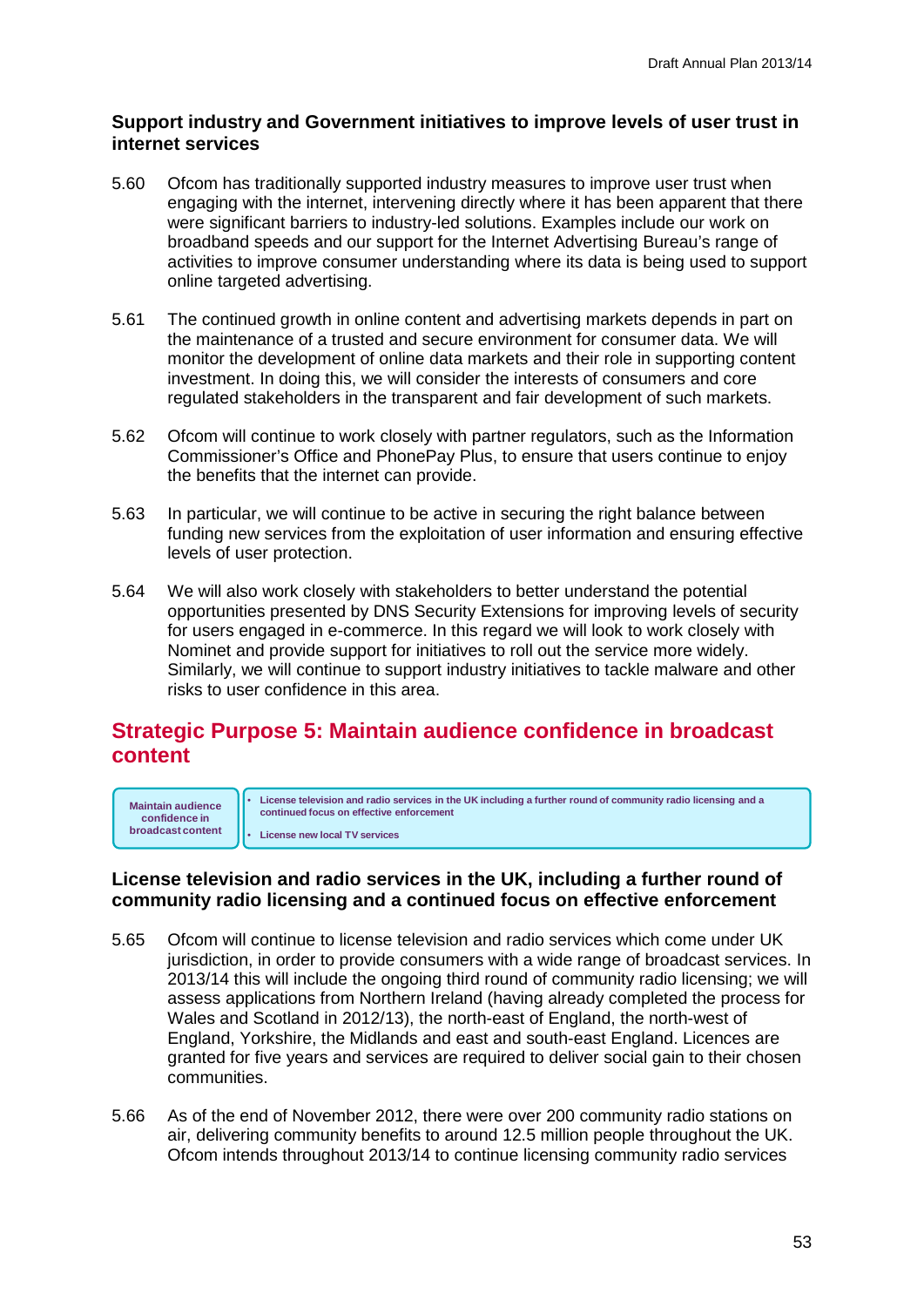where there is a suitable frequency available and where applications meet the requirements set out in legislation.

5.67 We will also continue to implement a robust and vigorous approach to compliance issues, prioritising cases where the risk of harm to audiences and citizens is higher.

## **License new local TV services**

- 5.68 Following new powers and duties to license and regulate local television given to Ofcom in 2012, we have begun awarding the first new (L-DTPS) local television licences.
- 5.69 We anticipate concluding the first phase of local TV licensing by the end of 2012/13 this comprises 21 local service licences plus a single multiplex licence for a transmission network. In 2013/14 we will grant these licences and work with the licensees to get their services on air. We will also consider advertising further local service licences.

# **Strategic Purpose 6: Contribute to and implement public policy defined by Parliament**



## **Contribute to the Government's Communications Review**

- 5.70 The Secretary of State for Culture, Olympics, Media and Sport published an open letter in May 2011 asking a broad range of questions about the communications sector. Responses to this, and other work undertaken since then, resulted in a series of seminars in lieu of the publication of a green paper. The output of these seminars will form a large part of any input into a white paper.
- 5.71 While the expected date of such a white paper remains uncertain, we will continue to respond as appropriate to the Government's requests for advice during 2013/14 as it develops policy in this area. We will contribute to the debate, drawing on our experience of regulating the communications sector while seeking to further the interests of citizens and consumers.

## **Support the Government's digital radio programme**

5.72 Ofcom will also continue to support the Government's Digital Radio Action Plan, working with government, broadcasters, Digital Radio UK and Arqiva. As set out in the plan, we will continue to lead the coverage and spectrum planning work during 2013/14, including considering future uses for the MW spectrum and any vacated FM spectrum.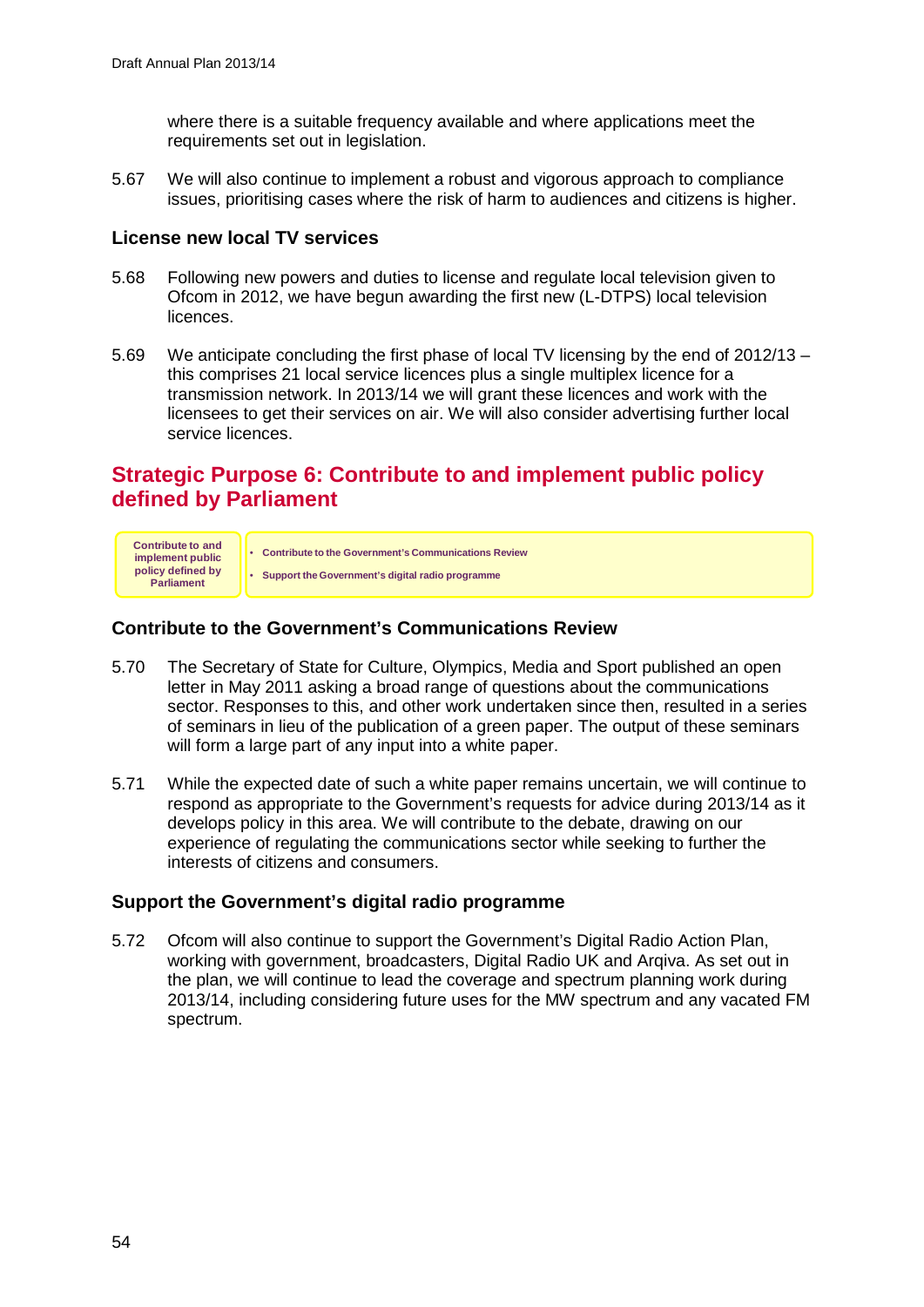## **Section 6**

# Programmatic work and services to stakeholders

## **Ofcom delivers a number of essential services for consumers and other stakeholders**

6.1 We have a wide range of responsibilities which we fulfil by undertaking projects in specific areas. Our programmatic work is important in delivering our priorities, other work areas and services to citizens, consumers and stakeholders.

#### **Figure 6: Ofcom's ongoing programmatic work**



## **Engaging with the nations**

- 6.2 Our duties reflect our responsibilities towards citizens and consumers across the whole of the UK. In particular, we must have regard to the interests of persons in the different parts of the UK, of the different ethnic communities within the UK and of people living in rural and urban areas.
- 6.3 We will continue to promote the interests of the four nations of the UK in a number of ways during 2013/14: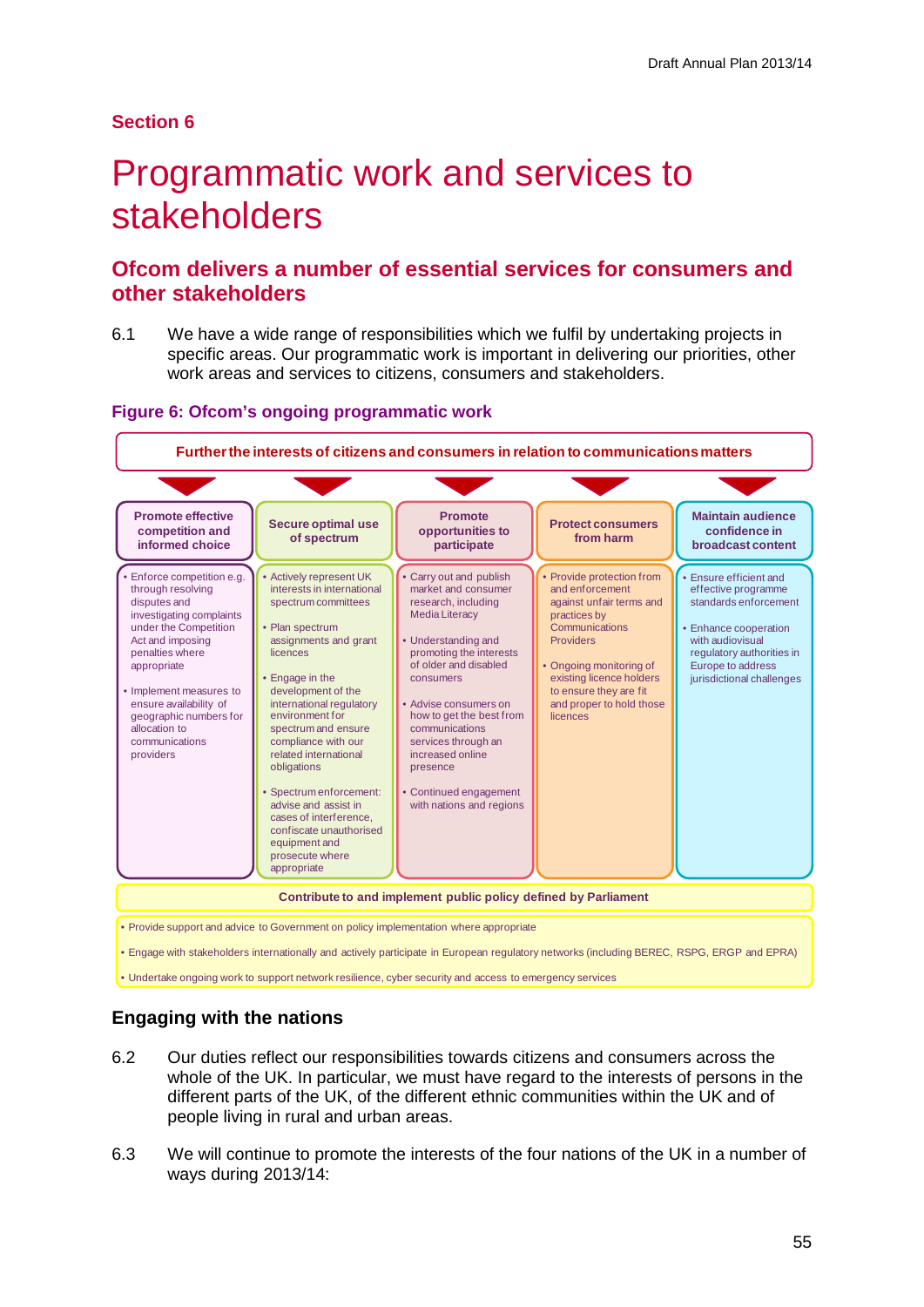- through our work in the priority areas set out in Section 4, specifically:
	- o finalising arrangements to facilitate the newly-auctioned spectrum at 800 MHz and 2.6 GHz to be used to roll out 4G networks;
	- o securing the provision of the universal postal service; and
	- o working in collaboration with government and industry to promote widespread superfast broadband.
- through our work in the other areas in Section 5, specifically:
	- o licensing new local TV services and conducting a further round of community radio licensing;
	- o building on our Economic Geography research by undertaking complementary research in higher-density areas, including cities and towns; and
	- $\circ$  through our engagement with devolved institutions and other stakeholders.
- 6.4 In Northern Ireland we will:
	- provide appropriate regulatory advice to the Northern Ireland Executive, the Assembly and local government to help support the provision of mobile, broadband and other communications services across Northern Ireland;
	- assess the provision of Irish Language and Ulster Scots broadcasting services;
	- continue to assess the impact of cross-border communications services on consumers and business users; and
	- run the Telecoms Stakeholders Forum, to allow telecoms providers to address issues of mutual interest.
- 6.5 In Scotland we will:
	- liaise with the Scottish Government and other stakeholders over preparations for the Glasgow 2014 Commonwealth Games;
	- continue to track broadband take-up in Glasgow and the surrounding area;
	- seek to inform ongoing discussions about broadcasting and connectivity issues including the Scottish Government's Scotland's Digital Future Plan; and
	- contribute as appropriate to discussions about the impact on communications regulation of independence or further devolution in Scotland.
- 6.6 In Wales we will:
	- specifically consider the impact of broadcast and print media plurality issues in Wales as appropriate through our existing media plurality duty, through relevant public interest tests or through our upcoming PSB review;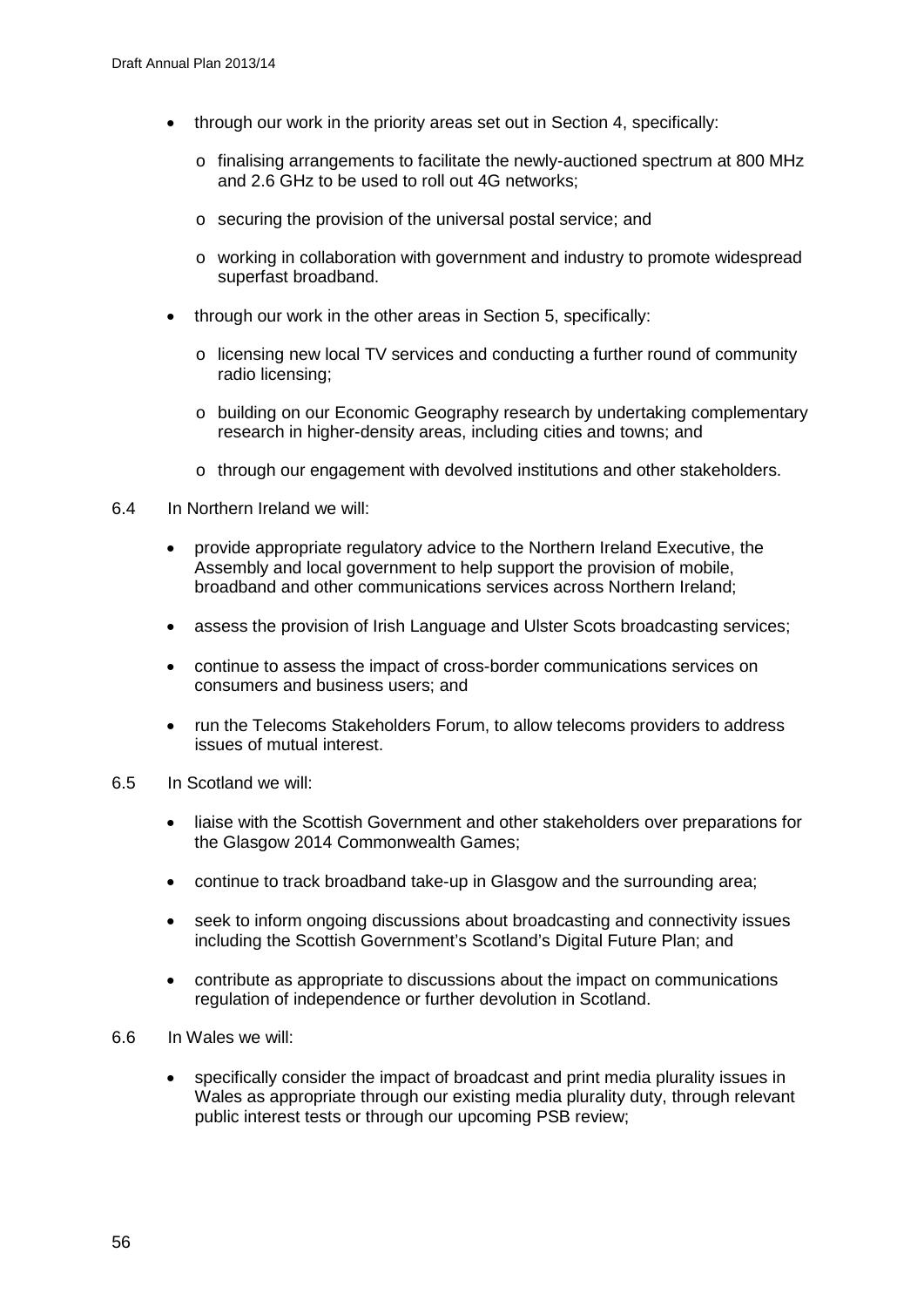- provide appropriate regulatory and technical advice to the Welsh Government in support of its Digital Wales policy commitments, in particular the Broadband Support Scheme and the Next Generation Broadband for Wales Project;
- ensure that the needs of Wales are considered in any work we undertake on DAB radio technology and migration; and
- encourage the evaluation of new innovations and their potential to provide alternative solutions to known NGA and LTE connectivity issues in Wales and to facilitate, where possible, test-beds and trials to be undertaken in Wales.
- 6.7 In addition to the programmatic work shown above, we also provide a number of essential services to stakeholders and consumers to fulfil our duties as the regulator for the communications sector.

#### **Addressing the needs of business consumers**

- 6.8 As with our engagement with the nations, the needs of business consumers are a constant thread in our work. We appreciate that these needs can differ from those of residential consumers and are likely to require a different regulatory approach.
- 6.9 In a rapidly-changing communications market, we want to ensure that services are available to support the needs of businesses, both small and large. We also want to ensure that communications providers have what they need in order to provide services to those businesses.
- 6.10 In June 2012 as part of our review of the Business Connectivity Market we published consultation proposals setting out how we propose to regulate the market for leased lines. Leased lines are used to deliver data connectivity to enterprises and public sector organisations as well as to mobile and fixed broadband providers. We will intend to conclude this review by spring 2013.
- 6.11 Our proposals are designed to promote competition in the provision of leased lines and the services which depend on them (e.g. mobile, broadband connectivity) and will affect the availability, choice, price, quality and value for money of these services throughout the UK.
- 6.12 We will specifically consider the communications needs of small and medium enterprises (SMEs) within the business community as we recognise their importance to the current economic fibre and future growth of the UK and its nations.
- 6.13 During 2013/14 we will remain responsive to the broader needs of business consumers and ensure that providers are able to compete to offer effective services to business end-users.

## **Responding to consumer enquiries and complaints from the public**

- 6.14 Our central operations team deals with enquiries and complaints from consumers about telecommunications services, TV and radio services and use of the radio spectrum. We aim to help consumers resolve their enquiries and complaints by directing them to useful advice and by liaising with service providers.
- 6.15 Additionally, people often complain to us directly about TV and radio programmes. We consider complaints relating to a number of areas such as the protection of under-18s, harm and offence, fairness and privacy and impartiality and accuracy in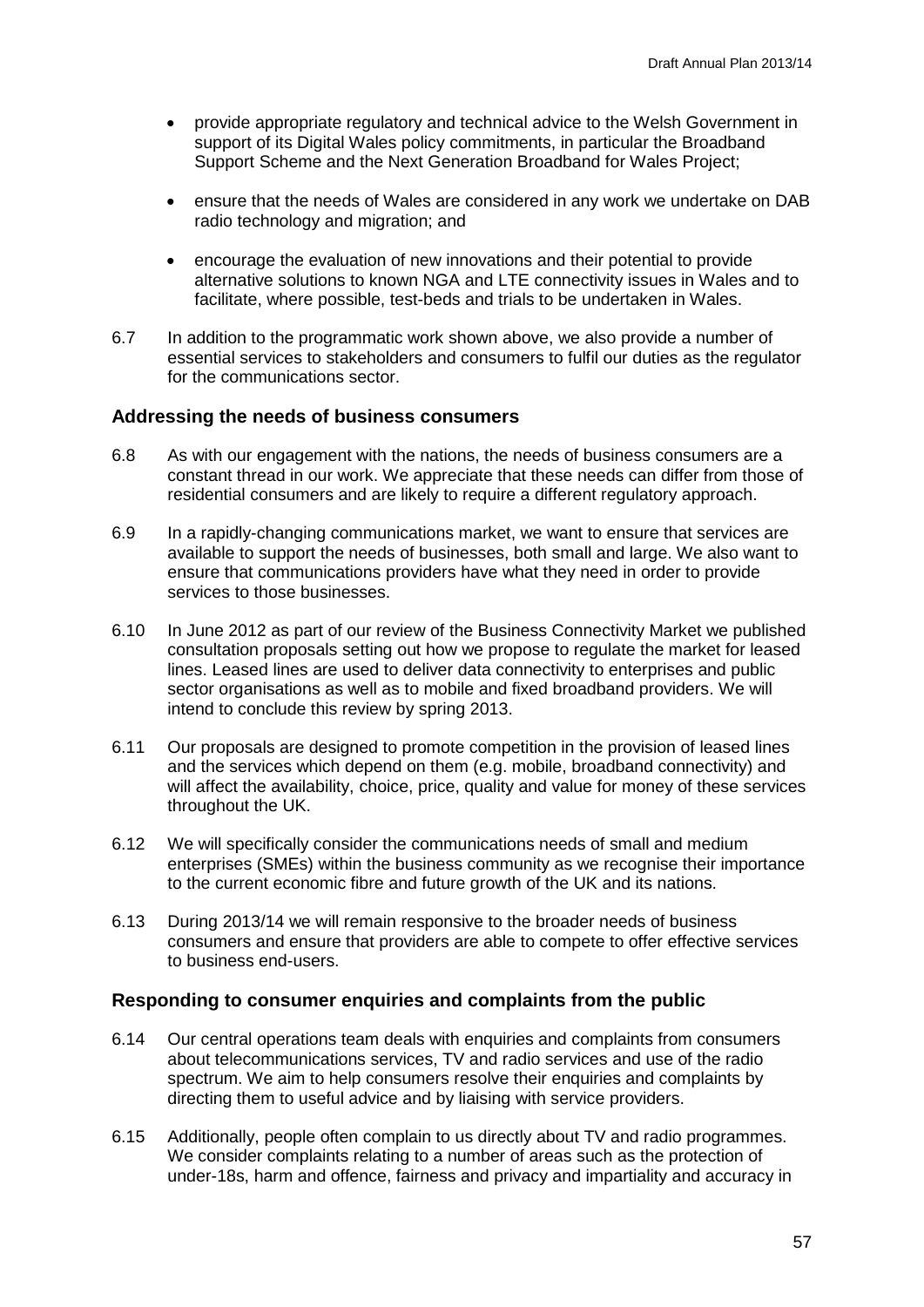news. However, we do not consider issues relating to impartiality and accuracy in BBC programmes as these are the responsibility of the BBC Trust. We also manage complaints about programme sponsorship and alleged commercial influence.

6.16 Ofcom's Consumer Contact Team provides early warning of consumer concerns. New areas of concern arise all the time and increase the number of complaints we receive.

## **Keeping the radio spectrum free from interference**

- 6.17 We monitor the radio spectrum and take appropriate action to prevent harmful spectrum interference. The increasing demand for and use of spectrum leads to a corresponding increase in the risk of interference. Ofcom will continue to take action to prevent interference and to mitigate it when it occurs.
- 6.18 Our Spectrum Engineering and Enforcement Team handles around 5,000 cases per year, taking action to:
	- protect safety-of-life communications, including emergency services and air traffic control;
	- prevent illegal use of the radio spectrum;
	- enable legitimate use of spectrum by, for example, providing advice and assistance to spectrum users; and
	- ensure that non-compliant equipment is not placed in the market.

## **Licensing access to the radio spectrum**

- 6.19 Ofcom controls access to the radio spectrum by issuing, renewing and revoking licences. Where necessary, we make frequency assignments, perform site clearances and coordinate the use of spectrum internationally. In the past year we have issued around 23,000 spectrum licences (excluding renewals) covering satellite, fixed links, private business radio, amateur, maritime and other users.
- 6.20 We will deliver these services in the most efficient and effective way possible, improving our processes and customer service to minimise revocations and address unlicensed use of spectrum.

## **Providing information services**

6.21 We provide information to the public about use of the radio spectrum. This is an important contribution to the efficient coordination of spectrum use. We also facilitate the trading of spectrum licences by stakeholders.

## **Corporate responsibility**

- 6.22 Ofcom is committed not only to being a responsible employer but also to managing its impact on the wider community. Our corporate responsibility objectives are:
	- To treat all colleagues with dignity and respect in an inclusive and fair working environment, promoting equality of opportunity for all.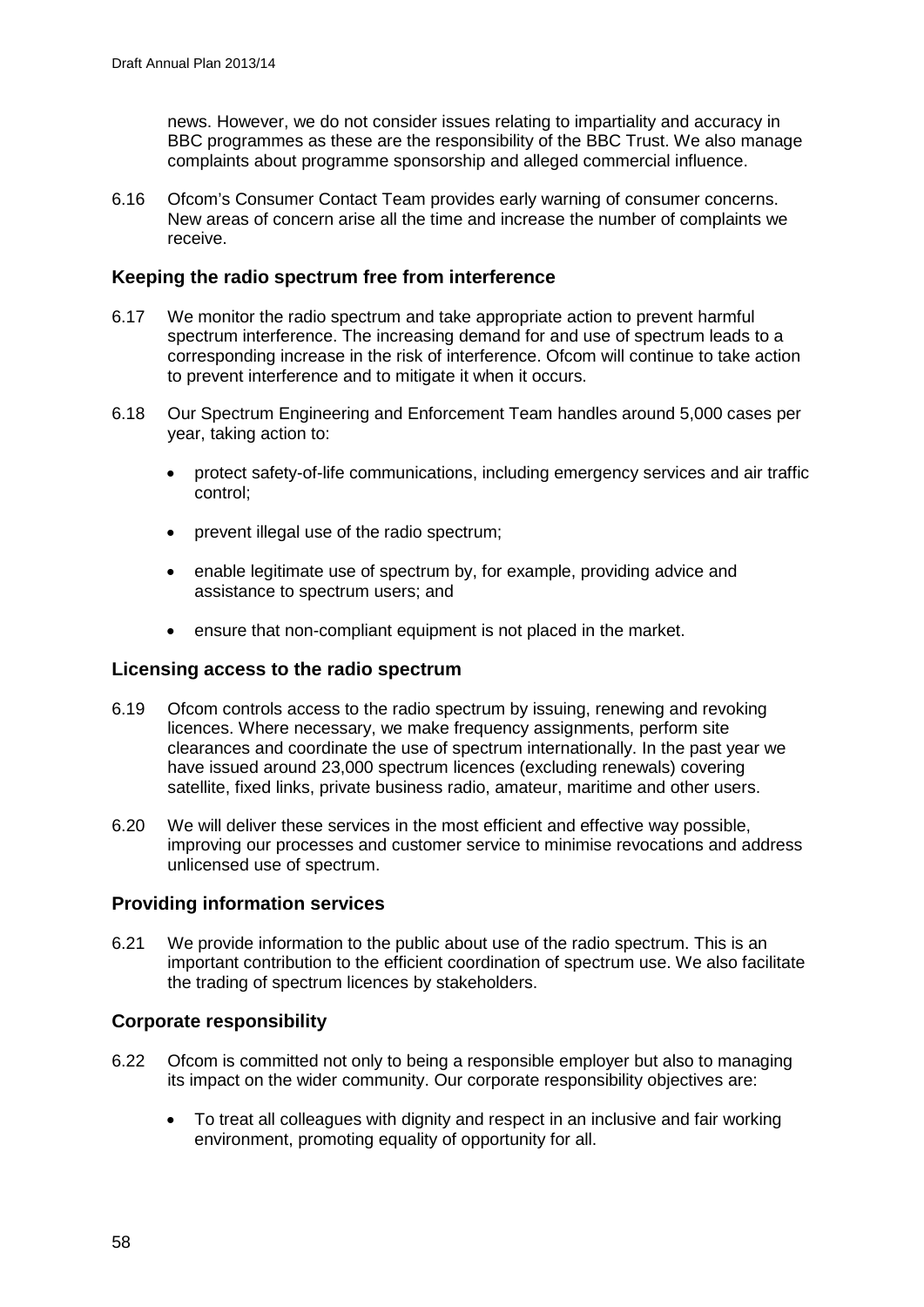- To reduce our carbon footprint, provide value for money and ensure that Ofcom's practices are environmentally sustainable.
- To engage, inspire and develop colleagues while proactively seeking to support our local community.
- 6.23 In 2011 we published our Single Equality Scheme (SES) which brings together and strengthens Ofcom's commitment towards diversity and equality. The SES sets out clearly the work we have done so far and what we hope to achieve in the future. As part of this we set ourselves equality objectives we hope to achieve by October 2014. We report annually on the progress we make against our equality objectives.
- 6.24 In 2012/13 we made great progress to achieving all our equality objectives, set out in our Single Equality Scheme. Key developments include significantly increasing the number of projects which are assessed for disproportionate effects on those with protected characteristics, publishing our first report on the diversity profile of colleagues and carrying out our first equal pay audit, which showed there were no significant pay discrepancies between men and women.
- 6.25 The 2011 SES met the new requirements of the Equality Act 2010 and covers the protected characteristics of age, disability, gender reassignment, pregnancy and maternity, race, religion or belief, sex, marriage and civil partnership and sexual orientation.
- 6.26 Following this, in 2012 we published our first report on the diversity profile of colleagues to fulfil part of our public sector duty under the Equality Act 2010. We have used the findings of this report to inform our diversity and equality work and will provide updated reports annually. Likewise, we carry out benchmarking to ensure that we operate in line with diversity and equality best practice; we were recently named in the list of top ten public sector employers by Business in the Community with regards to race and gender.
- 6.27 We continue to support a local primary school, where Ofcom colleagues run a popular reading scheme. We also recently started team volunteering, which has been an effective way to improve team development.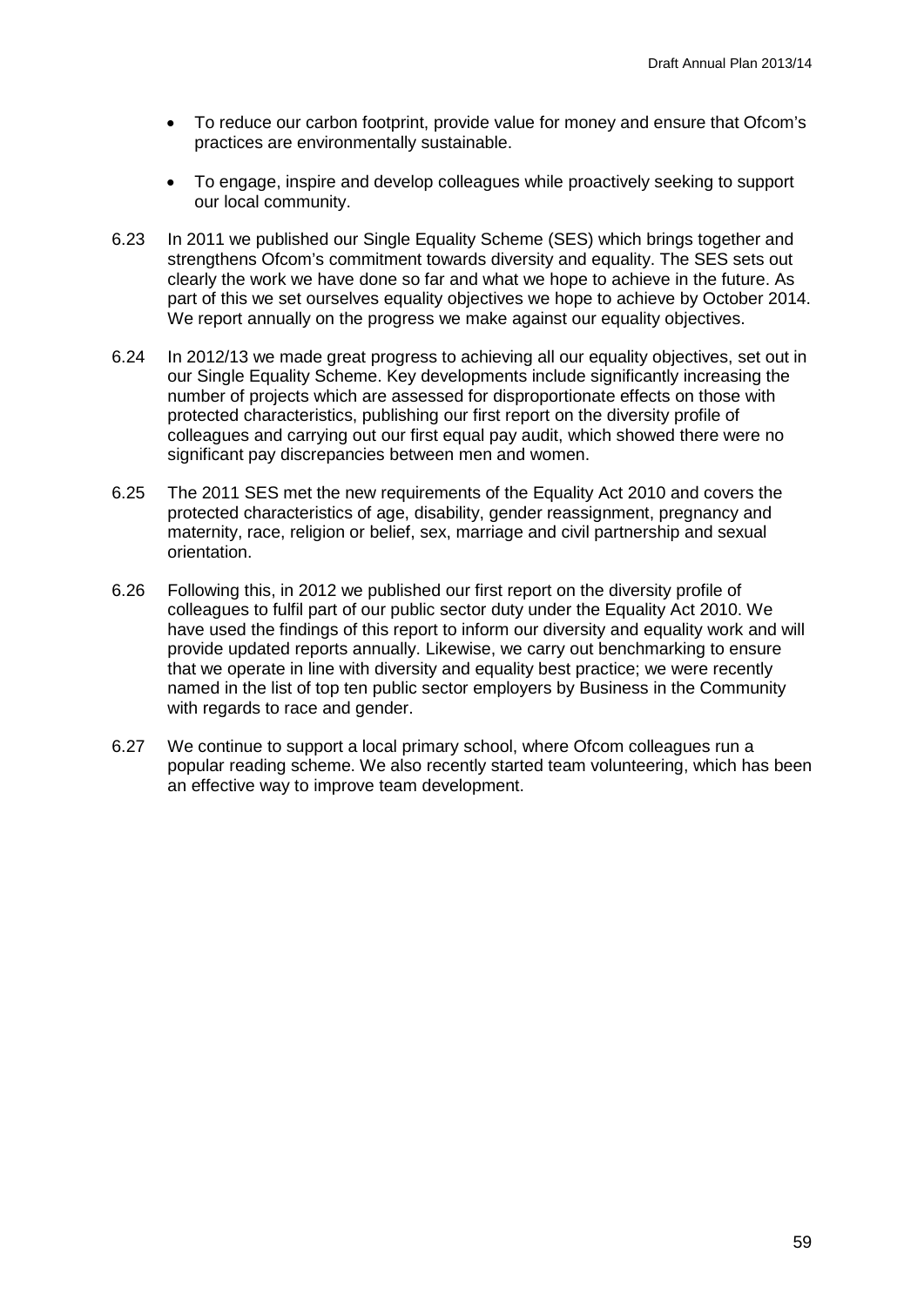# **Section 7**

# Potential longer-term priorities and work areas

- 7.1 This document sets out Ofcom's plans for the coming year to deliver consumer and citizen benefits. However, we continue to expect the communications sector to develop and change over time, resulting in a number of potential forward looking policy issues. The purpose of this section is to acknowledge these developments and the potential longer-term issues we may face.
- 7.2 The inclusion of these issues does not suggest that Ofcom will undertake work in these areas as a priority in the Annual Plan during the next or subsequent financial years. Indeed it is unclear whether the market will develop in such a way that we may be required to have a view in the future at all.
- 7.3 Some of these issues may become active priorities in 2013/14 after the publication of the final Annual Plan statement due to unplanned external events or spare capacity being available internally. But until then, Ofcom will continue to have a watching brief or undertake small-scale internal work to prepare for the future while continuing to monitor and track their developments.
- 7.4 It is also important to note that this is not a closed list new priorities and emerging issues will emerge, but these are ones that we have already recognised.

# **Emerging issues that may inform future Annual Plans**

## **Wider business telecommunications market review**

7.5 Building on the recent *Business Connectivity Market Review*, a future priority may be to undertake a more in-depth review of the changing needs of all businesses requiring data connectivity and how well providers are responding to these changes.

## **Further research and information provision on quality of service**

7.6 Continue to conduct research on the service quality received by end-users; for example, on mobile broadband speeds.

#### **Ongoing advice to the Government on further public sector interventions to deliver 'final-third' broadband coverage and final 10% superfast broadband**

7.7 Another potential work area may be to continue to advise or to provide our expertise to the Government in meeting its targets for UK broadband and superfast broadband coverage.

## **Supporting further public sector spectrum release**

7.8 As new sources of supply of spectrum for commercial uses becomes increasingly important, a future priority could entail supporting further public sector spectrum release beyond 2.3 and 3.4 GHz.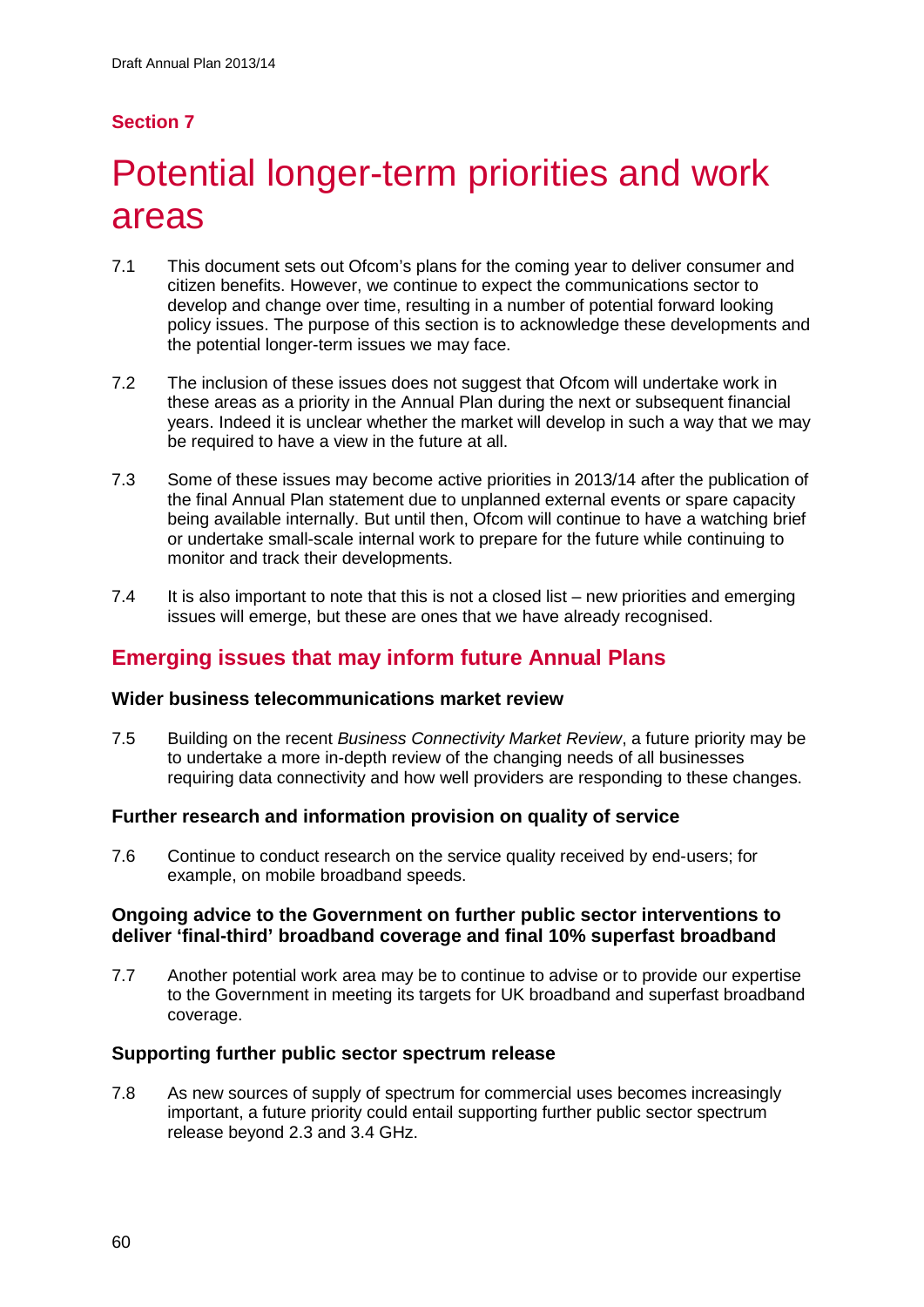## **Emergency services spectrum planning**

7.9 We are aware that the emergency services in the UK are considering their future requirements from mobile networks, as are others around the world. We anticipate that our advice will be sought on the spectrum options that may be available to them.

## **Undertake a strategic review of the business radio UHF1 and UHF2 bands**

- 7.10 With rising demand for application-based services for private mobile radio (PMR), especially in the most popular bands, Ofcom will soon need to consider how these challenging requirements can be met.
- 7.11 It is likely, therefore, that a strategic review of UHF1 and UHF2 will need to be undertaken in the context of global developments in PMR.

## **The increasing use of consumer data and information**

7.12 As a result of the opportunities offered by the internet and IP services, players across the communications sector value chain will increasingly collect and use information about their customers. This poses a number of potential issues, including prospective competition, consumer protection and privacy concerns. While not an issue exclusively for Ofcom, it is a sensitive and emerging area where we will need to work with other regulators as appropriate, to safeguard the interests of consumers and citizens.

## **An expanding role for NRAs in securing resilient critical national infrastructure**

7.13 Article 13a of the Framework Directive was transcribed last year into the Communications Act. This gives Ofcom new powers in relation to ensuring that public networks and services are resilient and secure. To date our activity has focussed on ensuring that the largest communications providers can demonstrably follow industry best practice. However, as communications services become increasingly important to consumers, citizens and the economy, there may be increasing calls for Ofcom to adopt a more proactive role, beyond our regular infrastructure reports, in securing a resilient critical national infrastructure.

## **Understanding the role of intermediary liability in future policy making**

7.14 In future, internet intermediaries such as ISPs may play more or less formal roles in securing policy goals as diverse as copyright protection and the protection of minors. If necessary, we will ensure that we have a good understanding both of the relevant UK and European legislation, potential for regulatory obligations and of the development of relevant voluntary initiatives by such intermediaries as debates on this issue continue.

## **The risks to consumers posed by malware**

7.15 In collecting private data without the user's knowledge and attacking computer systems, malware could pose a real risk to online users. With this in mind it may be important that we are aware of any developments in order to enable a trusted online environment for UK citizens and consumers and to understand possible future consumer protection issues related to online services.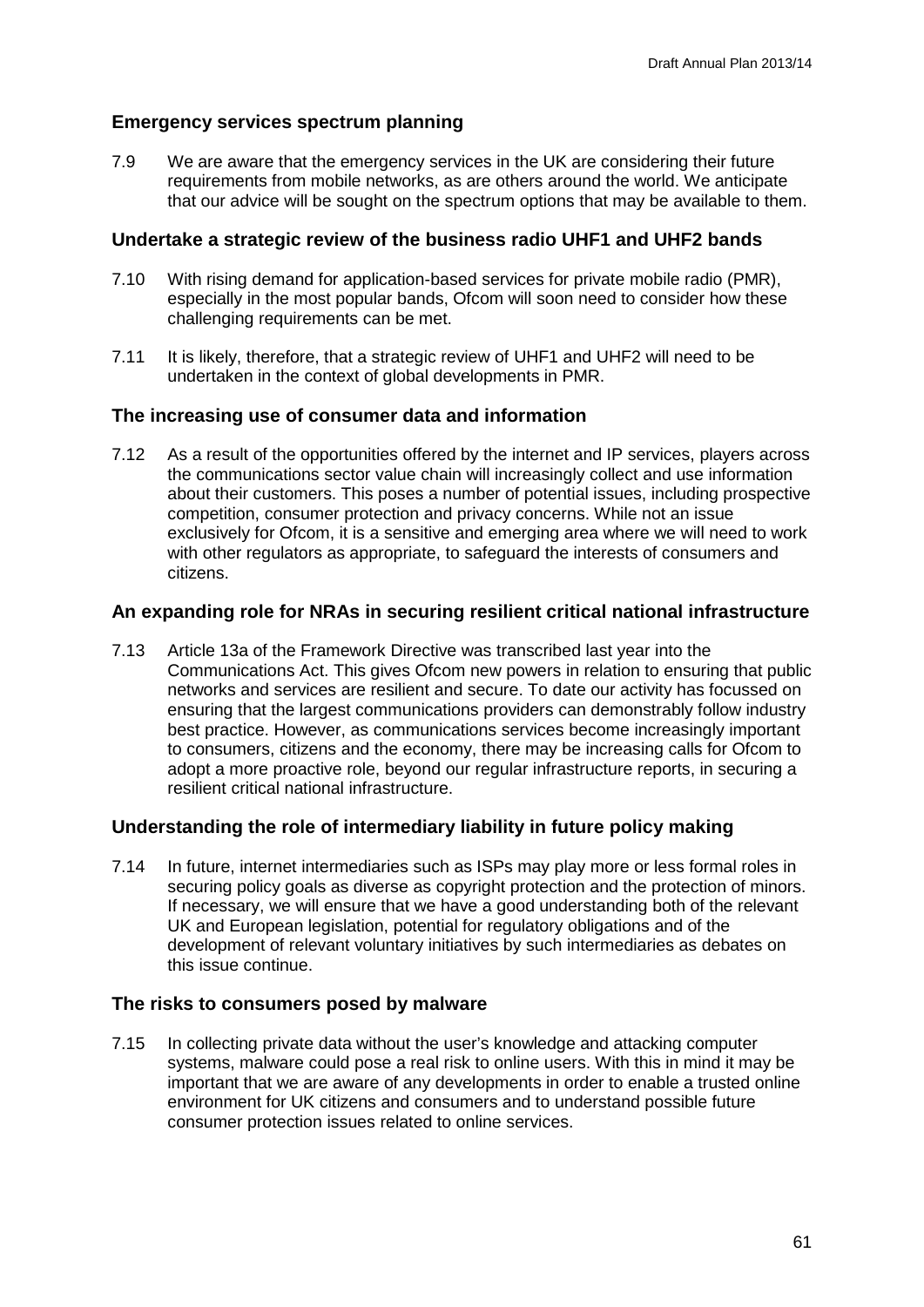## **Consumer protection in respect of micropayments**

7.16 Use of, and interest in, micropayments is increasing in our sectors as a means to generate returns on online or digital content and services. With the emergence of a digital content business model comes the risk that neither generic consumer law nor the market alone will ensure that consumers are fully protected from prospective harm. At the same time, it is not necessarily clear which regulatory or enforcement bodies have responsibility for any consumer protection. Ofcom already has a limited role in an associated area through its regulation of premium rate services and may be looked to as one advisor in considering future risks of consumer harm and options for consumer protection. This is an emerging area which we may have to observe and to which it may be necessary to contribute.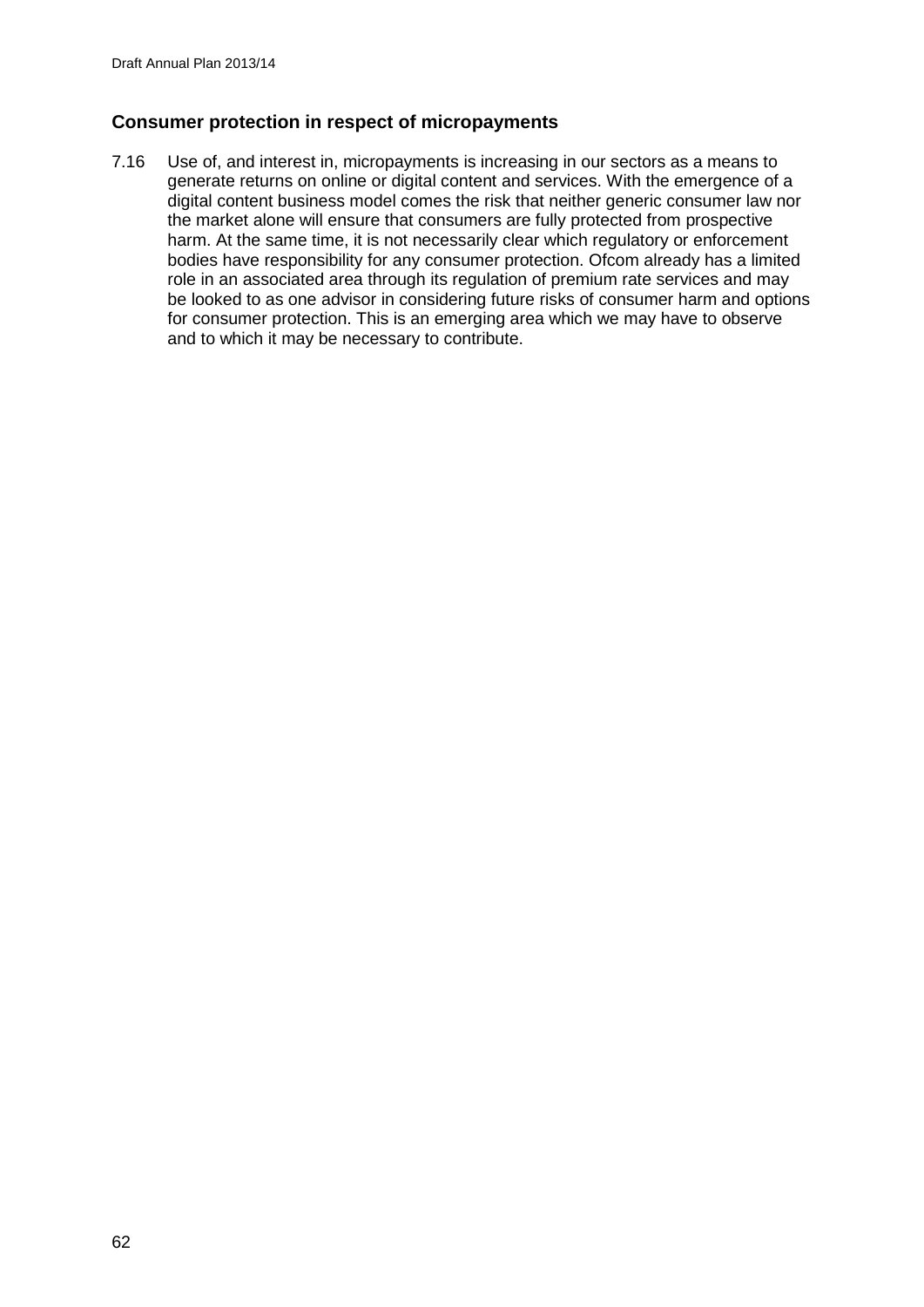# Delivering our duties and value for money

## **Ofcom delivers value for money within its budget**

- 8.1 2013/14 represents the third year of Ofcom's current four-year Treasury Spending Review. Within this timeframe Ofcom has responded to the wider challenges facing public expenditure by reviewing how it delivers effective, targeted regulation in the interests of citizens and consumers, while maintaining value for money for its stakeholders.
- 8.2 The 2013/14 Annual Plan builds on our achievements to date within the context of the efficiencies set out within the 2011/12 and 2012/13 Annual Plans following our internal Expenditure Review Project.
- 8.3 In addition to the economic challenge, we are also actively responding to changes in UK and European legislation including advising and assisting Government as required.

# **Delivering our internal Expenditure Review Project**

- 8.4 Our Expenditure Review Project was designed to enable the organisation to deliver on its duties and obligations despite funding reductions, while also achieving greater strategic focus and organisational effectiveness over a four-year period.
- 8.5 This comprehensive review of all of our financial requirements produced a clear set of measures to enable delivery of all of our commitments (excluding postal services) within a 28.2% real-term reduction target (over four years), as required by HM Treasury.
- 8.6 So far, we have achieved savings of 22.8% and are on course to achieve the 28.2% reduction required over the four-year period. An important element of this saving is staff costs: over a five year period, Ofcom's headcount is expected to reduce by around 170 excluding the additional headcount required to regulate postal services following the transfer of responsibilities from Postcomm in October 2011.
- 8.7 Ofcom's overall 2013/14 budget will benefit from a significant reduction following the successful discharge of our duties in relation to the 2012 Olympic and Paralympic Games. We will focus on maintaining the legacy value of this work.

# **Managing our resources effectively**

- 8.8 Ofcom recognises that our internal resources are critical to the overall success of the organisation. To this end, we continue to develop the organisation internally and 2013/14 will see the commencement of a management development programme to sit alongside our leadership programme and our graduate intake scheme.
- 8.9 Having appropriate toolsets and processes in place is critical in enabling Ofcom to carry out its duties in the most effective way. To facilitate this in 2013/14, we will continue to review the way that we work and where appropriate, we will revise our processes and approach to deliver further efficiencies.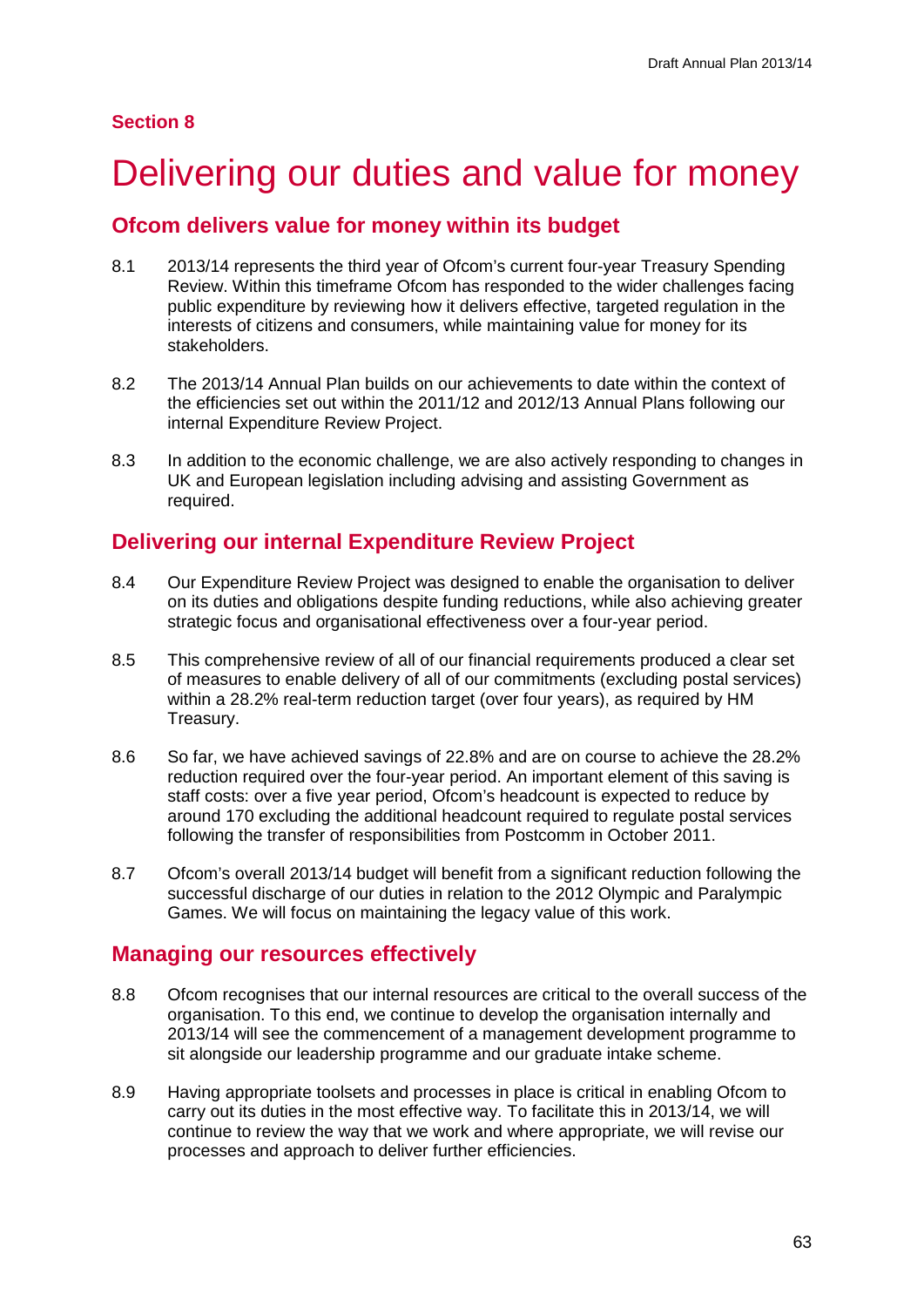- 8.10 Ofcom will continue to keep our property requirements under review, disposing of or subletting space that is surplus to our ongoing needs.
- 8.11 To enable Ofcom to make the best use of its available financial resources, we continue to focus on our commercial function to better promote:
	- professional, effective and sustainable procurement, in accordance with all applicable EU and UK laws; and
	- achieving value for money and quality of service, while minimising commercial and legal risk.
- 8.12 This is underpinned by clear and robust procurement and contracting processes which are fair, transparent and non-discriminatory, taking full account of developing best practice. We are committed to ensuring that all potential suppliers are given equal opportunity to compete for Ofcom's business.
- 8.13 In 2013/14, we will continue to work with other regulators with a view to minimise total costs where possible and to share best practice.

## **Facilitating appropriate outcomes for citizens and consumers**

- 8.14 As in previous years, the 2013/14 Annual Plan clearly articulates our strategic priorities and the outcomes from our work that we wish to secure on behalf of citizens and consumers.
- 8.15 Outcomes are the effect or behavioural change brought about by Ofcom actions. We define two levels of outcome: interim outcomes are those impacts or behavioural changes within the industry stakeholder environment, while final outcomes are those experienced by the consumer and citizen.
- 8.16 The capturing and reporting of outcomes is built into our project delivery framework. This includes for each activity we undertake, clear articulation of the desired outcome and the associated internal actions required to be undertaken. These outcomes set out the positive benefits we seek to deliver to citizens and consumers as a result of our work. Progress against delivery of our outcomes is set out in our Annual Report.
- 8.17 We have again set interim and final outcomes to assess the successful delivery of our priorities in this year's Annual Plan. We will report on how effective we have been in delivering against these outcomes and on how successful our work has been in our 2013/14 Annual Report.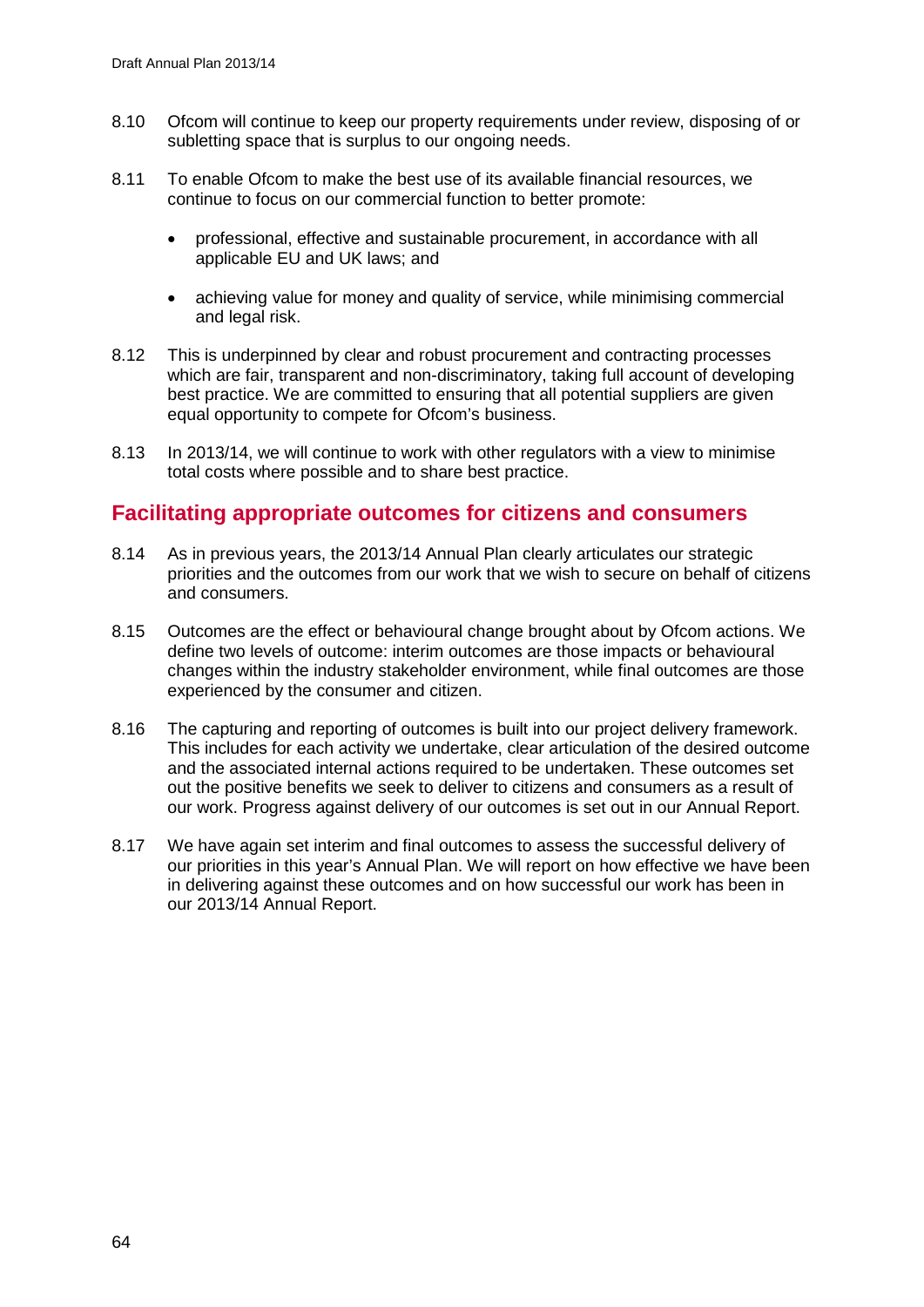## **Section 9**

# Ofcom's approach to regulation and recent simplification initiatives

## **We seek to minimise regulatory burdens on stakeholders, in line with Ofcom's duties**

- 9.1 In fulfilling our duties and meeting our strategic purposes, we follow a defined set of regulatory principles. These principles ensure that our work tackles problems effectively and in a timely, robust and comprehensive manner. They also help us clarify our regulatory approach and simplify and reduce regulation, while maximising value for money, wherever possible.
- 9.2 Our regulatory principles, which are related to our statutory duties, are set out below $18$ .

## **When we regulate**

- 9.3 Ofcom will operate with a bias against intervention, but with a willingness to intervene promptly and effectively where required.
- 9.4 Ofcom will intervene where there is a specific statutory duty to work towards a goal that markets alone cannot achieve.

## **How we regulate**

- 9.5 Ofcom will always seek the least intrusive regulatory methods of achieving its objectives.
- 9.6 Ofcom will strive to ensure that interventions are evidence-based, proportionate, consistent, accountable and transparent in both deliberation and outcome.
- 9.7 Ofcom will regulate with a clearly articulated and publicly reviewed annual plan, with stated priorities.

## **How we support regulation**

- 9.8 Ofcom will research the communications market and will aim to remain at the forefront of technological understanding.
- 9.9 Ofcom will consult widely with all relevant stakeholders and assess the impact of regulatory action before imposing regulation on a market.
- 9.10 Our bias against intervention aims to ensure that we regulate only where necessary. Unnecessary intervention could distort or stifle the development of competitive and innovative markets. However, where intervention is required we will act quickly and decisively.

<span id="page-67-0"></span> <sup>18</sup> <http://www.ofcom.org.uk/about/what-is-ofcom/statutory-duties-and-regulatory-principles/>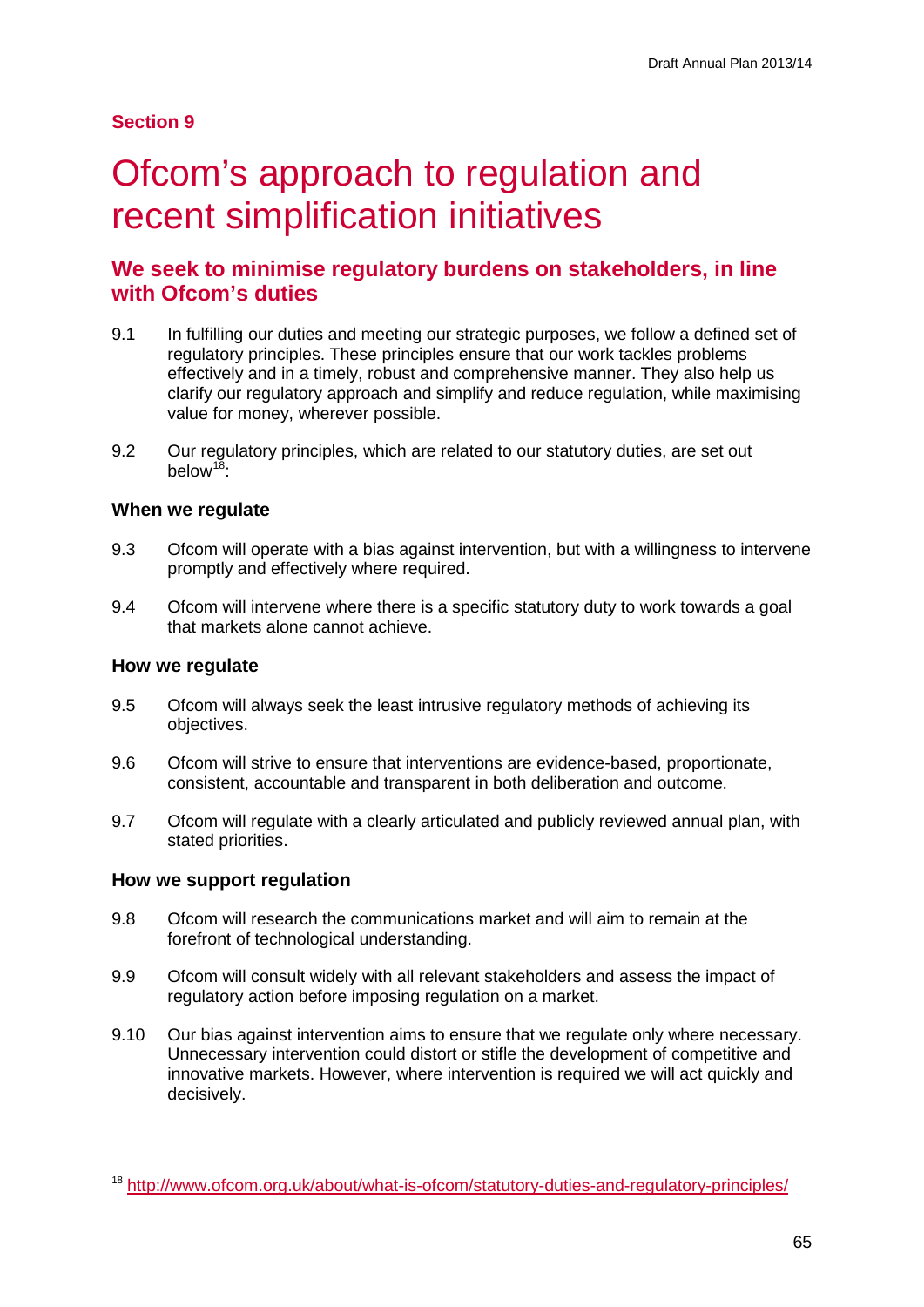9.11 Section 6 of the Communications Act 2003 places a duty upon Ofcom not to impose burdens that are unnecessary or maintain burdens that have become unnecessary. Section 6 also requires Ofcom to publish a statement every 12 months, showing how it has fulfilled this duty. We fulfil this requirement through a description of recent simplification initiatives, which is presented in the context of our Draft Annual Plan.

## **Our approach to regulation is designed to minimise burdens**

- 9.12 Our annual planning process seeks to set out our future work programme with our approach to regulation in mind.
- 9.13 In addition to our regulatory principles, there are several themes that will remain important to our work throughout 2013/14. These are:
	- Considering how our work and its outcomes relate to each nation of the UK. Our work is increasingly influenced by the implications of devolution and the differences between the nations.
	- Adhering to Ofcom's consumer interest toolkit as a way of ensuring that we identify and address consumer interests across our work. The toolkit includes a series of questions that every internal team should ask, to ensure that consumers are appropriately considered.
- 9.14 The Communications Act 2003 explicitly states that we should fulfil our duties in a manner consistent with the principles of Better Regulation. This requires regulatory intervention to be evidence-based, transparent, accountable, proportionate, consistent and targeted only at cases where action is needed.
- 9.15 Impact assessments form a key part of our regulatory action. They provide a way of clearly identifying the problems to be addressed, considering different options for regulation (including not regulating) and then selecting the option which maximises expected benefits and minimises the costs of intervention.
- 9.16 Section 7 of the Communications Act 2003 says that Ofcom must carry out and publish an impact assessment where it appears to us that our proposal is important. However, because impact assessments form part of good regulatory practice, we carry them out in relation to the vast majority of our decisions.
- 9.17 Targeted and proportionate regulation has had a key role in the delivery of positive outcomes for UK citizens and consumers. Although the imposition of burdens on regulated companies is inherent in the practice of regulation, we believe that interventions are justified when the cost of these burdens are outweighed by the overall benefits that result from their implementation.
- 9.18 In analysing the costs and benefits of regulation, it is necessary to apply the principle of proportionality, which means it will often be appropriate to focus on the most significant costs and benefits and not spend a disproportionate amount of time considering those which are relatively minor. Furthermore, the amount of information we request from stakeholders to enable us to carry out our analysis must also be proportionate.
- 9.19 When assessing options for intervention, we consider a range of alternative solutions. These range from no regulation at all, to industry self-regulation (where industry administers a solution without formal oversight or regulatory backstop powers), co-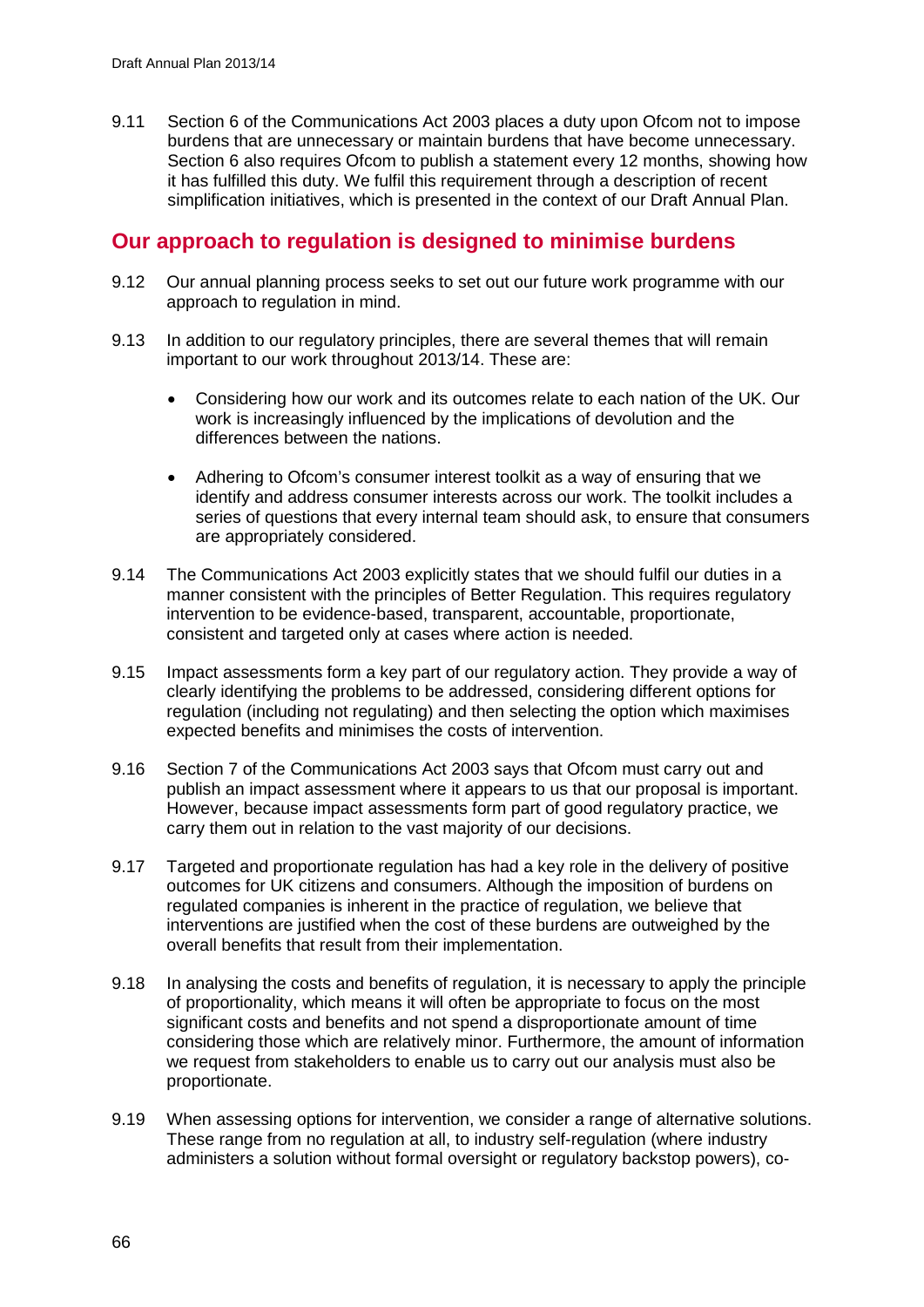regulation (where government or the regulator does have a backstop powers and a degree of oversight), through to full statutory intervention.

9.20 We have continued to develop and deploy project management guidance to ensure that all project managers understand and consider impact assessments, equality impact assessments, risk and co- and self-regulation, as well as being able clearly to define measures of success.

## **We regularly review regulation to examine whether it is still fit for purpose and to remove burdens that are no longer justified**

- 9.21 Once regulation is in place, we subject it to periodic review to take account of changing market conditions, stakeholder needs and statutory requirements to conduct formal reviews at given intervals. We also evaluate major interventions in relation to the outcomes that they were originally intended to achieve. Reviews and evaluations are very important to determine whether current regulations and their associated burdens are still necessary and justified.
- 9.22 Since its inception Ofcom has taken a strategic approach to regulation, publishing wide-ranging sectoral reviews. While these can result in administrative burdens on stakeholders, through information requests and the consultation process, they are necessary for us to assemble an evidence base for analysis. On the other hand, a strategic approach to regulation reduces the likelihood of the imposition of multiple, uncoordinated layers of regulation resulting in unnecessary burdens for us and our stakeholders.

## **Ongoing simplification initiatives from 2012/13**

#### **We will continue to implement our new e-services initiative**

- 9.23 We will continue to develop our e-services initiative to provide a new portal for consumers to get advice, guidance and to be able to log complaints about communications services. This is aimed at encouraging consumers towards a 'web first' strategy via the Ofcom web portal.
- 9.24 The portal will allow users to log on to the website 24/7, will deliver an improved customer experience and will apply to telecoms advice, queries and complaints. It will also enable Ofcom to gather valuable data on key issues, emerging trends and service provider performance, to inform policy development and enforcement.
- 9.25 We hope that the consumer portal will reduce the volume of calls into our Consumer Contact Centre (CCT), allowing our associates to deal with the more complex calls that cannot be resolved via the web and to provide assistance to vulnerable consumers and those not yet online.

## **We will continue our expenditure review project**

9.26 Throughout 2012/13, the Planning and Performance Team has, and will continue to have, primary responsibility for Ofcom's performance management framework. A key focus for this framework has been to streamline our internal reporting processes, allowing more timely information to be made available to managers on a more regular basis as an aid to effective decision making. The long-term aim of the framework is to ensure that by more effective monitoring and reporting of progress,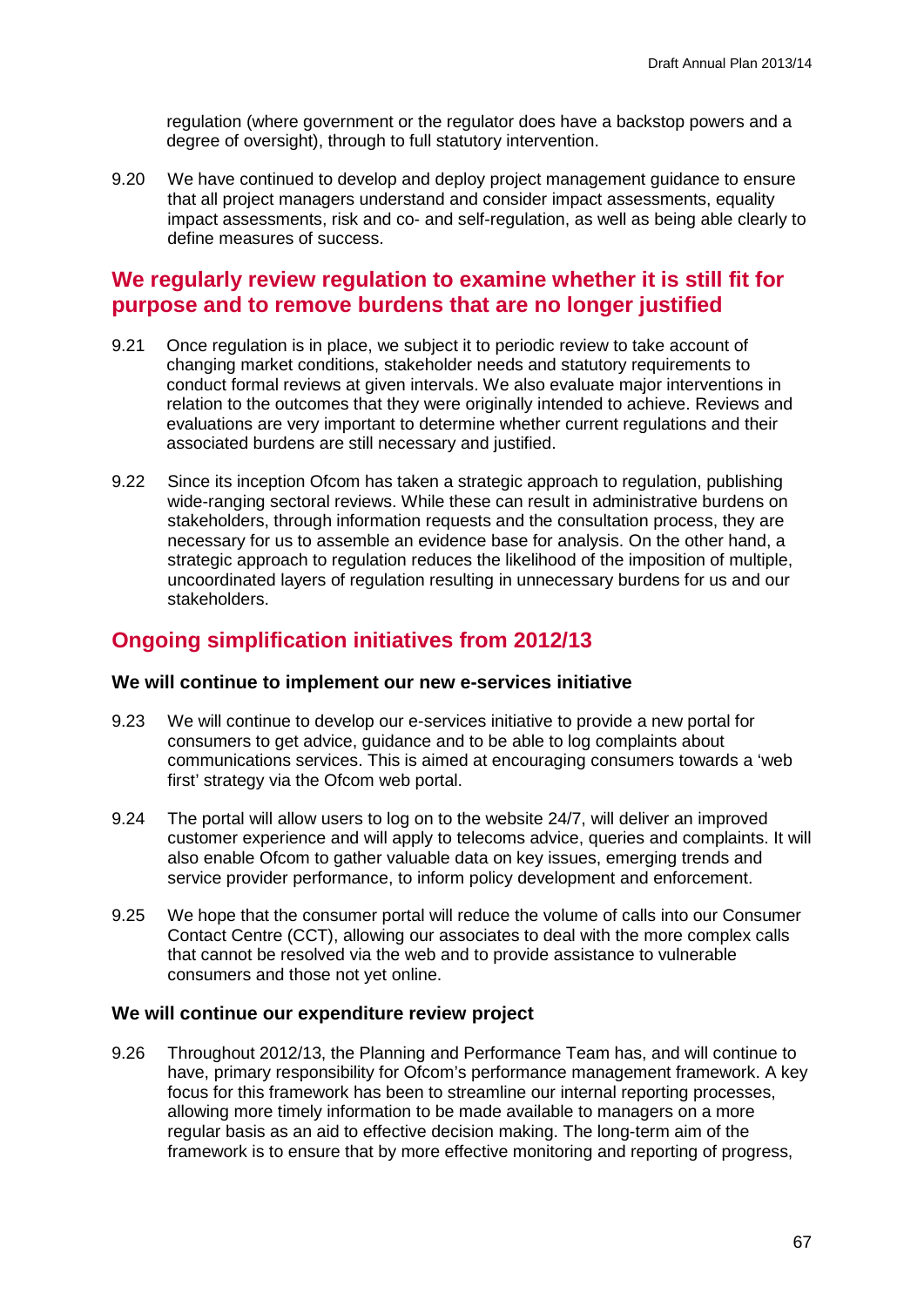consumers will benefit from our more efficient use of resources. This work will continue into 2013/14

## **We have allowed Royal Mail to introduce a 'delivery to neighbour' scheme**

- 9.27 We have given approval for Royal Mail to roll out a 'delivery to neighbour' scheme, whereby Royal Mail will be able to deliver undeliverable mail to a neighbour of the addressee.
- 9.28 The scheme, which is optional for mail customers, was first trialled in a limited number of areas in 2011. Following successful completion of the trial, Royal Mail made a formal request to introduce the scheme nationwide.
- 9.29 Having regard to our duty under section 29 of the Postal Services Act 2011; to carry out our functions in a way that we consider will secure the provision of a universal postal service, including the need for the provision of that service to be financially sustainable and efficient, we permitted Royal Mail to deliver items to neighbours to improve the convenience of the service for postal users, and to enable a more efficient delivery system for Royal Mail.
- 9.30 In developing this proposal, we noted that other packet delivery services competing with Royal Mail were already permitted to leave undelivered items with neighbours.

## **We have reduced the regulations on Royal Mail to give it greater commercial flexibility**

- 9.31 As a result of our consultations in 2011 and final decision in March 2012, from 1 April 2012, Royal Mail has had the freedom to set its own prices for the vast majority of its retail and wholesale products. At this time we also:
	- reduced from three months to one month the notice Royal Mail is required to give customers when changing prices or terms for universal service products;
	- removed all publication and advance notification obligations for changes to the price and non-price terms of Royal Mail's retail non-universal services;
	- removed the prior approval process for changes to the non-price terms of universal services subject to a requirement that terms for these services must be fair and reasonable; and
	- removed obligations for Royal Mail to publish quality-of-service information on non-universal services.
- 9.32 We considered that these changes would help to give Royal Mail greater commercial flexibility to innovate and respond to its challenging market environment.

## **We have simplified the spectrum trading process, extended trading to new licence classes and introduced leasing**

9.33 We have made it easier for businesses to trade spectrum and have extended this ability to the maritime and satellite earth station sectors. We removed the need for Ofcom to consent to a transfer of rights to use spectrum, in most instances. Extending the ability to transfer a licence to a new licence class allows licensees the flexibility to transfer unused or underused elements of their spectrum holdings to a third party who can make use of them.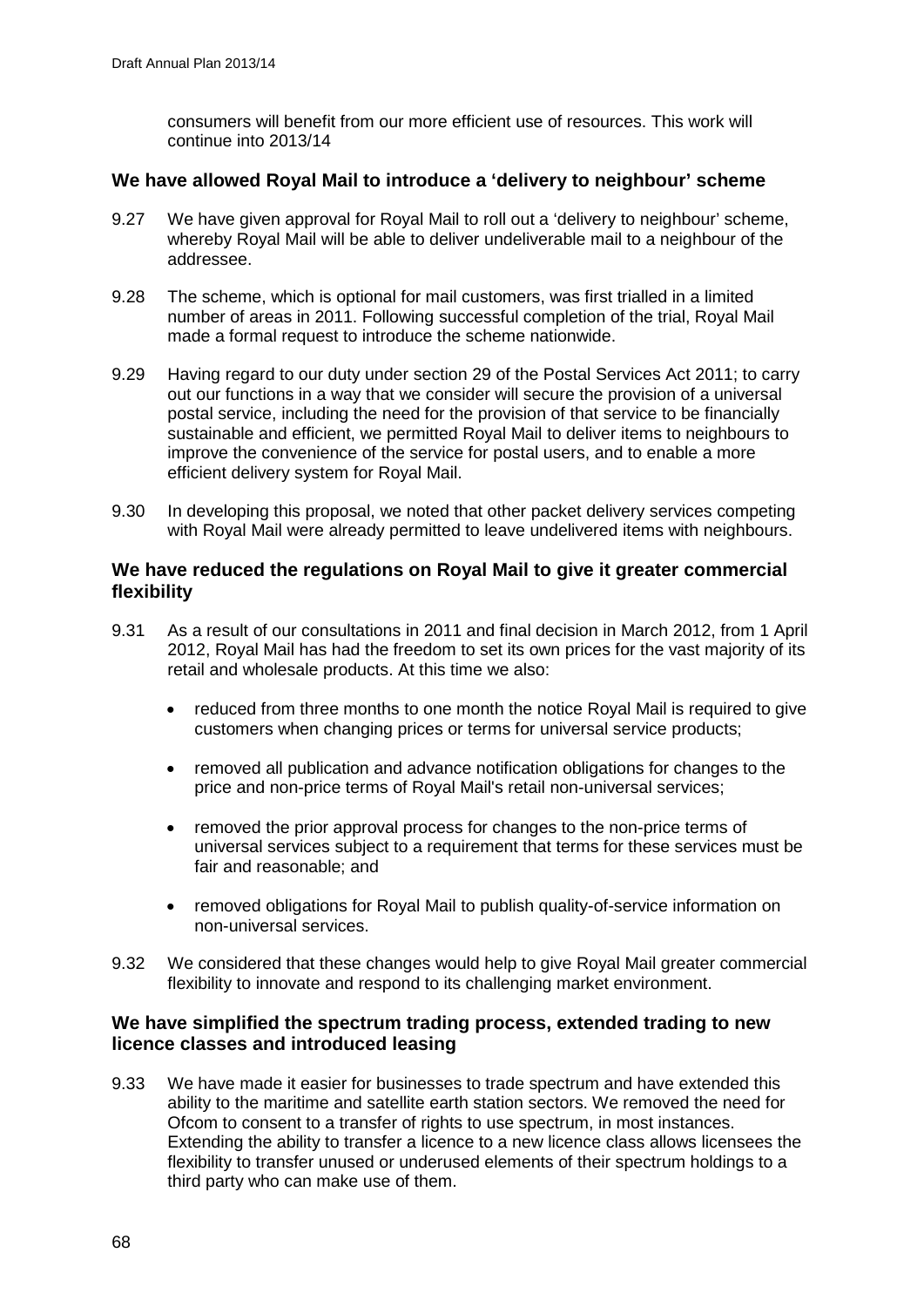- 9.34 We also introduced the ability for some licence classes to lease their spectrum; e.g. spectrum access and business radio (area defined). This enables licensees to lease their spectrum for a specified period under a contract without obtaining a further licence from Ofcom. This streamlined form of trading is simpler and faster to execute, enabling licensees to provide access to spectrum without needing to rescind their rights over the spectrum.
- 9.35 This year we have also consolidated most of the existing secondary legislation surrounding trading. We believe that this will make it easier for stakeholders to understand the regulatory environment and reduce the administrative burden. Consolidating the legislation reduces the number of Statutory Instruments from 20 to two in this area.

## **We have extended the fee payment interval for an aircraft licence from one to three years**

9.36 Previously, aircraft spectrum licensees had to renew their licence each year, but we have now moved to a three year cycle. We hope that this will reduce the administrative burden placed upon the licensees.

# **New simplification and deregulatory initiatives 2013/14**

## **We will establish best-practice initiatives to support our work in the lead up to the Commonwealth Games in Glasgow in 2014**

- 9.37 As part of the UK and Scottish Government commitments to the Glasgow 2014 Commonwealth Games, Ofcom is making detailed preparations to achieve a safe and successful Games.
- 9.38 Ofcom's role is to create a special spectrum plan for the Games. We are working to achieve this in a way that delivers significant value for money.
- 9.39 The successful experience of the London 2012 Games has given us a model for Ofcom's key tasks in support of the Commonwealth Games: spectrum planning; licensing; deploying monitoring processes and devices; and deploying a field engineering force for interference management. The lessons learned from the London 2012 Games will inform and guide Ofcom's activities in support of the Glasgow 2014 Games and subsequent major events.

## **We will deregulate and simplify regulations in line with future legislation**

- 9.40 Many of Ofcom's actions are determined by legislation. In some areas we have wide discretion over the extent and manner in which we regulate, whilst in others the legislation is more prescriptive. Where we have discretion, we strive to minimise burdens while following our regulatory principles. Elsewhere we strictly follow the approach set by Parliament.
- 9.41 The Government has raised the possibility of changing some of the legislation relevant to Ofcom's duties and powers, notably through an Order under the Public Bodies Act<sup>[19](#page-71-0)</sup> It has also indicated that a new Communications Bill will be introduced by the end of this Parliament to ensure the UK continues to have a world-beating communications sector, delivering innovative and high-quality content along with safe

<span id="page-71-0"></span><sup>&</sup>lt;sup>19</sup> [http://www.culture.gov.uk/news/media\\_releases/7485.aspx.](http://www.culture.gov.uk/news/media_releases/7485.aspx)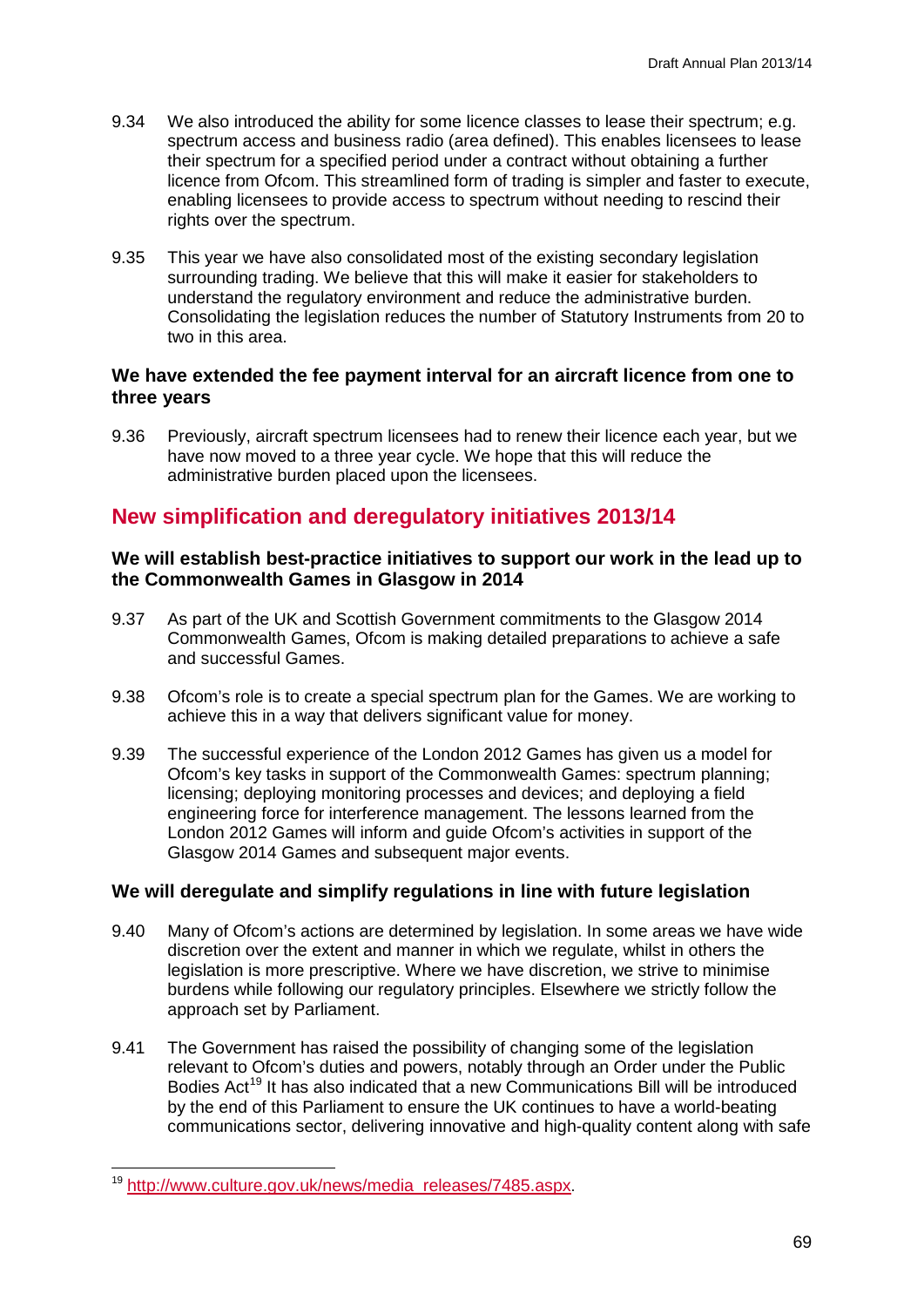and efficient services. As a result there are some actions for which we are responsible that may change over the coming years.

9.42 The legislative process is always subject to a degree of uncertainty, so it is not possible for Ofcom to state with any certainty whether these duties and powers will ultimately be simplified or removed, thereby easing the burden on our stakeholders. However we will act to inform and advise the Government in this process wherever appropriate. Ultimately it will fall to us to implement any resulting legislation.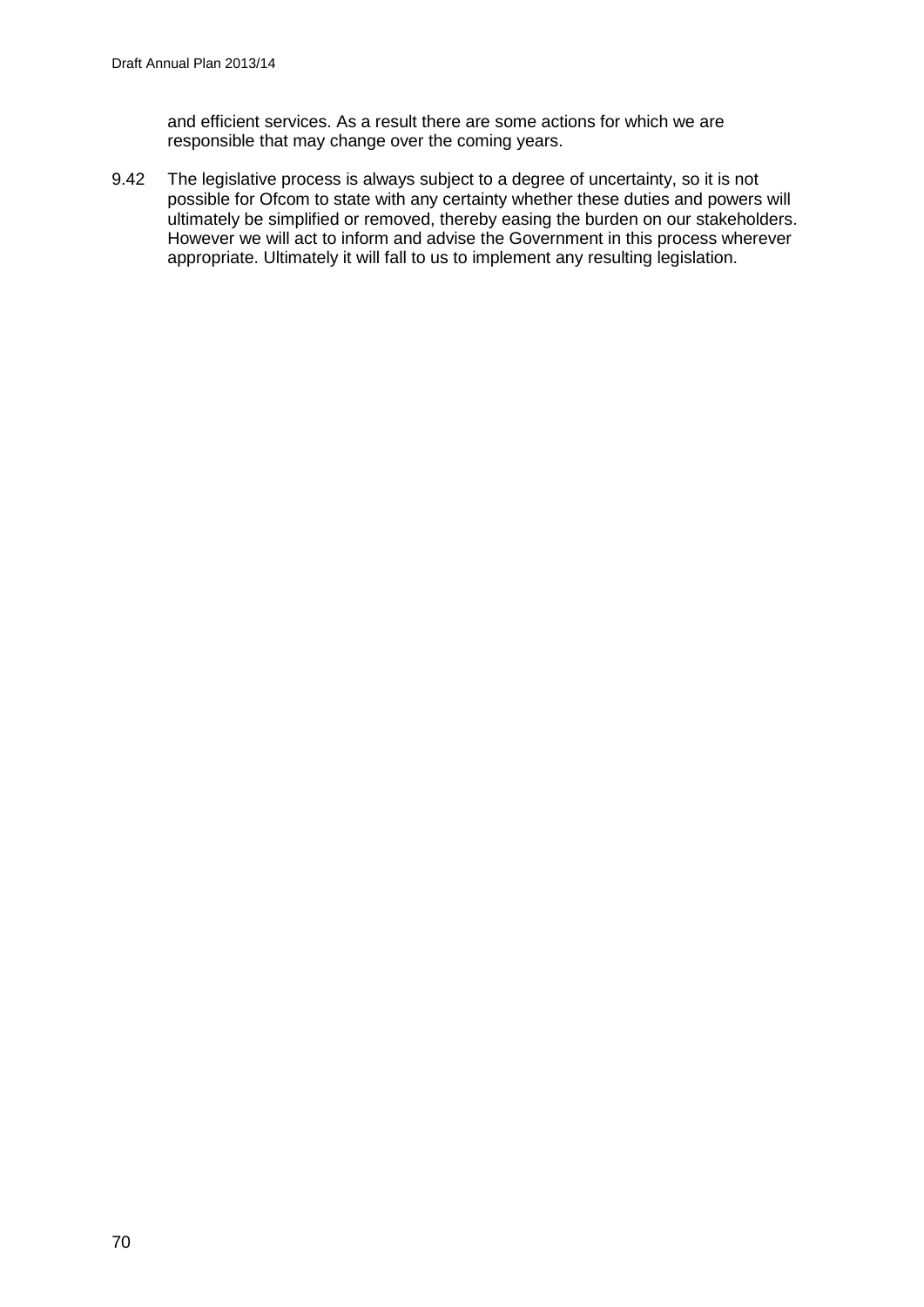**Annex 1**

# Responding to this consultation

### **Consultation questions**

A1.1 We are seeking views from all our stakeholders on our proposed priorities and work programme for 2013/14. In particular, it would be helpful if you could consider the following questions:

*What are your views on Ofcom's proposed priorities for 2013/14?*

*What are your views on Ofcom's proposed work areas for 2013/14?*

#### **How to respond**

- A1.2 Ofcom invites written views and comments on the issues raised in this document, to be made **by 5pm on 22 February 2013**.
- A1.3 Ofcom strongly prefers to receive responses using the online web form at [https://stakeholders.ofcom.org.uk/consultations/draft-annual-plan-2013-](https://stakeholders.ofcom.org.uk/consultations/draft-annual-plan-2013-14/howtorespond/form) [14/howtorespond/form,](https://stakeholders.ofcom.org.uk/consultations/draft-annual-plan-2013-14/howtorespond/form) as this helps us to process the responses quickly and efficiently. We would also be grateful if you could assist us by completing a response cover sheet (see Annex 3), to indicate whether or not there are confidentiality issues. This response coversheet is incorporated into the online web form questionnaire.
- A1.4 For larger consultation responses particularly those with supporting charts, tables or other data - please email [AnnualPlan@ofcom.org.uk](mailto:AnnualPlan@ofcom.org.uk) attaching your response in Microsoft Word format, together with a consultation response coversheet.
- A1.5 Responses may alternatively be posted or faxed to the address below, marked with the title of the consultation.

Tim Part 3rd Floor **Ofcom** Riverside House 2A Southwark Bridge Road London SE1 9HA

Fax: 020 7981 3706

- A1.6 Note that we do not need a hard copy in addition to an electronic version. Ofcom will acknowledge receipt of responses if they are submitted using the online web form but not otherwise.
- A1.7 It would be helpful if your response could include direct answers to the questions asked in this document as listed above in paragraph A1.1. It would also help if you can explain why you hold your views and how Ofcom's proposals would impact on you.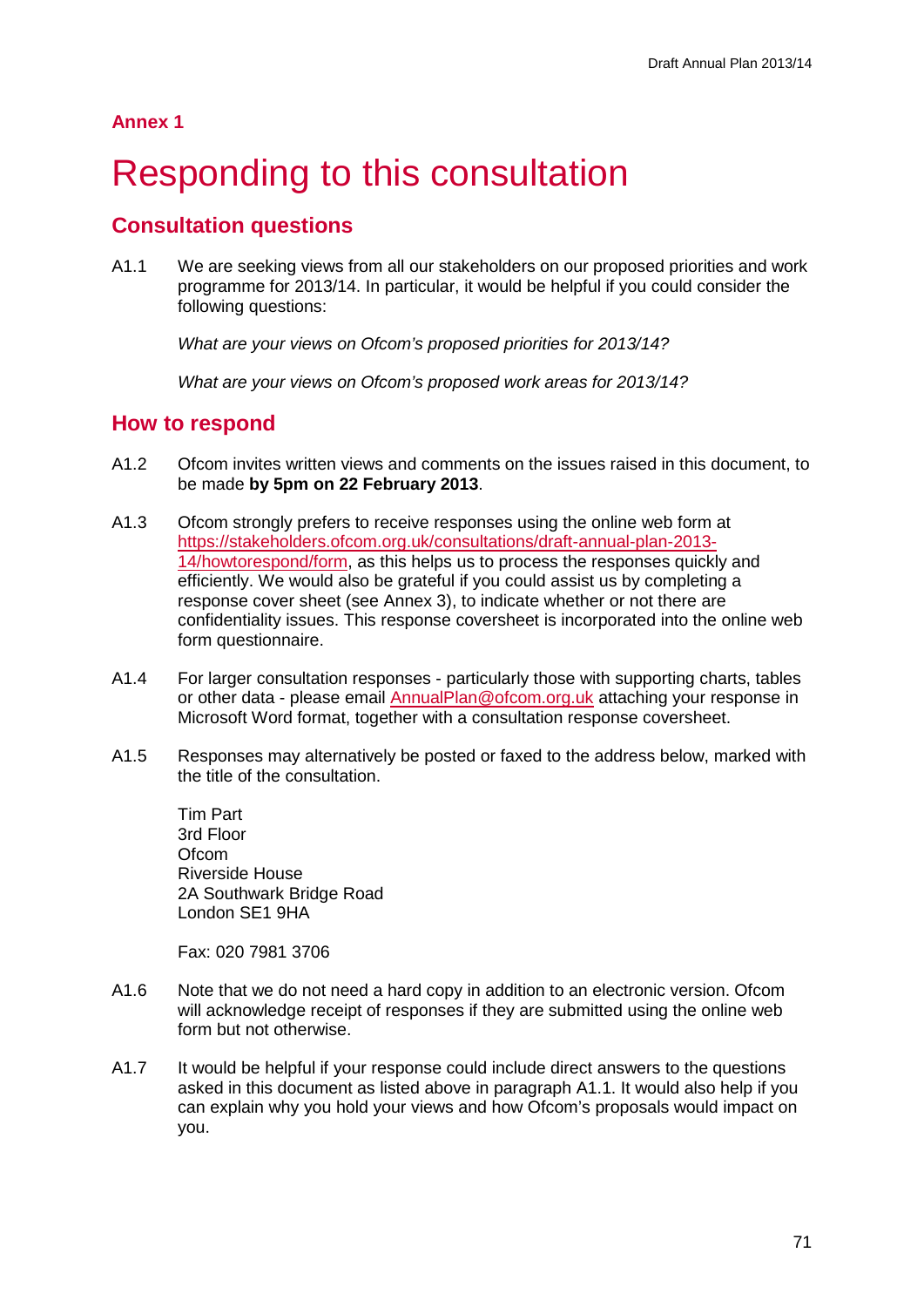### **Further information**

A1.8 If you want to discuss the issues and questions raised in this consultation, or need advice on the appropriate form of response, please contact Tim Part on 020 7981 3529.

### **Confidentiality**

- A1.9 We believe it is important for everyone interested in an issue to see the views expressed by consultation respondents. We will therefore usually publish all responses on our website, [www.ofcom.org.uk,](http://www.ofcom.org.uk/) ideally on receipt. If you think your response should be kept confidential, can you please specify whether all or part(s) of your response should be kept confidential and specify why. Please also place such parts in a separate annex.
- A1.10 If someone asks us to keep part or all of a response confidential, we will treat this request seriously and will try to respect this. But sometimes we will need to publish all responses, including those that are marked as confidential, in order to meet legal obligations.
- A1.11 Please also note that copyright and all other intellectual property in responses will be assumed to be licensed to Ofcom to use. Ofcom's approach on intellectual property rights is explained further on its website at <http://www.ofcom.org.uk/about/accoun/disclaimer/>

### **Next steps**

- A1.12 Following the consultation period, Ofcom intends to publish a statement by the end of March 2013.
- A1.13 Please note that you can register to receive email updates alerting you to the publications of relevant Ofcom documents. For more details please see: [http://www.ofcom.org.uk/static/subscribe/select\\_list.htm](http://www.ofcom.org.uk/static/subscribe/select_list.htm)

### **Ofcom's consultation processes**

- A1.14 Ofcom seeks to ensure that responding to a consultation is easy as possible. For more information please see our consultation principles in Annex 2.
- A1.15 If you have any comments or suggestions on how Ofcom conducts its consultations, please call our consultation helpdesk on 020 7981 3003 or email us at [consult@ofcom.org.uk](mailto:consult@ofcom.org.uk) . We would particularly welcome thoughts on how Ofcom could more effectively seek the views of those groups or individuals, such as small businesses or particular types of residential consumers, who are less likely to give their opinions through a formal consultation.
- A1.16 If you would like to discuss these issues or Ofcom's consultation processes more generally, please contact Graham Howell, Secretary to the Corporation, who is Ofcom's consultation champion:

Graham Howell **Ofcom** Riverside House 2a Southwark Bridge Road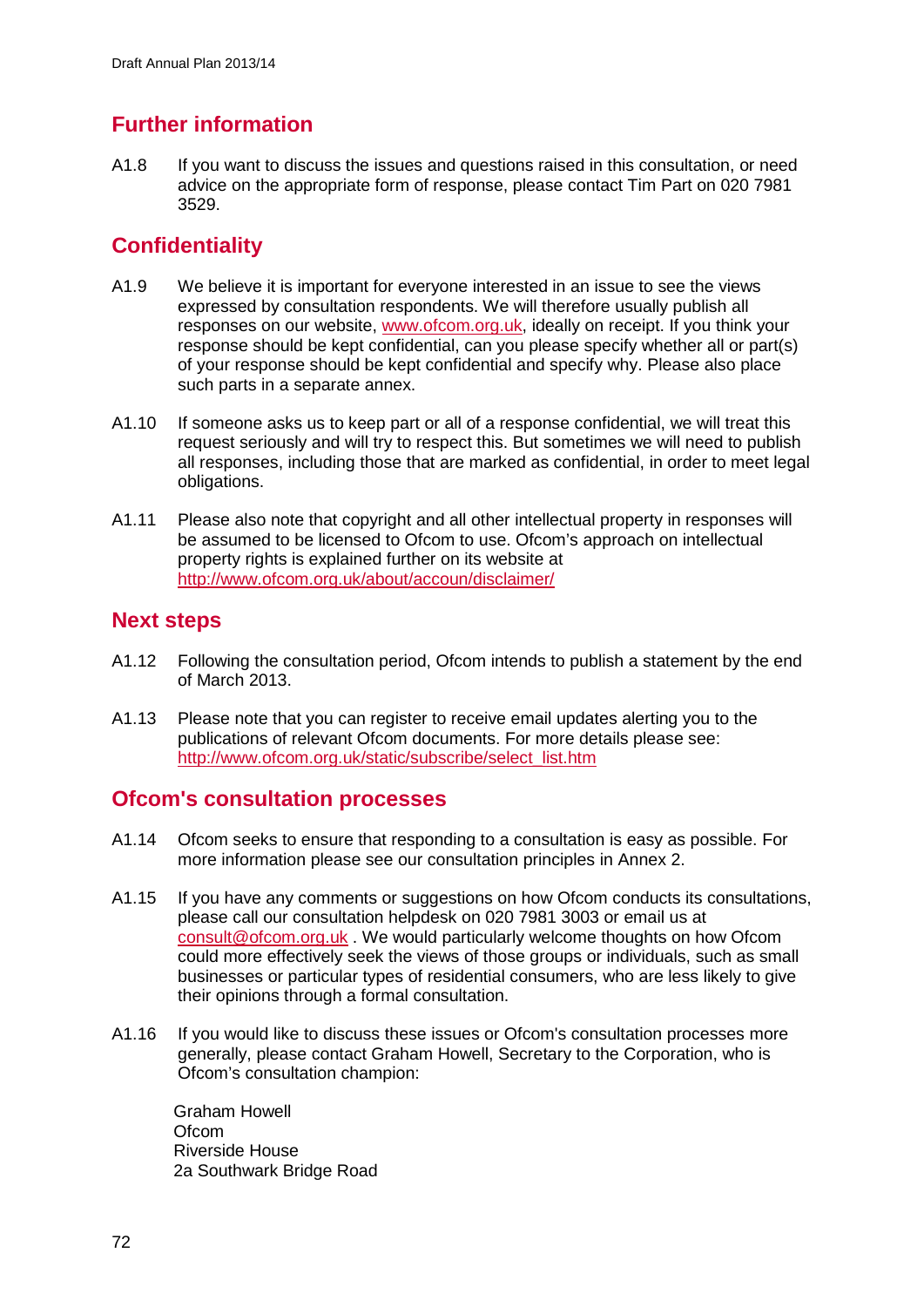London SE1 9HA

Tel: 020 7981 3601

Email [Graham.Howell@ofcom.org.uk](mailto:Graham.Howell@ofcom.org.uk)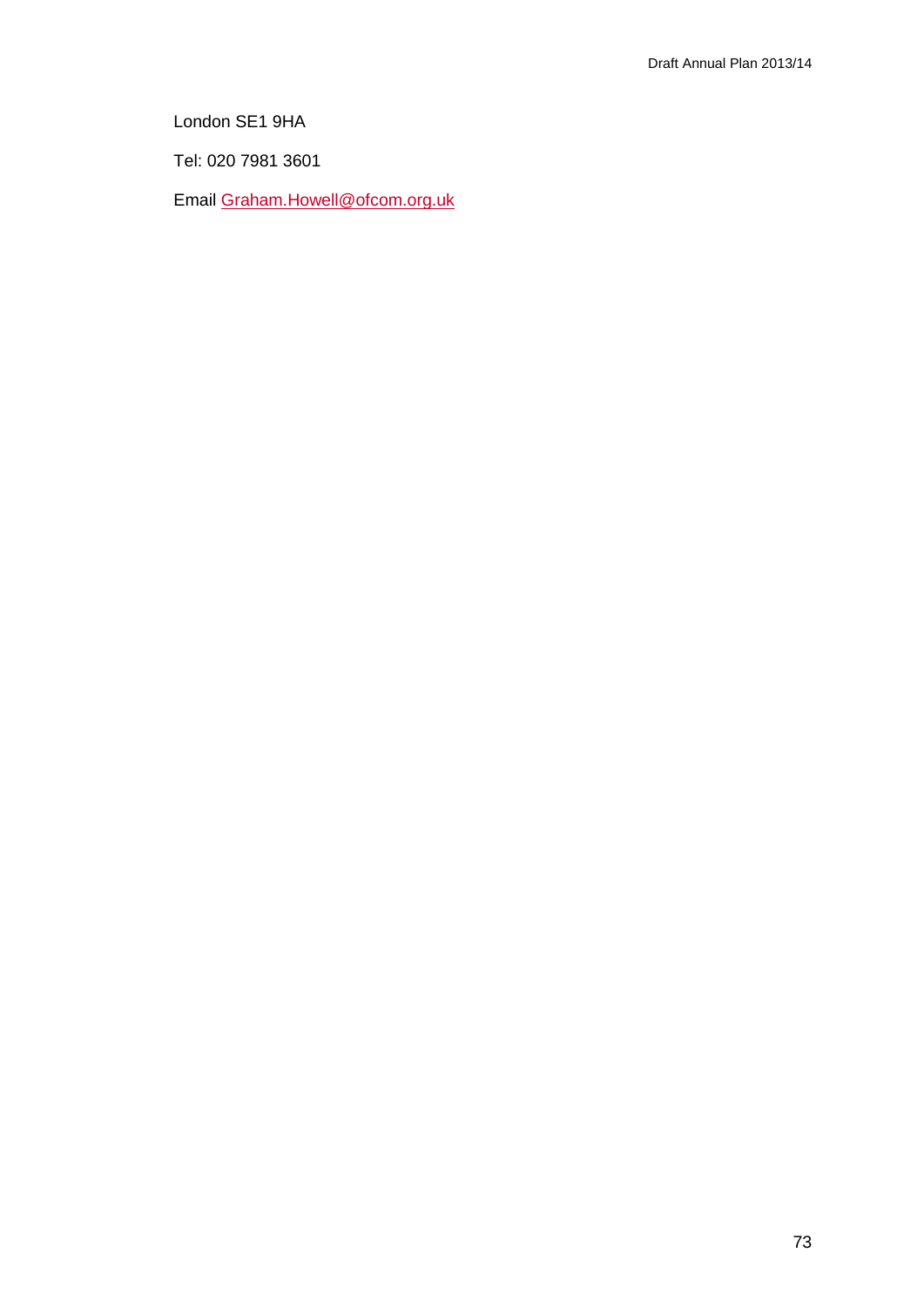### **Annex 2**

# **Ofcom's consultation principles**

A2.1 Ofcom has published the following seven principles that it will follow for each public written consultation:

### **Before the consultation**

A2.2 Where possible, we will hold informal talks with people and organisations before announcing a big consultation to find out whether we are thinking in the right direction. If we do not have enough time to do this, we will hold an open meeting to explain our proposals shortly after announcing the consultation.

### **During the consultation**

- A2.3 We will be clear about who we are consulting, why, on what questions and for how long.
- A2.4 We will make the consultation document as short and simple as possible with a summary of no more than two pages. We will try to make it as easy as possible to give us a written response. If the consultation is complicated, we may provide a shortened Plain English Guide for smaller organisations or individuals who would otherwise not be able to spare the time to share their views.
- A2.5 We will consult for up to ten weeks depending on the potential impact of our proposals.
- A2.6 A person within Ofcom will be in charge of making sure we follow our own guidelines and reach out to the largest number of people and organisations interested in the outcome of our decisions. Ofcom's 'Consultation Champion' will also be the main person to contact with views on the way we run our consultations.
- A2.7 If we are not able to follow one of these principles, we will explain why.

### **After the consultation**

A2.8 We think it is important for everyone interested in an issue to see the views of others during a consultation. We would usually publish all the responses we have received on our website. In our statement, we will give reasons for our decisions and will give an account of how the views of those concerned helped shape those decisions.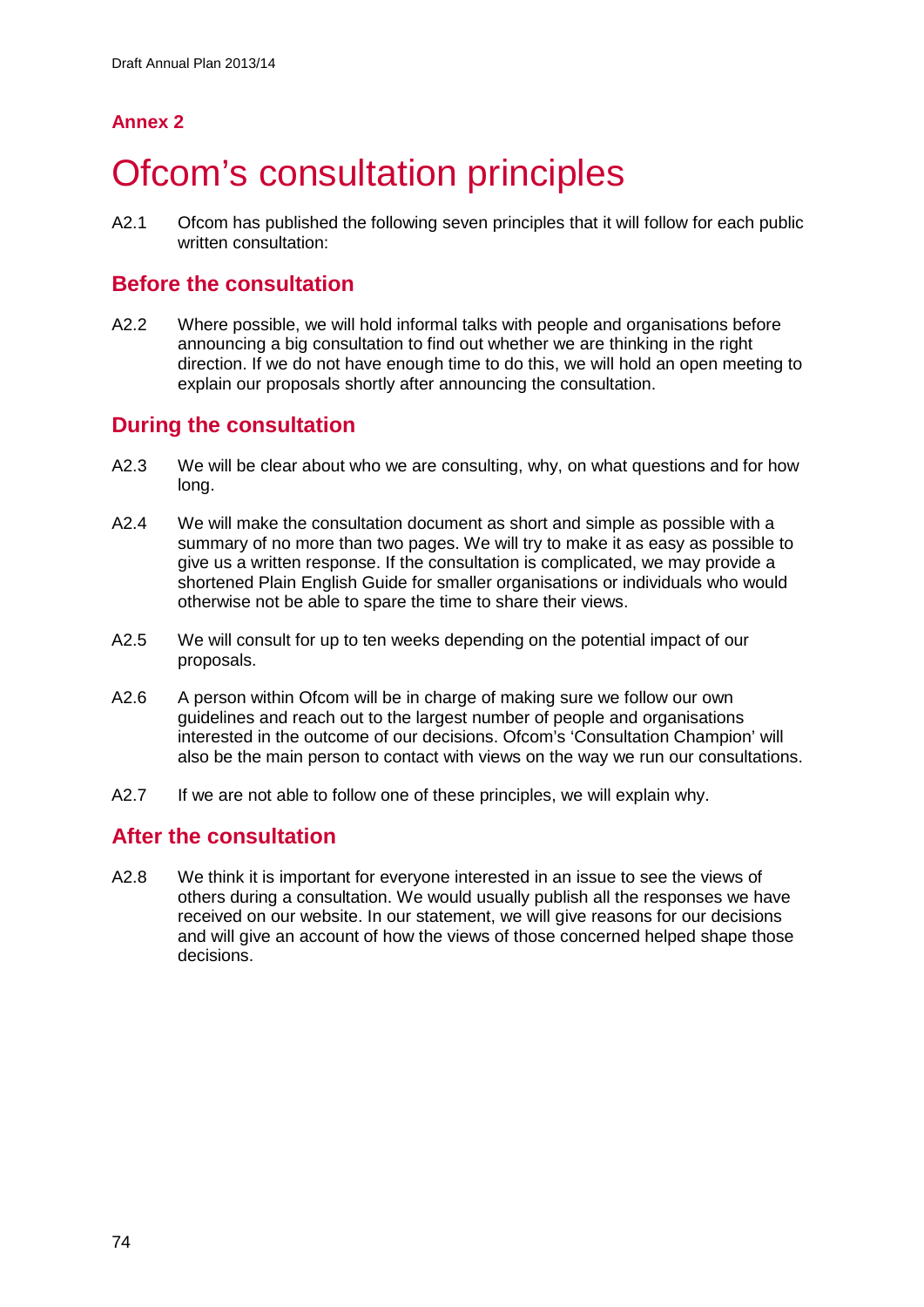#### **Annex 3**

### 3 Consultation response cover sheet

- A3.1 In the interests of transparency and good regulatory practice, we will publish all consultation responses in full on our website, [www.ofcom.org.uk.](http://www.ofcom.org.uk/)
- A3.2 We have produced a coversheet for responses (see below) and would be very grateful if you could send one with your response (this is incorporated into the online web form if you respond in this way). This will speed up our processing of responses and help to maintain confidentiality where appropriate.
- A3.3 The quality of consultation can be enhanced by publishing responses before the consultation period closes. In particular, this can help those individuals and organisations with limited resources or familiarity with the issues to respond in a more informed way. Therefore Ofcom would encourage respondents to complete their coversheet in a way that allows Ofcom to publish their responses upon receipt, rather than waiting until the consultation period has ended.
- A3.4 We strongly prefer to receive responses via the online web form which incorporates the coversheet. If you are responding via email, post or fax you can download an electronic copy of this coversheet in Word or RTF format from the 'Consultations' section of our website at [www.ofcom.org.uk/consult/.](http://www.ofcom.org.uk/consult/)
- A3.5 Please put any parts of your response you consider should be kept confidential in a separate annex to your response and include your reasons why this part of your response should not be published. This can include information such as your personal background and experience. If you want your name, address, other contact details, or job title to remain confidential, please provide them in your cover sheet only, so that we don't have to edit your response.